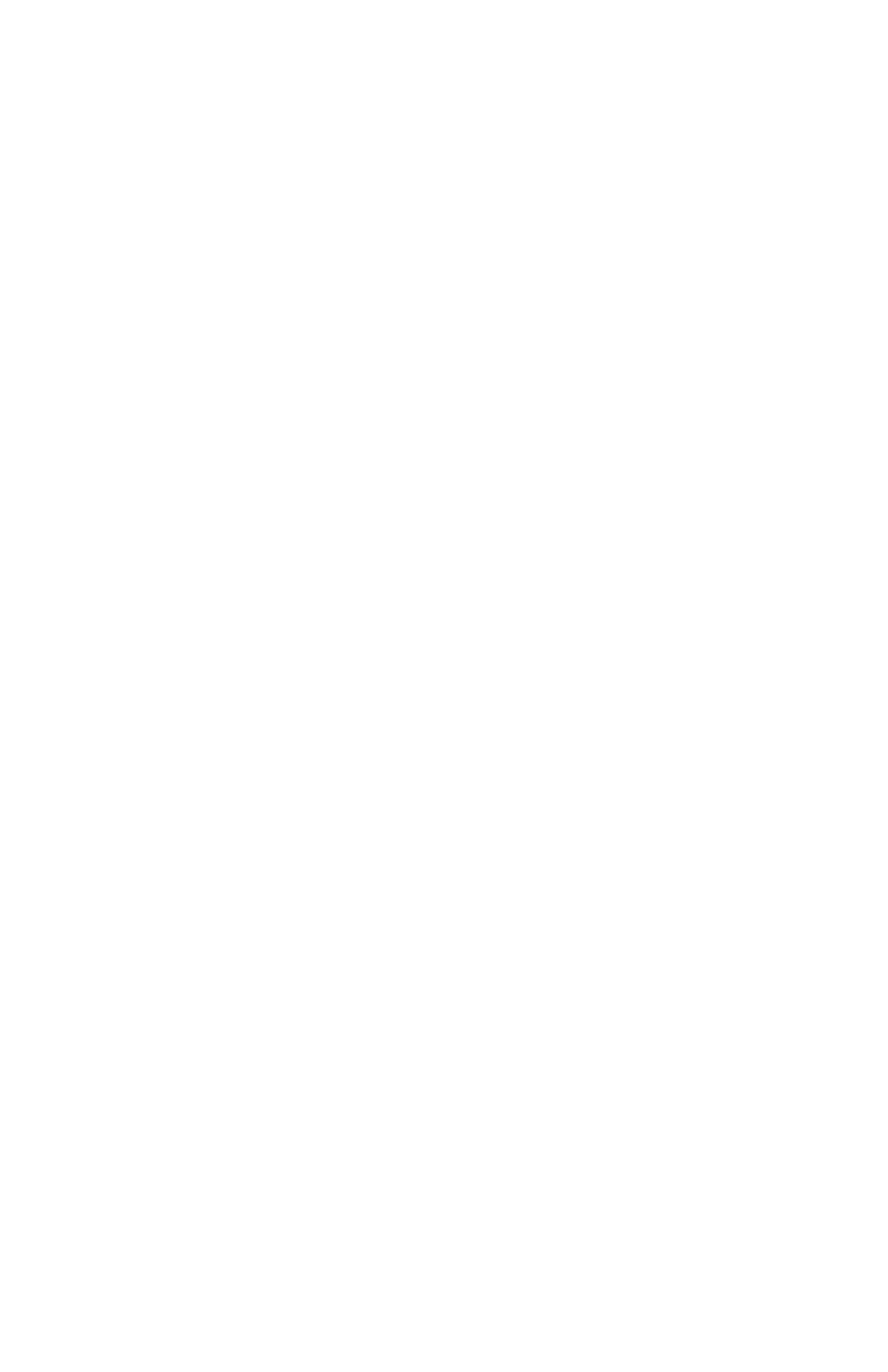### **Bible Lessons for Adults and Young People**

| Volume 50                |    | July • August • September<br>No 3  |    |
|--------------------------|----|------------------------------------|----|
| <b>Table of Contents</b> |    |                                    |    |
| <b>DATE</b>              |    | <b>LESSON TITLE</b><br><b>PAGE</b> |    |
| Jul                      | 1  |                                    | 1  |
|                          | 8  |                                    | 6  |
|                          | 15 |                                    | 11 |
|                          | 22 |                                    | 16 |
|                          | 29 |                                    | 21 |
| Aug                      | 5  |                                    | 25 |
|                          | 12 |                                    | 31 |
|                          | 19 |                                    | 37 |
|                          | 26 |                                    | 41 |
| Sep                      | 2  |                                    | 46 |
|                          | 9  |                                    | 50 |
|                          | 16 |                                    | 56 |
|                          | 23 |                                    | 60 |
|                          | 30 |                                    | 65 |
|                          |    |                                    |    |

Publishing the Bible truths in the interest of Jesus Christ and His Church Edited by Sis. Angela Gellenbeck In this issue: *Reflections* contributed by Bro. Fari Matthews, Bro. Bob Wilson, Bro. James Bell, Bro. Harlan Sorrell, and Bro. Darrell Johnson.

#### **NOTICE**

The Bible Lessons are published by CHURCH OF GOD TODAY **Phone: (859) 319-9721. (Please leave text or voice message.)** Lessons are available free of charge online at <churchofgodtoday.com> and can be downloaded for printing in booklet or other format. Website editor: Angela Gellenbeck

If you would like printed copies mailed to you, please contact Bro. Edgar Martens, 2200 Edwards Avenue, Muscle Shoals, AL 35661 **Phone (318) 402-9592**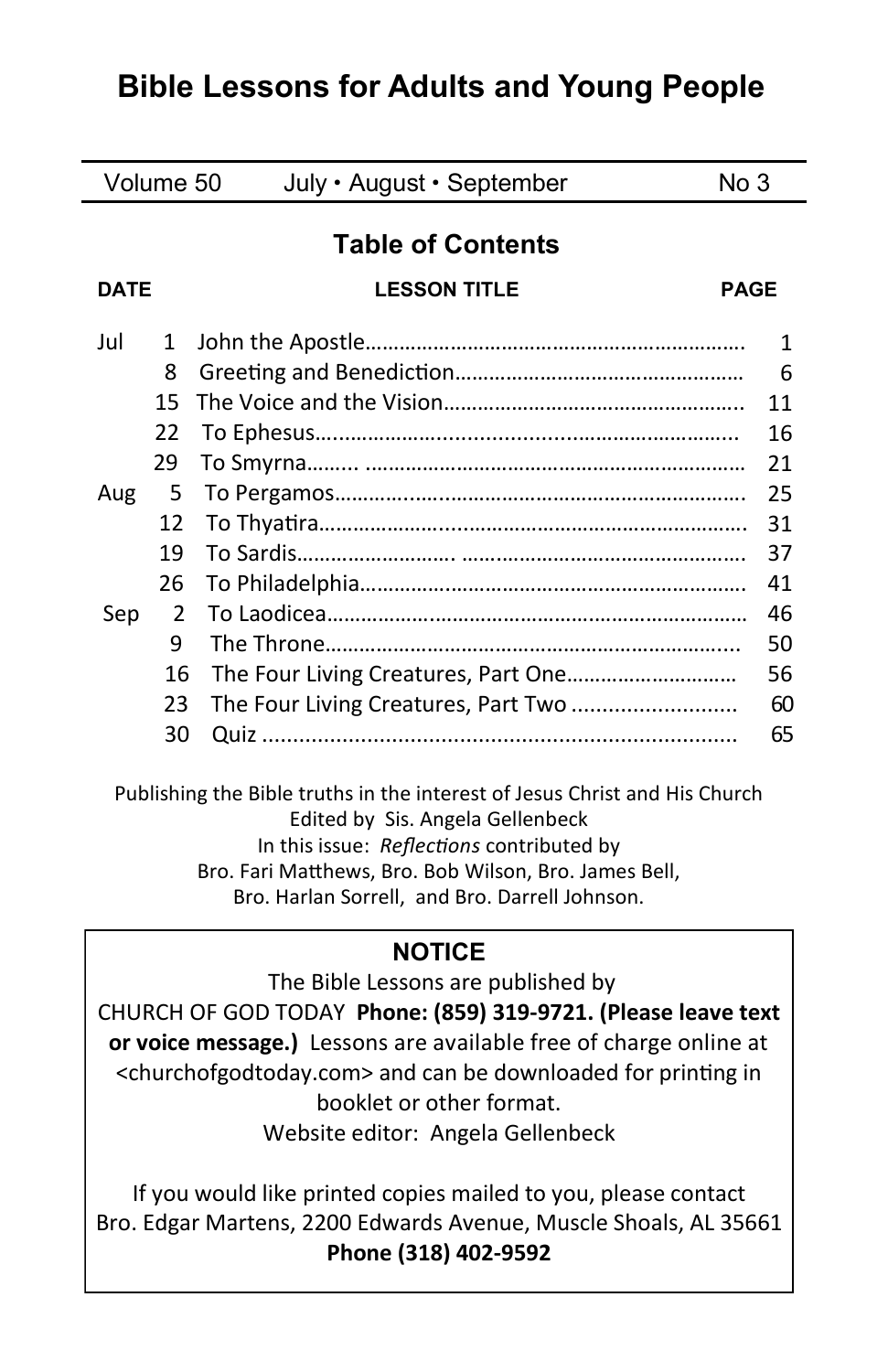## *Regional Map of*

## *Ephesus, Smyrna, Pergamos, Thyatira, Sardis, Philadelphia and Laodicea*

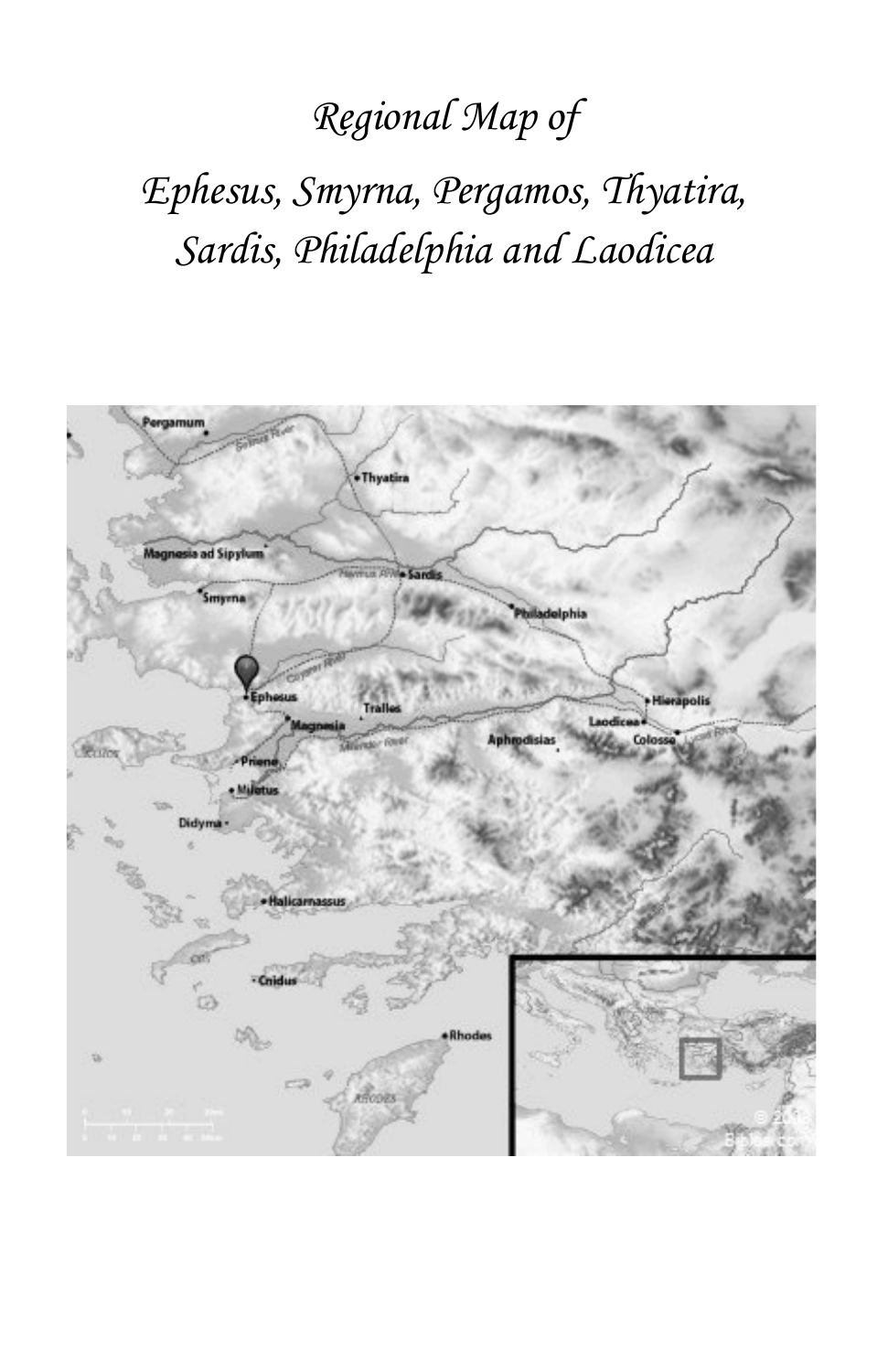He That Overcometh

#### **A Study of Revelation 1-4**

The message and vision given to the apostle John as he was in exile on the island of Patmos began with individual messages for the seven churches in Asia Minor: Ephesus, Smyrna, Pergamos, Thyatira, Sardis, Philadephia and Laodicea. For our third quarter I was inspired to study these more in-depth; to find out more about the "He that overcometh" challenge given to each church. After this we are shown the glorious throne of God and introduced to the elders and the four living creatures. We may or may not delve into the rest of the book of Revelation in future quarterly studies; that will be as God will lead. For now, let us open our hearts to the truths, warnings and spiritual treasures revealed to us in the first four chapters of the Revelation of Jesus Christ.

—Sis. Angela Gellenbeck

#### **JULY 1, 2018**

#### **JOHN THE APOSTLE**

Matthew 4:18 And Jesus, walking by the sea of Galilee, saw two brethren, Simon called Peter, and Andrew his brother, casting a net into the sea: for they were fishers.

19 And he saith unto them, Follow me, and I will make you fishers of men.

20 And they straightway left their nets, and followed him.

21 And going on from thence, he saw other two brethren, James the son of Zebedee, and John his brother, in a ship with Zebedee their father, mending their nets; and he called them. [They were partners with Simon Peter and Andrew in fishing; see Mark 5:7-10.]

22 And they immediately left the ship and their father, and followed him.

Mark 3:14 And he ordained twelve, that they should be with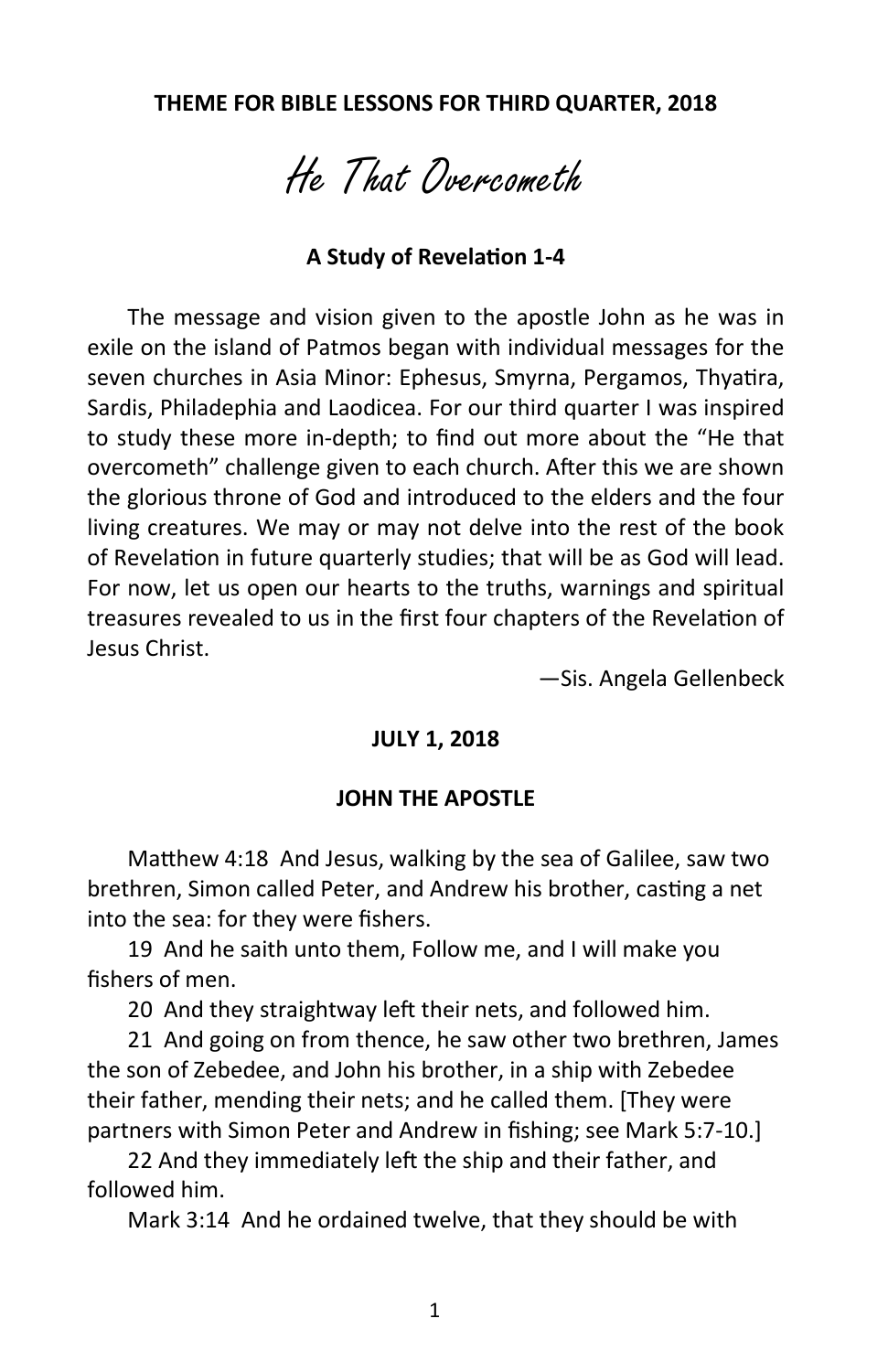him, and that he might send them forth to preach,

15 And to have power to heal sicknesses, and to cast out devils:

16 And Simon he surnamed Peter;

17 And James the son of Zebedee, and John the brother of James; and he surnamed them Boanerges, which is, The sons of thunder:

18 And Andrew, and Philip, and Bartholomew, and Matthew, and Thomas, and James the son of Alphaeus, and Thaddaeus, and Simon the Canaanite,

19 And Judas Iscariot, which also betrayed him: and they went into an house.

**MEMORY VERSE:** This is the disciple which testifieth of these things, and wrote these things: and we know that his testimony is true. —John 21:24

**CENTRAL THOUGHT:** John, fisherman son of Zebedee and brother of James, was chosen by Jesus as one of His twelve apostles. He walked very closely with Jesus and later wrote the fourth Gospel, three epistles and the book of Revelation.

#### **LESSON BACKGROUND**

*Smith's Bible Dictionary* gives us this summary of John's life: "John the Apostle was the son of Zebedee, a fisherman on the Lake of Galilee, and of Salome, and brother of James, also an apostle. Peter and James and John come within the innermost circle of their Lord's friends; but to John belongs the distinction of being the disciple whom Jesus loved. He hardly sustains the popular notion, fostered by the received types of Christian art, of a nature gentle, yielding, feminine. The name Boanerges (Mark 3:17) implies a vehemence, zeal, intensity, which gave to those who had it the might of sons of thunder. The three are with our Lord when none else are, in the chamber of death (Mark 5:37), in the glory of the transfiguration (Matthew 17:1), when he forewarns them of the destruction of the holy city (Mark 13:3), in the agony of Gethsemane. When the betrayal is accomplished, Peter and John follow afar off (John 18:15). The personal acquaintance which existed between John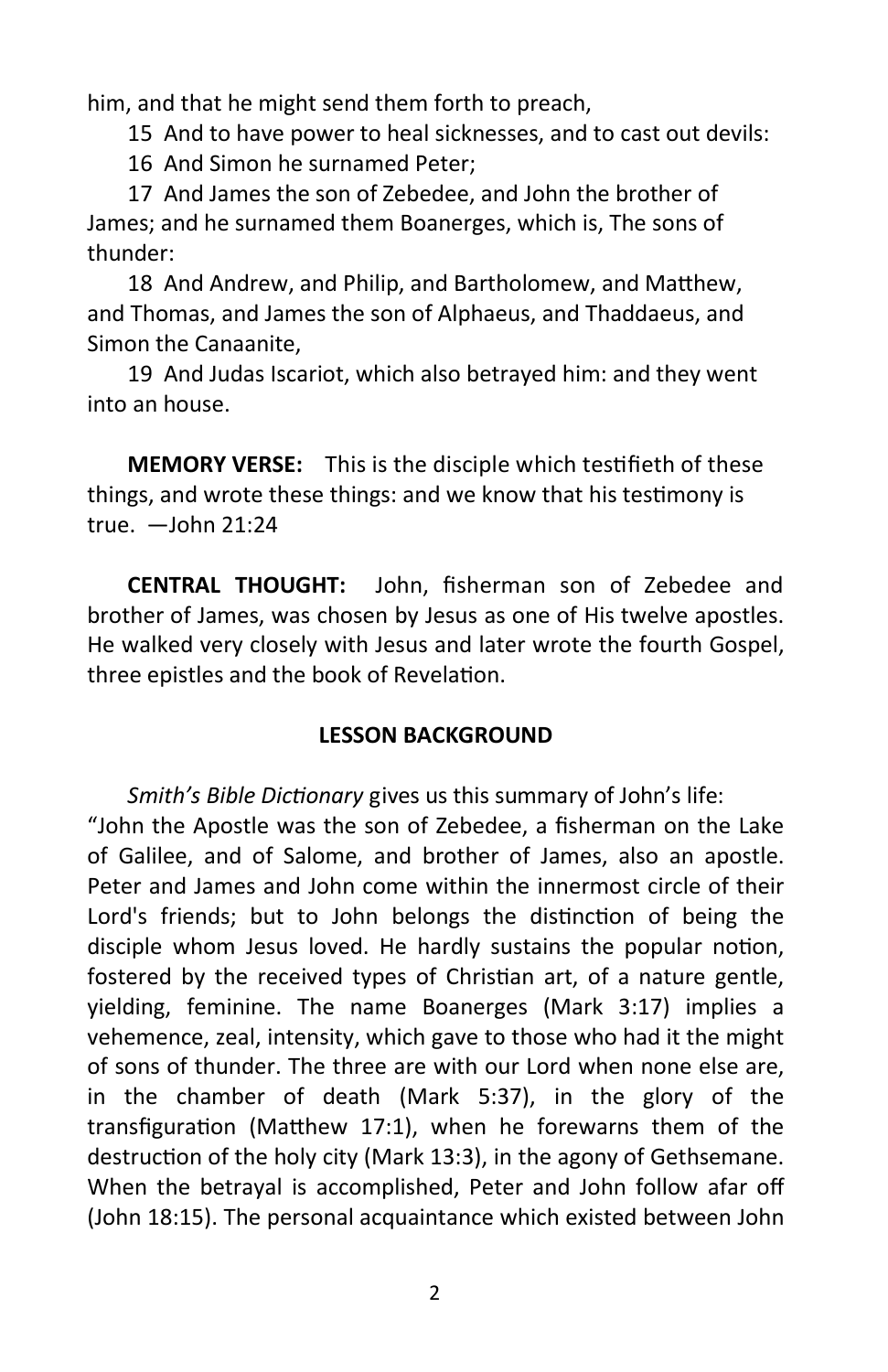and Caiaphas enables him to gain access to the council chamber, praetorium of the Roman procurator (John 18:16,19,28). Thence he follows to the place of crucifixion, and the Teacher leaves to him the duty of becoming a son to the mother who is left desolate (John 19:26,27). It is to Peter and John that Mary Magdalene first runs with the tidings of the emptied sepulchre (John 20:2), they are the first to go together to see what the strange words meant, John running on most eagerly to the rock-tomb; Peter, the least restrained by awe, the first to enter in and look (John 20:4-6). For at least eight days they continue in Jerusalem (John 20:26). Later, on the Sea of Galilee, John is the first to recognize in the dim form seen in the morning twilight the presence of his risen Lord; Peter the first to plunge into the water and swim toward the shore where he stood calling to them (John 21:7). The last words of John's Gospel reveal to us the deep affection which united the two friends. The history of the Acts shows the same union. They are together at the ascension on the day of Pentecost. Together they enter the temple as worshippers (Acts 3:1) and protest against the threats of the Sanhedrin (Acts 4:13). The persecution which was pushed on by Saul of Tarsus did not drive John from his post (Acts 8:1). Fifteen years after St. Paul's first visit he was still at Jerusalem, and helped to take part in the settlement of the great controversy between the Jewish and the Gentile Christians (Acts 15:6)."

From *Wikipedia*: "According to Church tradition, after [Mary's death] John went to Ephesus. From there he wrote the three epistles attributed to him. According to Tertullian (in *The Prescription of Heretics*) John was banished (presumably to Patmos) after being plunged into boiling oil in Rome and suffering nothing from it. It is said that all in the audience of the Colosseum were converted to Christianity upon witnessing this miracle. This event would have occurred in the late 1st century, during the reign of the Emperor Domitian, who was known for his persecution of Christians.

"When John was aged, he trained Polycarp who later became bishop of Smyrna. This was important because Polycarp was able to carry John's message to future generations. Polycarp taught Irenaeus, passing on to him stories about John… [also] Ignatius of Antioch, who was a student of John and later appointed by… Peter to be the bishop of Antioch. In *Against Heresies*, Irenaeus relates how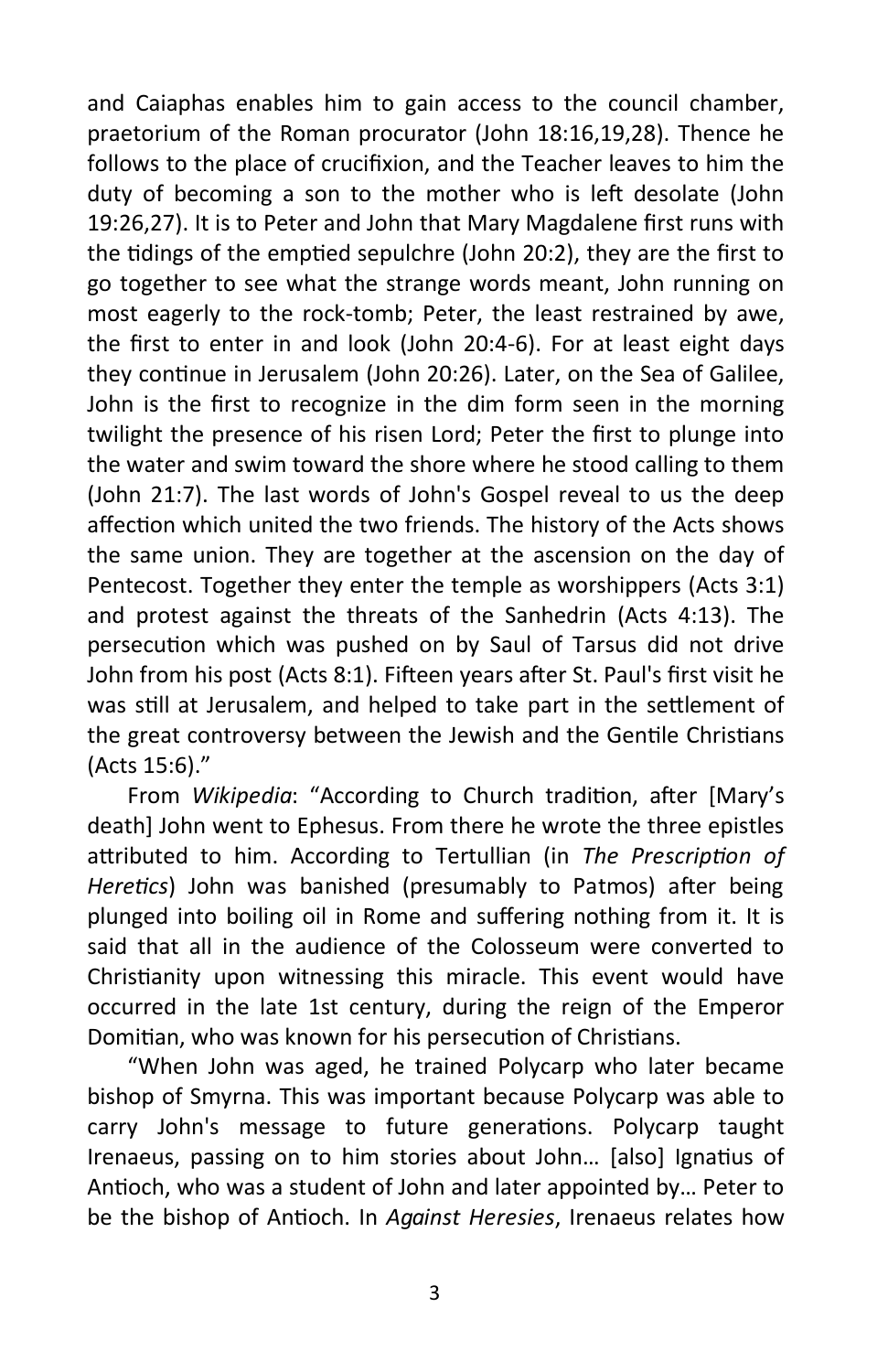Polycarp told a story of John, the disciple of the Lord, going to bathe at Ephesus, and perceiving Cerinthus within, rushed out of the bathhouse without bathing, exclaiming, 'Let us fly, lest even the bathhouse fall down, because Cerinthus, the enemy of the truth, is within.'

"It is traditionally believed that John was the youngest of the apostles and survived them. He is said to have lived to an old age, dying at Ephesus sometime after AD 98."

—Sis. Angela Gellenbeck

#### **DISCUSSION:**

- 1. *Partners:* Name the four fishermen called by Jesus.
- 2. *Boanerges:* Where did James and John get this name, what did it mean, and by what actions did they demonstrate this?
- 3. *An Unlikely Pair:* Which other disciple seemed so opposite of John, yet was so close to him?
- 4. *A Martyr's Courage:* According to tradition, John miraculously survived what torture?

#### **COMMENTS AND APPLICATION**

After the death of the emperor, John returned to Ephesus from Patmos and began visiting outlying Gentile congregations as they would send for him. In one city he noticed an outstanding young boy, recognizing in him the qualities of a leader. Drawing the pastor aside, John motioned toward the youth. "This one I commit to you in all earnestness in the presence of the Church and with Christ as witness," he said, and the pastor accepted the charge and promised to mentor him. John then returned to Ephesus.

The pastor took the boy home with him and faithfully reared him, baptized him and trained him as his own son. Thinking he was securely within God's protection, he relaxed his careful vigil—too soon. An unruly group of young people began to entice him to join them in their entertainment. It wasn't long before they took him with them on their nightly robbery sprees. It became easier for him to give in when they dared him to participate. He soon became so involved that he, with all the aggressiveness of his character, plunged violently into all forms of vice, despairing of any return to virtue, and became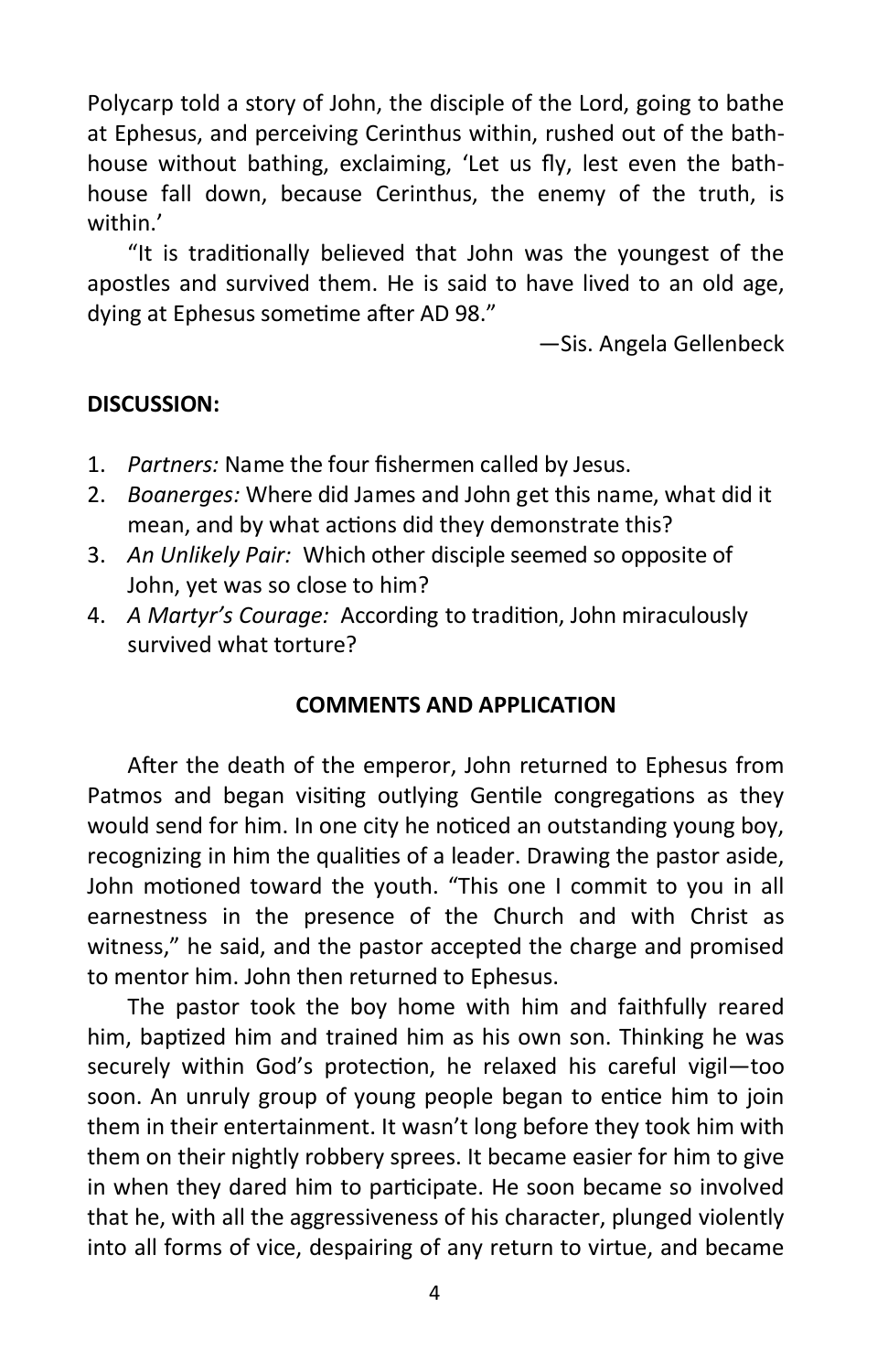a leader of the bandits, the most violent and cruel of them all.

About this time John once again visited the congregation and enquired of the pastor concerning his charge. The pastor burst into tears. "He is dead," he anguished. "How? What kind of death?" John wanted to know. "He is dead to God!" was the answer, "He turned wicked and abandoned, and at last a robber. And now, instead of the church, he haunts the mountain with a band like himself."

John tore his clothes in great grief and called for a horse. He rode straight toward the robbers' outpost and was taken prisoner. "Take me to your captain!" he commanded.

The hardened chief waited, armed, but when he recognized John he turned and ran away in shame into the mountain wilderness. The old apostle, forgetting his age, followed hard in pursuit. "Why do you run from me, your own father? I have no weapon, and I am old. Have pity on me! There is still hope for you! Don't be afraid, I will answer to Christ for you! I will even die for you! Stand! Believe! Jesus has sent me!"

The youth stopped and lowered his head. Then, trembling and crying bitterly, he threw down his weapons. As John came nearer, he threw his arms around him. With tears raining down, he still concealed his right hand, ashamed of the violence it had done. John fell on his knees, kissing the hand vehemently, assuring the penitent man forgiveness from the Savior.

"And making intercession for him with copious prayers, and struggling together with him in continual fastings, and subduing his mind by various utterances, he did not depart, as they say, until he had restored him to the church, furnishing a great example of true repentance and a great proof of regeneration, a trophy of a visible resurrection" (Taken from *What Rich Man Can Be Saved* by Clement of Alexandria).

—Sis. Angela Gellenbeck

#### **REFLECTIONS**

John, the youthful comrade of Jesus, and traditionally considered to be close to Jesus in age and possibly his cousin, was a member of the innermost circle of Jesus' disciples. In his gospel, he even referred to himself as the "disciple that Jesus loved." By reading the scriptures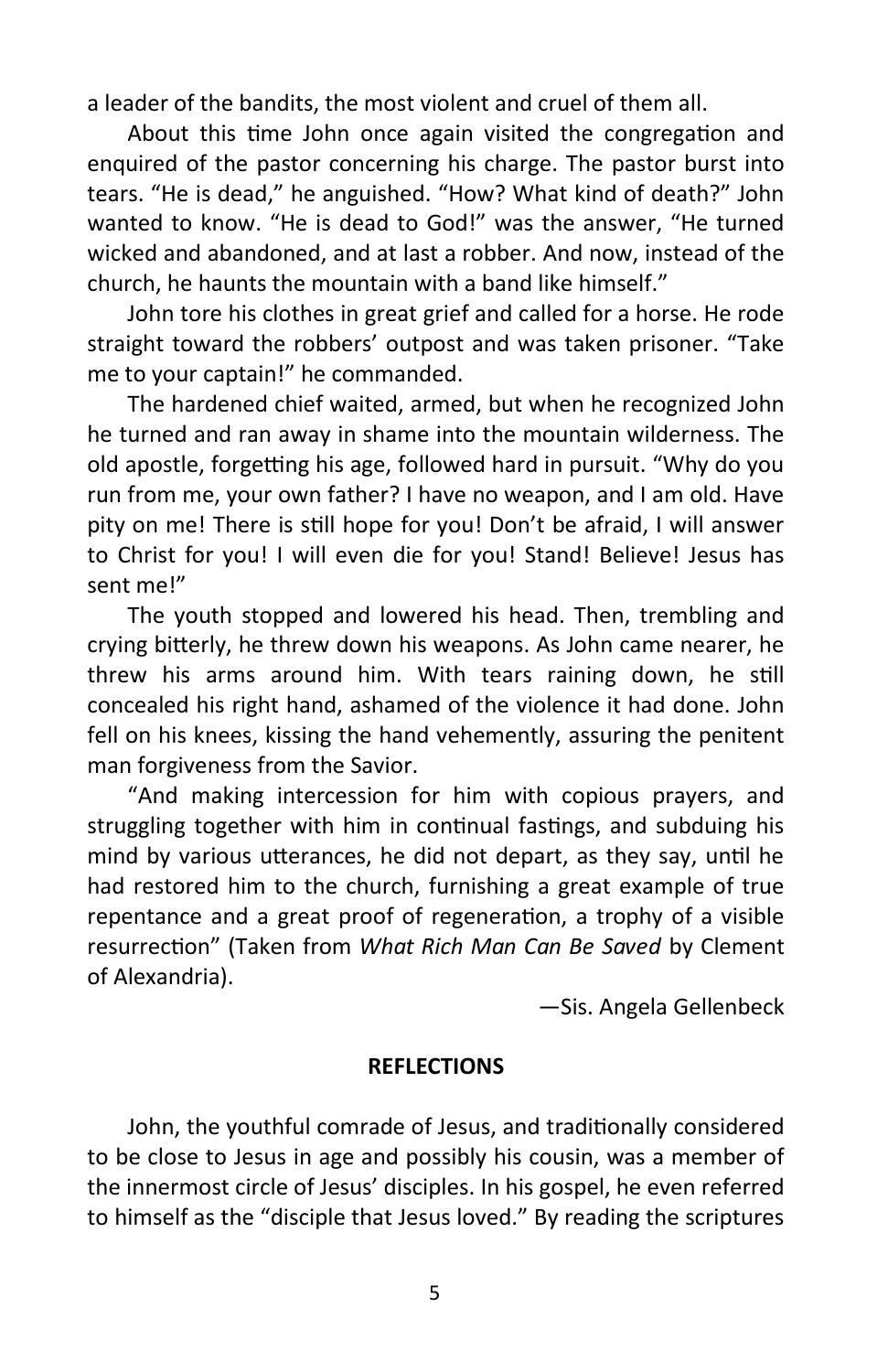carefully, one can decipher his youthful exuberance and zeal, as well as his tendencies toward exclusivity and entitlement.

To me, it is no accident that John and his older brother James were given the name "Sons of Thunder" by Jesus. Just look at John's "thunderous" personality. In one instance, he tried to stop someone who wasn't a part of the group from casting out devils in Jesus' name (Luke 9:49); he offered, with James, to call down fire from Heaven like Elijah because Jesus wasn't received by the people of one village (Luke 9:51-56); and again with his brother, along with a little assistance from their mother, he tried to get a seat at either the right or left hand of Jesus "in his glory" (Mark 10:35-41; Matthew 20:20- 24). Yet, Jesus obviously trusted him, as he and Peter were the ones tasked with making preparations for the Lord's Supper (Luke 22:8- 13), and it was to John that Jesus entrusted the care of his mother upon His death.

I have heard it mentioned how remarkable was the transformation of Peter, John's close friend, from a brash, impulsive, and crude fisherman to the bold and learned apostle who gave the chief address on the day of Pentecost, but I would consider John's transformation to be just as notable.

He matured from a somewhat entitled and cliquish young man to a warm, inclusive old man, who in his later years is traditionally thought to have travelled from congregation to congregation admonishing the early morning church to love God and one another, as stated in I John 3:18, "…in deed and in truth". What a great example of the Holy Spirit working in a man's life that allowed him to be used as such a great vessel for the kingdom!

—Bro. Fari Matthews

#### **JULY 8, 2018**

#### **GREETING AND BENEDICTION**

Revelation 1:1 The Revelation of Jesus Christ, which God gave unto him, to shew unto his servants things which must shortly come to pass; and he sent and signified it by his angel unto his servant John:

2 Who bare record of the word of God, and of the testimony of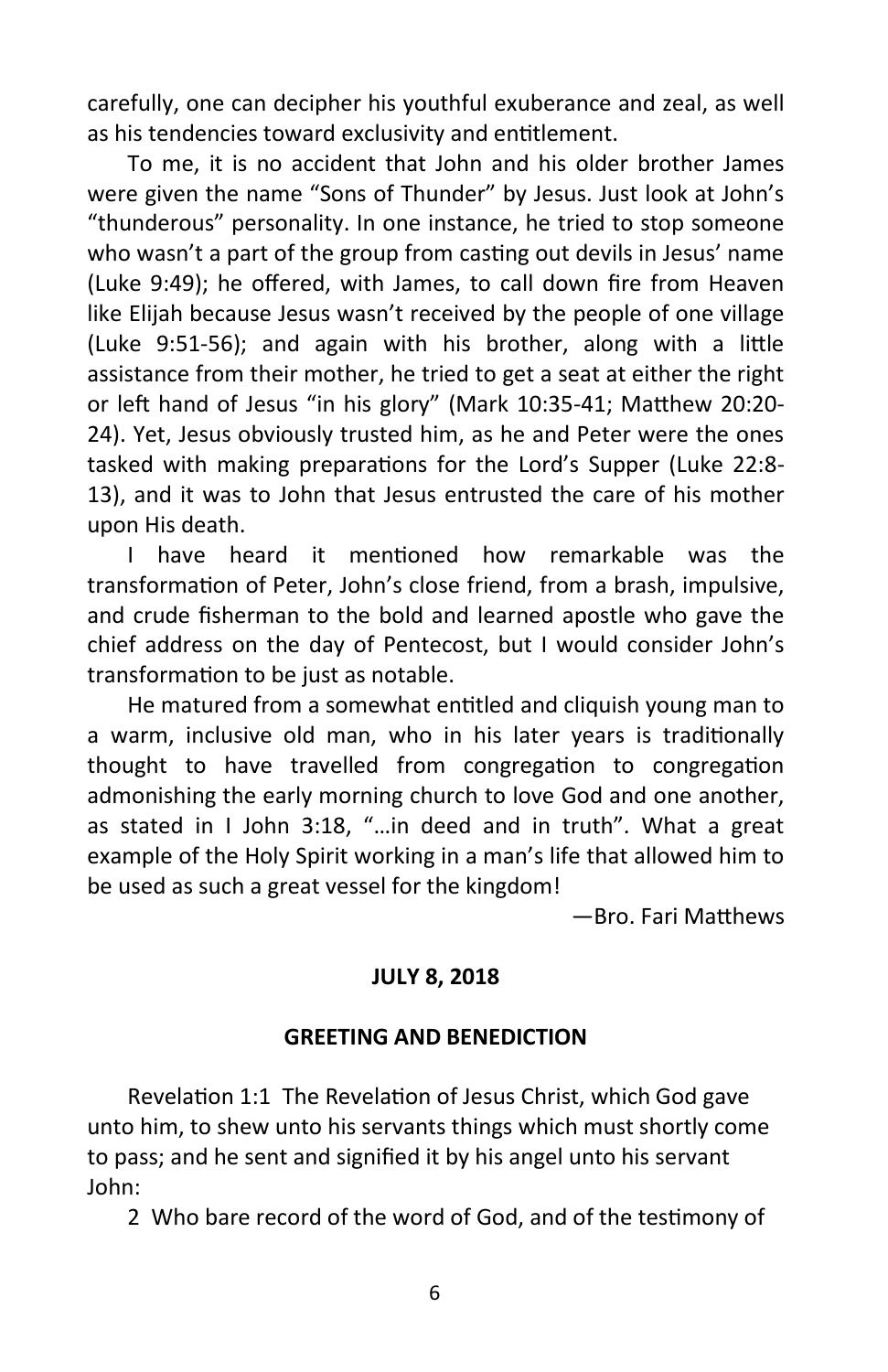Jesus Christ, and of all things that he saw.

3 Blessed is he that readeth, and they that hear the words of this prophecy, and keep those things which are written therein: for the time is at hand.

4 John to the seven churches which are in Asia: Grace be unto you, and peace, from him which is, and which was, and which is to come; and from the seven Spirits which are before his throne;

5 And from Jesus Christ, who is the faithful witness, and the first begotten of the dead, and the prince of the kings of the earth. Unto him that loved us, and washed us from our sins in his own blood,

6 And hath made us kings and priests unto God and his Father; to him be glory and dominion for ever and ever. Amen.

7 Behold, he cometh with clouds; and every eye shall see him, and they also which pierced him: and all kindreds of the earth shall wail because of him. Even so, Amen.

**MEMORY VERSE:** I am Alpha and Omega, the beginning and the ending, saith the Lord, which is, and which was, and which is to come, the Almighty. —Revelation 1:8

**CENTRAL THOUGHT:** The introduction and greeting of the book of Revelation, which includes a description of the author, his source of inspiration and a benediction of worship and praise to the Father, Son and Holy Spirit.

#### **WORD DEFINITIONS**

Revelation 1:1 "Revelation": *apokalupsis* (Greek); an uncovering; an unveiling; a revealing; a spiritual manifestation. "Angel": a messenger or delegate – either human (Matthew 11:10; Luke 7:24, 9:52; Galatians 4:14; John 2:25) or heavenly (a celestial angel); someone sent (by God) to proclaim His message (*HELPS Word Studies*). "Shortly come to pass": "Not that they were all to be completely fulfilled within a short time, but that the series of special events predicted were soon to begin. Thus, we speak of a century or eternity as near at hand, by which we mean that the events of the period spoken of are about to commence, although the end of the series may be very far off" (F. G. Smith, *Revelation Explained*).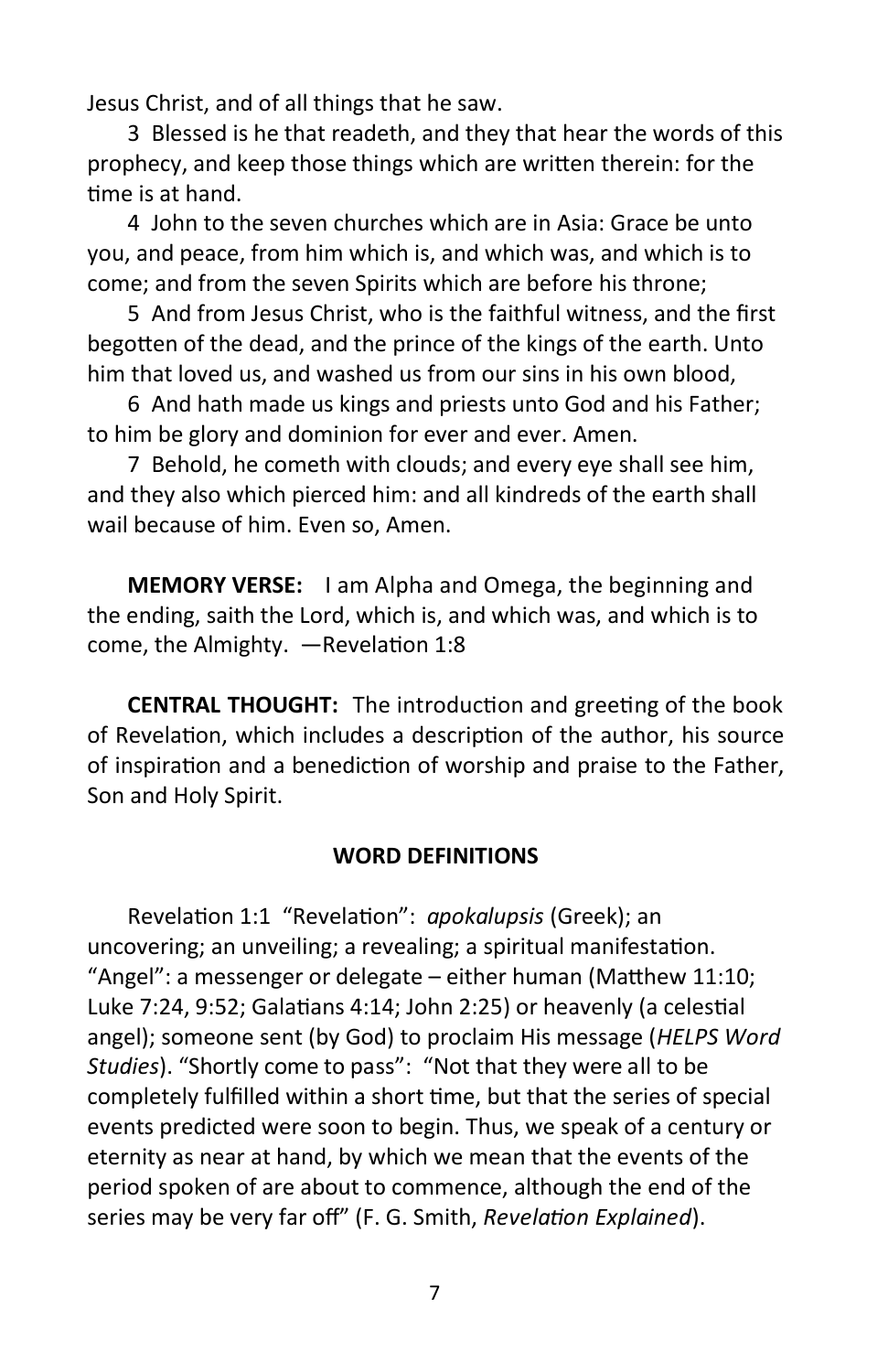Revelation 1:2 "Testimony": record; report; from the Greek root *martus*, meaning witness or evidence; from which we derive the English word *martyr*. This root word is also used in verse 5.

Revelation 1:3 "Prophecy": the gift of communicating and enforcing revealed truth. "What is clarified beforehand; prophecy which involves divinely-empowered forthtelling (asserting the mind of God) or foretelling (prediction)" (*HELPS Word Studies*).

Revelation 1:4 "Seven Spirits which are before his throne": "The number seven in Scripture often has the figurative meaning, 'God's perfect, finished work.' Indeed, this symbolic sense is often key to interpreting texts that use the number seven, both in the Old Testament and New Testament" (*HELPS Word Studies*). "The number seven is used, as elsewhere in the sacred volume, to denote fulness or completeness...The seven spirits before His throne describe the third person in the Trinity, as will appear clearer hereafter; seven being used as a sacred or perfect number designating His dignity and excellence. Some have supposed that seven angelic spirits were here described; but it is not consistent with the honor due the God-head to suppose that created intelligences should be exalted to a plane of equality with the supreme Deity. Moreover, they would probably have been described as seven angels, and not as seven spirits" (F. G. Smith, *Revelation Explained*).

Revelation 1:6 "Kings and priests": "Christ has made believers kings and priests to God and his Father. As such they overcome the world, mortify sin, govern their own spirits, resist Satan, prevail with God in prayer, and shall judge the world. He has made them priests, given them access to God, enabled them to offer spiritual and acceptable sacrifices, and for these favours they are bound to ascribe to him dominion and glory for ever" (*Matthew Henry*).

Revelation 1:7 "They also which pierced him": John is the only Gospel author who recorded the piercing of Jesus (John 19:31-37). This allusion offers proof of the apostle being the author of the Revelation.

Revelation 1:8 "Alpha and Omega": the first and last letters of the Greek alphabet, meaning eternity to eternity; used to express the whole of a matter, from beginning to end.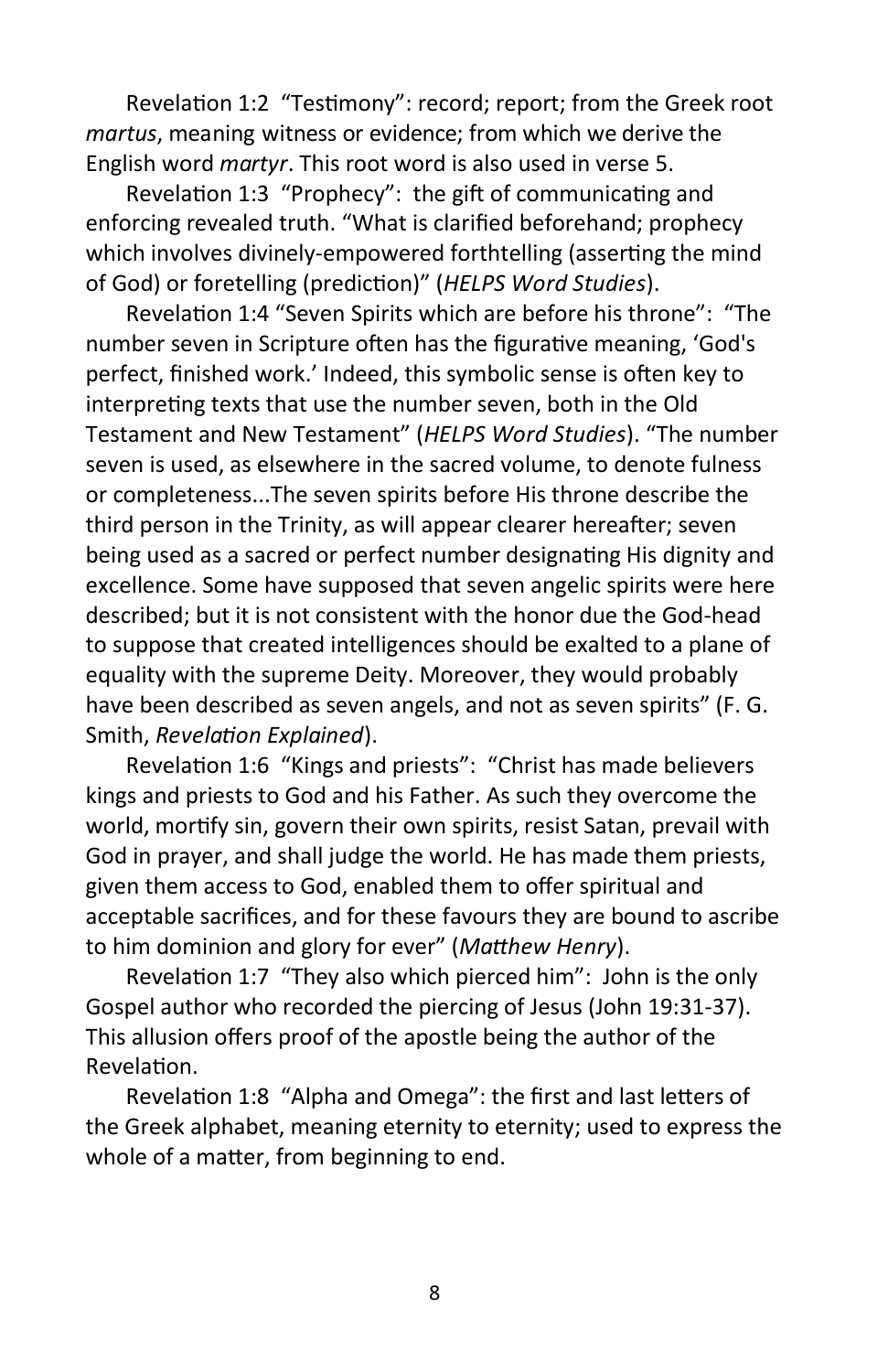During the reign of the Roman emperor Domitian (81-96), John was banished to Patmos, a small, rocky, desolate island ten miles long and six miles wide in the Aegean Sea, near the coast of Asia Minor. Church historian Eusebius records that the Jews were heavily taxed and both Jews and Christians were persecuted during Domitian's reign. *Fox's Book of Martyrs* accounts that the bishop of Jerusalem, Simeon, was crucified during this time, John was boiled in oil, but miraculously survived and exiled to Patmos, and Dionysius, a learned bishop at Athens who had documented the supernatural eclipse at the time of the Savior's crucifixion, was martyred, among others. Flavia, the daughter of a Roman senator, was banished to the island of Pontus.

Domitian insisted upon strict observance to the ancient Roman religious worship of idols. Under this revived pagan influence, when Roman provinces suffered earthquakes, famines or pestilences, blame was laid upon the Christians because they would not worship the pagan gods. When Christians were brought before the magistrates, they were required to take a test oath. If they refused to take it, they were put to death; if they confessed Christ, their judgment was the same. The law was made "that no Christian, once brought before the tribunal, should be exempted from punishment without renouncing his religion."

"The mouth which persecution closes God opens and bids it speak to the world. So St. Paul, through the Epistles of his Captivity, still speaks. Luther, by his translation of the Bible, spoke from his confinement at Wartburg; and Bunyan, by his divine allegory, shows how feeble were the walls of his cell at Bedford to silence the voice of God. If speech be silver and silence golden, it is also true in the history of the Church that from the captivity of her teachers she has received her most abiding treasures" (*Ellicott's Commentary for English Readers*).

This was a time when the church needed answers from God. How precious that the lonely island became a place of holy visitation, as John received encouragement and enlightenment for the days ahead!

—Sis. Angela Gellenbeck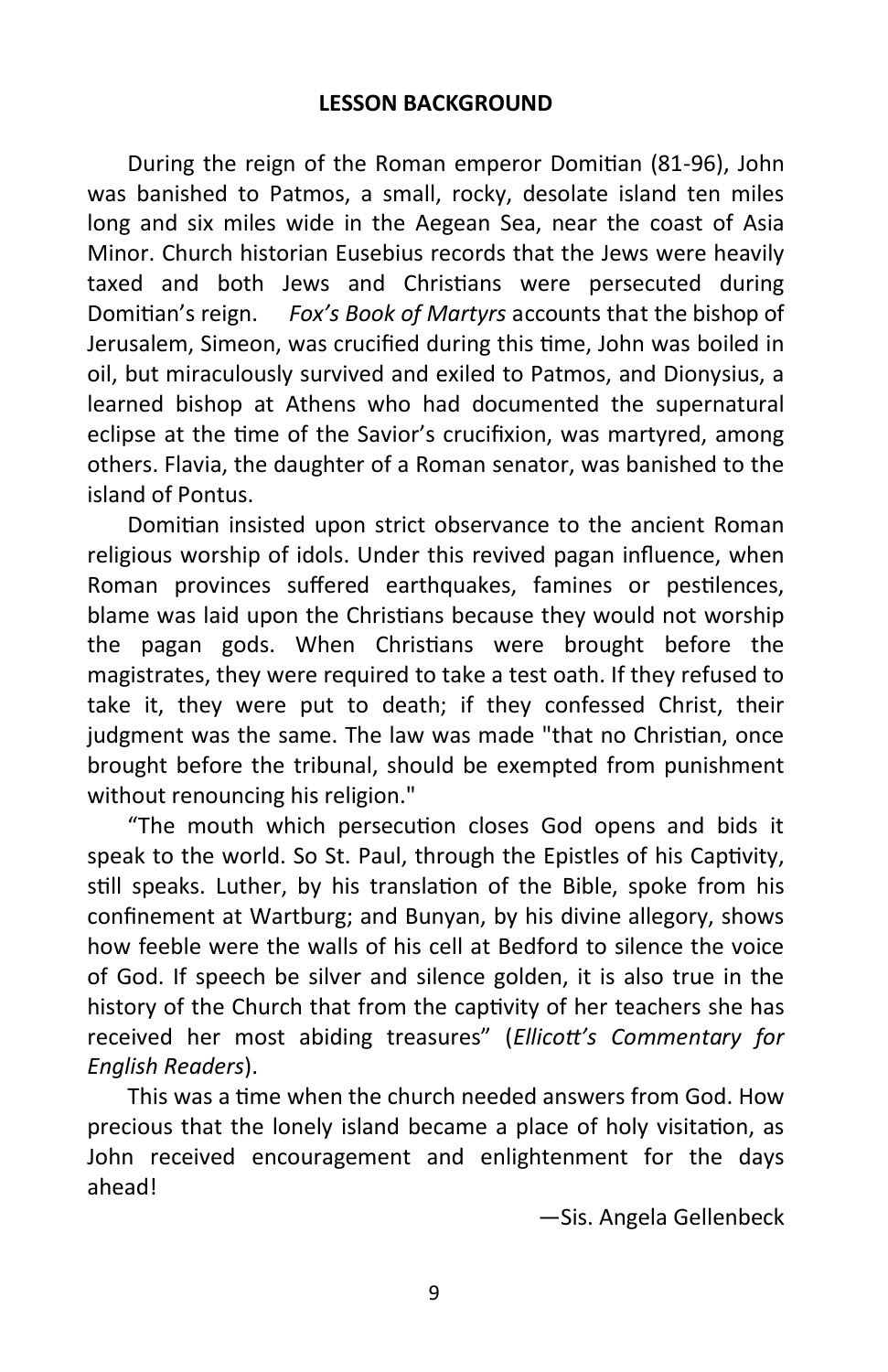#### **DISCUSSION:**

- 1. *Messenger:* How was the Revelation sent to John?
- 2. *Record:* Of what three things did John write?
- 3. *Blessing:* What three things bring about the "Blessed are they"?
- 4. *The Father:* What three things are described about God?
- 5. *The Holy Spirit:* What terms are used to describe Him and what do they mean?
- 6. *The Son:* What three things describe Him and what three things has He done for us?
- 7. *Second Coming:* What four things will happen at that time?
- 8. *Name:* Which two letters of the Greek alphabet were used to describe Jesus?

#### **COMMENTS AND APPLICATION**

So many precious truths are revealed just in this introduction and salutation. The first which resonate with me are the references to the triune God: three distinct persons, yet operating as One. There are many heresies which deny the deity of Jesus. Yet it is made very clear right here, as the names and attributes of the Father are also ascribed to the Son Jesus. He is called the Almighty. There is allusion to the beginning words of John's gospel—"And the Word was with God, and the Word was God."

The salvation message—Jesus' sacrifice and death, His resurrection, His cleansing us from sin, His making us kings and priests, all He has done for us—is brought out so clearly as well.

His second coming—whether with clouds of the sky, as those that enveloped Him as He ascended, or clouds of saints—is clearly described in this passage. It won't be a secret event, as you hear false teachers of the "rapture" propose. Every eye will see Him, and those in their sins will be mourning their doom.

What a sublime truth on which to meditate—the grace and the peace which come from the Father, the Holy Spirit, and the Son. And all this in just the greeting of the letter!

—Sis. Angela Gellenbeck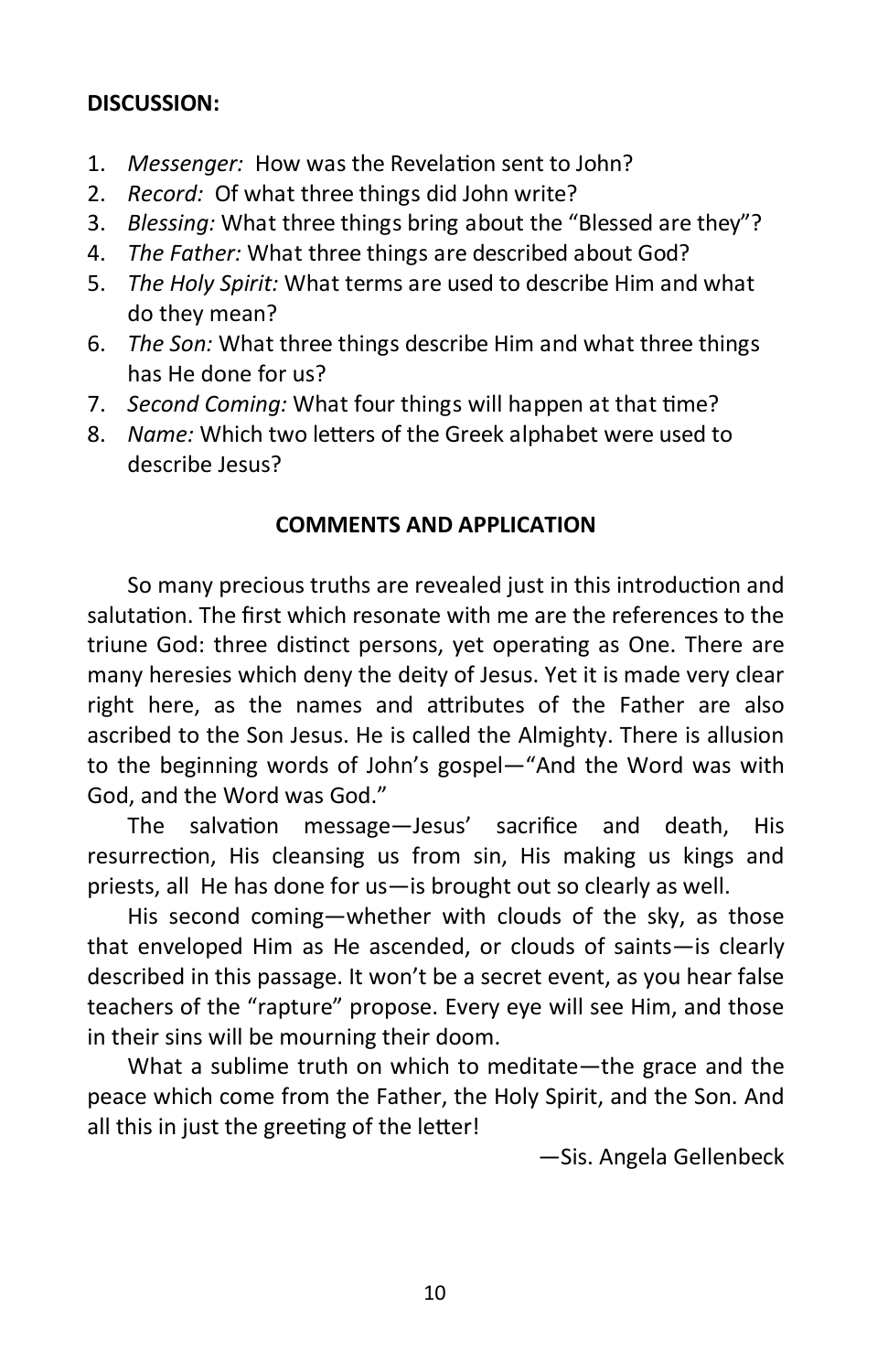#### **REFLECTIONS**

There is no other book in the world that gives us the daily inspiration for life and the accurate details of the future and the past like the Bible does. How great is our God to let His servants know what lies ahead of us!

I will admit some of the reading of the book of Revelation is hard to understand; but it says, "Blessed is he that readeth, and they that hear the words of this prophecy, and keep those things which are written therein." Let us be challenged to be ones who read it and are blessed by it.

Perhaps the lonely island of Patmos was a blessing in disguise for John because it was void of distractions. The Revelator had all the time he needed to focus on the visions and translate them onto paper most accurately. One can't even imagine, but only the Lord knows how John reacted when seeing the visions and how he felt once he was brought back to his regular mind after all those revelations.

John may have been sick and hungry after they dropped him off there. He most likely felt lonely and useless because there were no people to minister to. He probably thought that because of his isolation he would never be of any benefit to the gospel work. How could he be fruitful in such an isolated and forsaken place? But God's Word would not return void. All the things that he saw have been and will be very useful for ages clear to the end of time.

—Bro. James Bell

#### **JULY 15, 2018**

#### **THE VOICE AND THE VISION**

Revelation 1:9 I John, who also am your brother, and companion in tribulation, and in the kingdom and patience of Jesus Christ, was in the isle that is called Patmos, for the word of God, and for the testimony of Jesus Christ.

10 I was in the Spirit on the Lord's day, and heard behind me a great voice, as of a trumpet,

11 Saying, I am Alpha and Omega, the first and the last: and,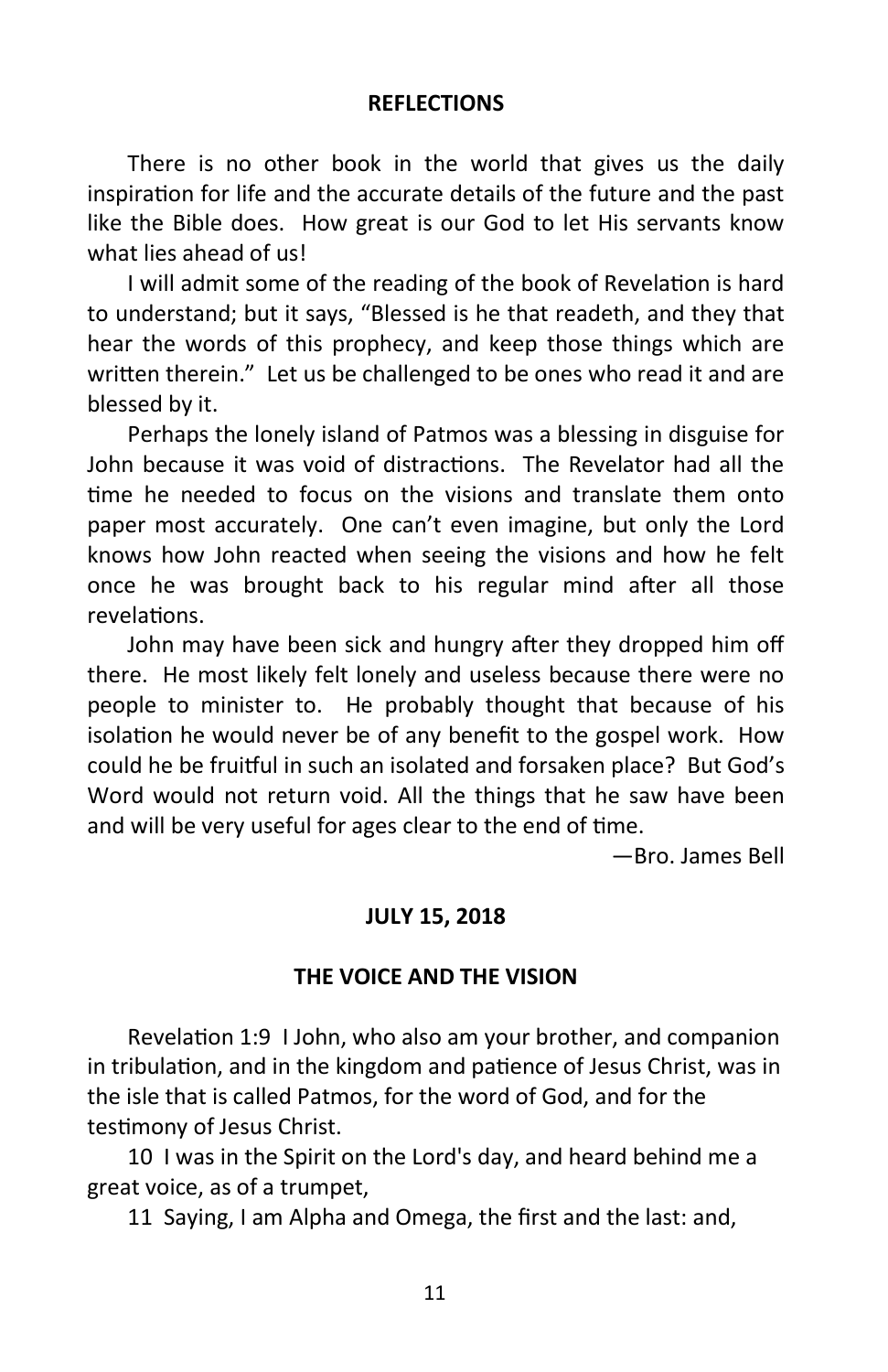What thou seest, write in a book, and send it unto the seven churches which are in Asia; unto Ephesus, and unto Smyrna, and unto Pergamos, and unto Thyatira, and unto Sardis, and unto Philadelphia, and unto Laodicea.

12 And I turned to see the voice that spake with me. And being turned, I saw seven golden candlesticks;

13 And in the midst of the seven candlesticks one like unto the Son of man, clothed with a garment down to the foot, and girt about the paps with a golden girdle.

14 His head and his hairs were white like wool, as white as snow; and his eyes were as a flame of fire;

15 And his feet like unto fine brass, as if they burned in a furnace; and his voice as the sound of many waters.

16 And he had in his right hand seven stars: and out of his mouth went a sharp twoedged sword: and his countenance was as the sun shineth in his strength.

17 And when I saw him, I fell at his feet as dead. And he laid his right hand upon me, saying unto me, Fear not; I am the first and the last:

18 I am he that liveth, and was dead; and, behold, I am alive for evermore, Amen; and have the keys of hell and of death.

19 Write the things which thou hast seen, and the things which are, and the things which shall be hereafter;

20 The mystery of the seven stars which thou sawest in my right hand, and the seven golden candlesticks. The seven stars are the angels of the seven churches: and the seven candlesticks which thou sawest are the seven churches.

**MEMORY VERSE**: I am he that liveth, and was dead; and, behold, I am alive for evermore, Amen; and have the keys of hell and of death. —Revelation 1:18

**CENTRAL THOUGHT:** John describes the voice and the vision of the glorified Christ, Who gave him instructions and explanations concerning the things he would see.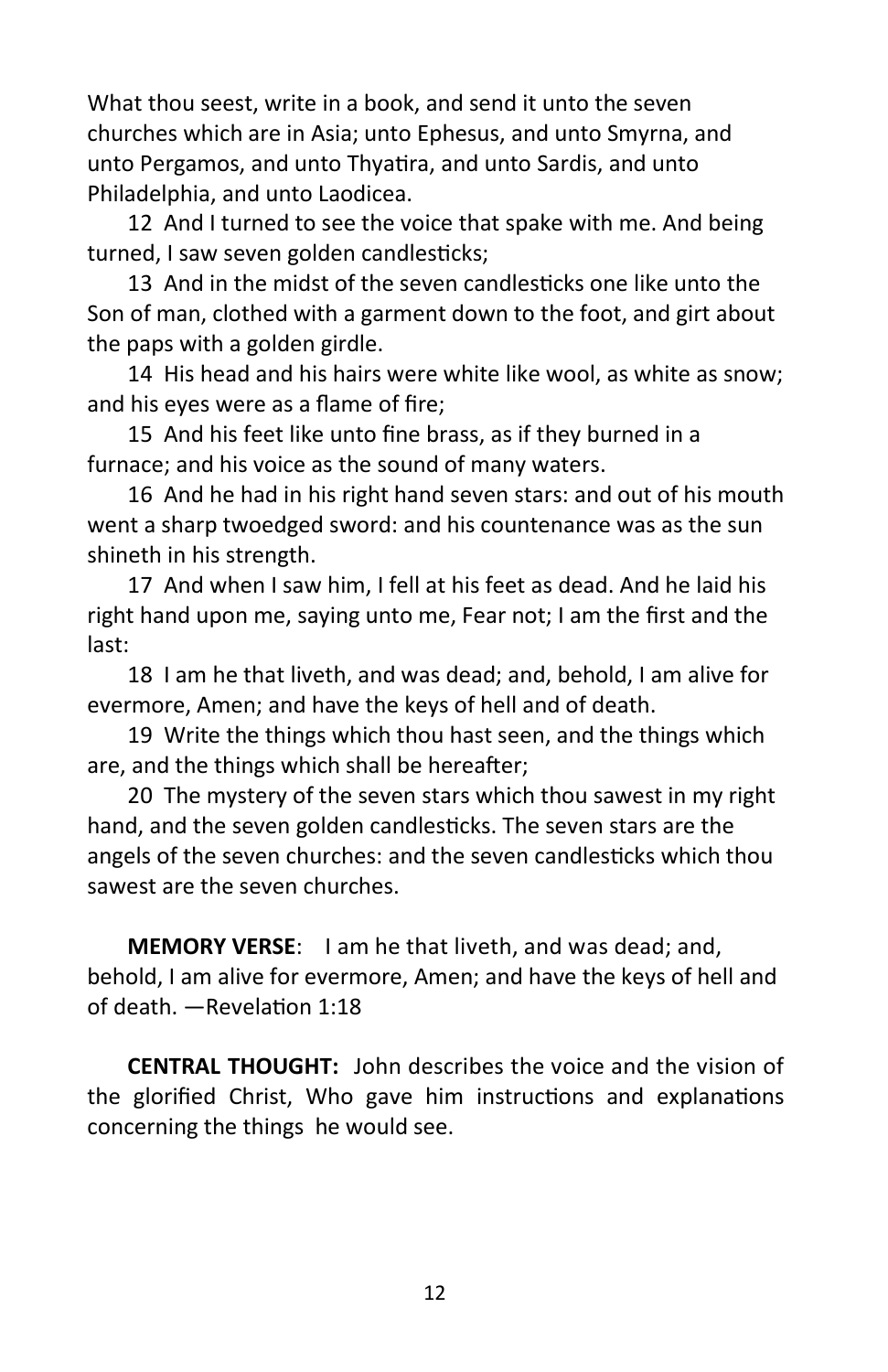Revelation 1:9 "Brother": from the same womb; begotten again by a common Father, God; "Companion": partaker with; co-partner; joint sharer.

Revelation 1:10 "On the Lord's Day": the day the Lord rose from the dead, which is the first day of the week. This was the day the early Christians met for worship, commemoration of the Lord's Supper, singing of hymns, reading of God's word, prayer and service (almsgiving). The Jewish Sabbath had never been called "The Lord's Day"; this was only a New Testament term.

Revelation 1:12 "Candlestick": lamp stand.

Revelation 1:13 "Paps": the breast or chest of a man.

Revelation 1:18 "The keys of hell and of death": "The ever-living One entered death's domains and permitted Himself to be bound with chains; but at His pleasure He broke them asunder, conquered death, and rose triumphant, carrying with Him the keys of hell and of death; and He has ascended on high, alive forevermore; and at His voice all the dead will arise at His appearing, for the grave can no longer hold its victims" (F. G. Smith, *Revelation Explained*).

#### **LESSON BACKGROUND**

The vision John saw of the glorified Lord Jesus makes us think back into the Old Testament when He appeared to different individuals in a majestic form.

Moses, Aaron, Nadab, Abihu and the seventy elders "saw the God of Israel," but only what was under His feet, which Moses described as "a paved work of a sapphire stone, and as it were the body of heaven in his clearness" (Exodus 24:10).

Isaiah saw the Lord "sitting upon a throne, high and lifted up, and his train filled the temple" (Isaiah 6:1-5). Mostly he described the seraphim and the smoke which filled the house. He doesn't mention details about the Lord's head, eyes, mouth, feet or clothing. Yet the awesome glory caused him to respond, "Woe is me! For I am undone!"

Ezekiel saw visions of God. He saw a throne "as the appearance of a sapphire stone," and upon it was "the likeness as the appearance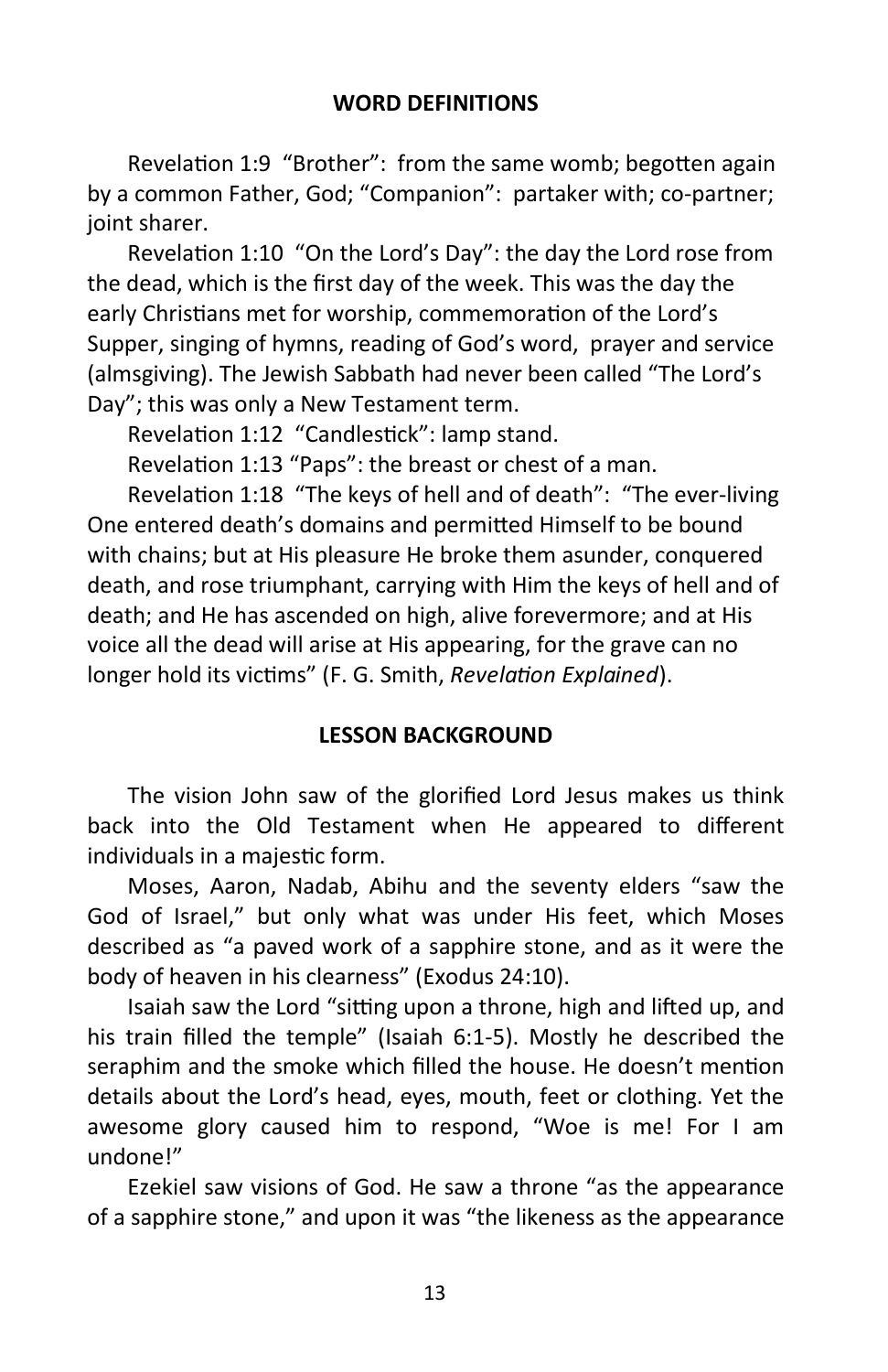of a man above upon it." He saw the color of amber and fire round about within it, both upwards and downwards from the loins of the man; fiery glory and brightness that resembled a rainbow. He heard the voice of the Almighty, as the noise of great waters, but he mentions no physical features; yet the glory and brightness affected him as it did John, Isaiah and others. He fell upon his face in awe and fear (Ezekiel 1:26-28).

Daniel saw and described "The Ancient of Days." He spoke of the fiery stream, fiery flame, and burning fire (Daniel 7:9-10). He did relate details about his garment, which was "white as snow," and his hair, which was "like pure wool," but again, there were no facial features which he could describe.

John had been with his Lord in the Mount of Transfiguration. He had seen the dazzling brightness, raiment which was "white and glistering" (Luke 9:29), "white as the light" (Matthew 17:2), and "shining, exceeding white as snow, so as no fuller on earth can white them" (Mark 9:3). Truly that was a glimpse of the glory that would follow Jesus' death and resurrection; now as he turned around to see the Person of the Voice there could be no doubt. It was his Lord clothed in all of His glory. No man had ever seen Him as John was seeing Him. No wonder he fell at His feet as one with no life left in him!

—Sis. Angela Gellenbeck

#### **DISCUSSION***:*

- 1. *Your Brother:* John identified himself as just one of the brethren in what three ways?
- 2. *The Place:* Where was John when he received the Revelation and why was he there?
- 3. *The Voice:* John compared it to two different things. What were they?
- 4. *The Churches:* List the seven churches of Asia.
- 5. *The Person:* Describe the characteristics seen by John.
- 6. *The Candlesticks:* Jesus explained their meaning; what was it?
- 7. *The Stars:* What do they represent?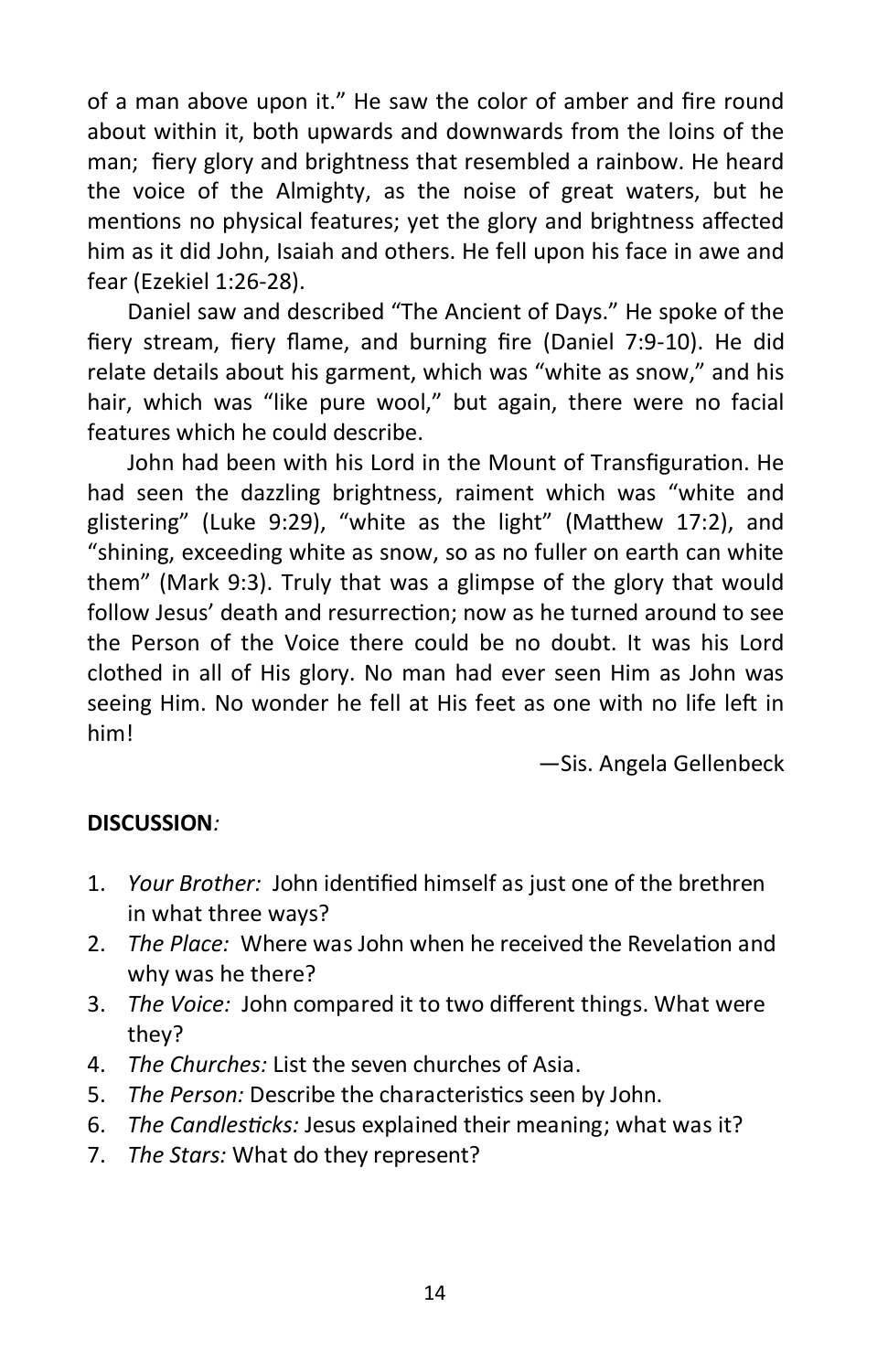I'm glad Jesus got right to the point here and told us that the stars represented the angels—messengers, pastors, ministers—of the different congregations, and the candlesticks, or lampstands, represented the churches or congregations themselves.

The Lord in the midst of the lampstands corresponds with verses throughout the scriptures saying that the Lord is in the midst of Zion, His people. He is a light shining out; a burning fire, like the pillar of fire, the Shekinah glory. Zion is composed of the redeemed ones and in the midst of each individual is the presence, the Spirit, of God; each of them are lights in the world, shining in the midst of a crooked and perverse nation. They are also "builded together"; together they compose a building which God inhabits and a city that is set upon a hill that cannot be hidden, out of which God shines. What happens when my lamp has gone out? The oil that fuels it is gone and I walk in darkness? And if that happens to you, and you, and you? What a dark hole is left in the world!

In His right hand He had the stars—those who preach the Word, provide an example and pattern by the lives which they live and give courage and guidance to those seeking to know the way. Daniel said, "They that turn many to righteousness [shall shine] as the stars for ever and ever" (Daniel 12:3). In reference to the light that we have shining out of us, a star is no different than a lampstand. But a special calling—to preach the word, evangelize souls, be a watchman, overseer, and shepherd of souls—that is a greater responsibility. A fearful one! The comforting thing is that the stars are in His right hand. "That strong grasp of that mighty hand—for the word in the original conveys more than 'holds;' it implies a tight and powerful grip—sustains and guards His servants whose tasks need special grace, and whose position exposes them to special dangers. They may be of good cheer, for none shall pluck them out of His hand" (*MacLaren's Expositions*).

But what if I go away from God's hand? Then I'm a star on my own, a rogue star; a wandering star. Off in the blackness, alone, not used, tempered or stabilized by God's own hand, I will finally burn out. My desire is to stay in God's hand.

—Sis. Angela Gellenbeck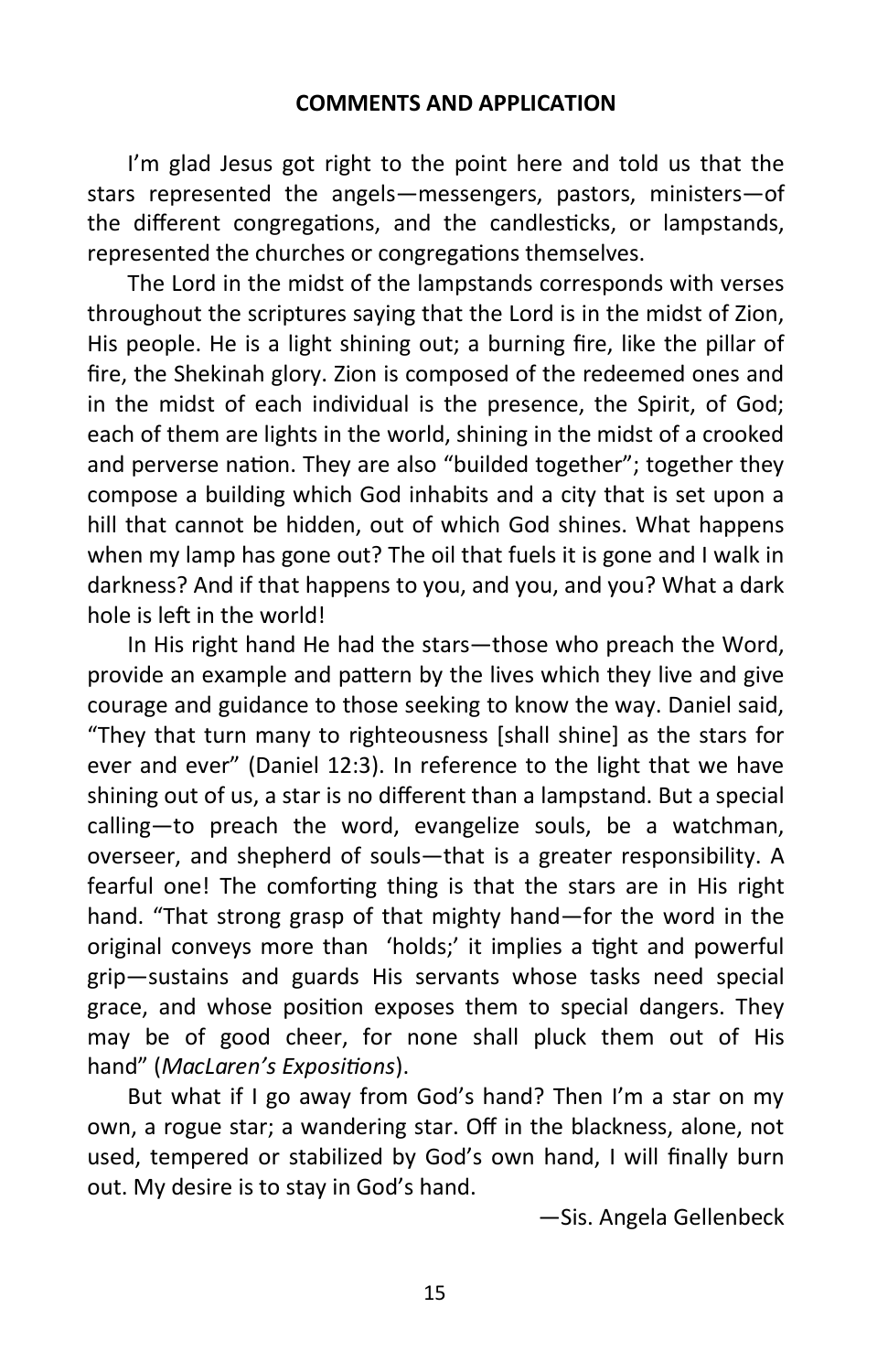#### **REFLECTIONS**

The revealed glory of our Lord and Savior Jesus Christ is vital for overcoming grace. Jesus once asked his disciples, "Whom do men say that I the Son of man am?" Then following this question He asked them personally who they thought He was. Were they simply following or believing the conservative bloc of public opinion or did they have something deeper? Christ went on to explain that flesh and blood had not revealed this to them, but it was the Father; and the solidity of this revelation is where the Lord would build His church and the gates of hell should not prevail against it.

I am also reminded of John 14:21. "He that hath my commandments, and keepeth them, he it is that loveth me: and he that loveth me shall be loved of my Father, and I will love him, and will manifest myself to him." "But we all, with open face beholding as in a glass the glory of the Lord, are changed..." (II Corinthians 3:18).

Stephen, on the great day of his trial, "being full of the Holy Ghost, looked up steadfastly into heaven, and saw the glory of God, and Jesus standing on the right hand of God" (Acts 7:55). Whether our trials be great or small, let us fasten our gaze heavenward in faith and sincerity. The Lord can be revealed to us in so many different ways; let us not limit Him!

—Bro. Bob Wilson

#### **JULY 22, 2018**

#### **TO EPHESUS**

Revelation 2:1 Unto the angel of the church of Ephesus write; These things saith he that holdeth the seven stars in his right hand, who walketh in the midst of the seven golden candlesticks;

2 I know thy works, and thy labour, and thy patience, and how thou canst not bear them which are evil: and thou hast tried them which say they are apostles, and are not, and hast found them liars:

3 And hast borne, and hast patience, and for my name's sake hast laboured, and hast not fainted.

4 Nevertheless I have somewhat against thee, because thou hast left thy first love.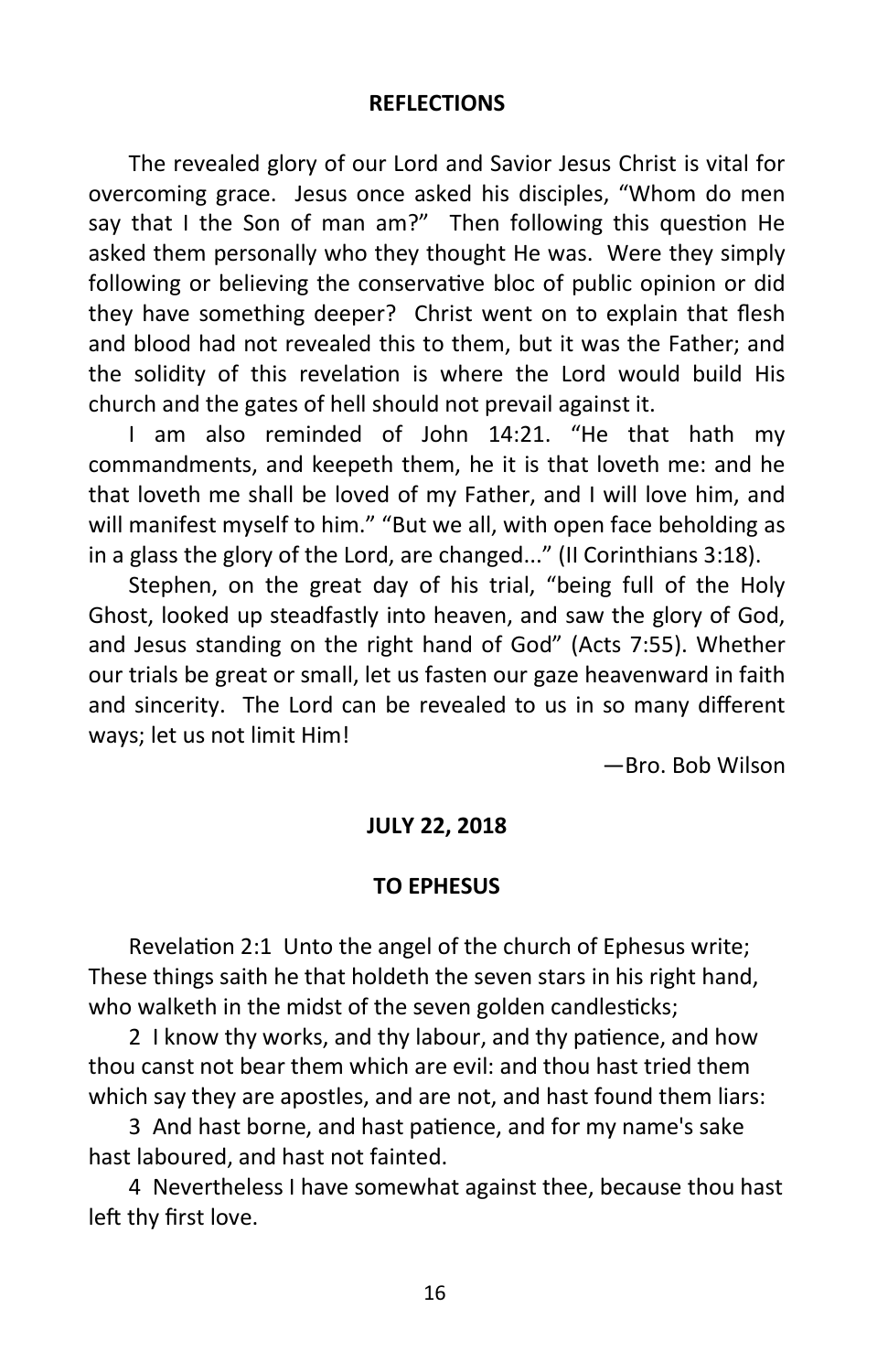5 Remember therefore from whence thou art fallen, and repent, and do the first works; or else I will come unto thee quickly, and will remove thy candlestick out of his place, except thou repent.

6 But this thou hast, that thou hatest the deeds of the Nicolaitans, which I also hate.

**MEMORY VERSE:** He that hath an ear, let him hear what the Spirit saith unto the churches; To him that overcometh will I give to eat of the tree of life, which is in the midst of the paradise of God. —Revelation 2:7

**CENTRAL THOUGHT:** Christ commended both the "angel" (pastor) and the congregation at Ephesus for good works but gave stern admonition for departing from its first love, commanding repentance lest judgment should be given.

#### **WORD DEFINITIONS**

Revelation 2:1 "Angel": Many believe this to be Timothy, who was pastor here after Paul's execution. "Holdeth": to be strong; rule; to place under one's strong grasp; put under one's control; master.

Revelation 2:2, 3 "Labour" and "has laboured": labor unto weariness.

Revelation 2:4 "Somewhat": The *Authorized Version* adds this, but it is not in the original, which says, "I have this against thee, that thou hast…" "Left": send away from; release; be remiss. "Thy first love": "It is the regretful cry of the heavenly Bridegroom, recalling the early days of His Bride's love, the kindness of her youth, the love of her espousals (Jeremiah 2:2. Comp. Hosea 2:15). It is impossible not to see some reference in this to the language of St. Paul (which must have been familiar to the Ephesian Christians) in Ephesians 5:23-33, where human love is made a type of the divine" (*Ellicott's Commentary for English Readers*).

Revelation 2:6 "The Nicolaitans": "These were, as is commonly supposed, a sect of the Gnostics, who taught the most impure doctrines, and followed the most impure practices. The Nicolaitans taught the community of wives, that adultery and fornication were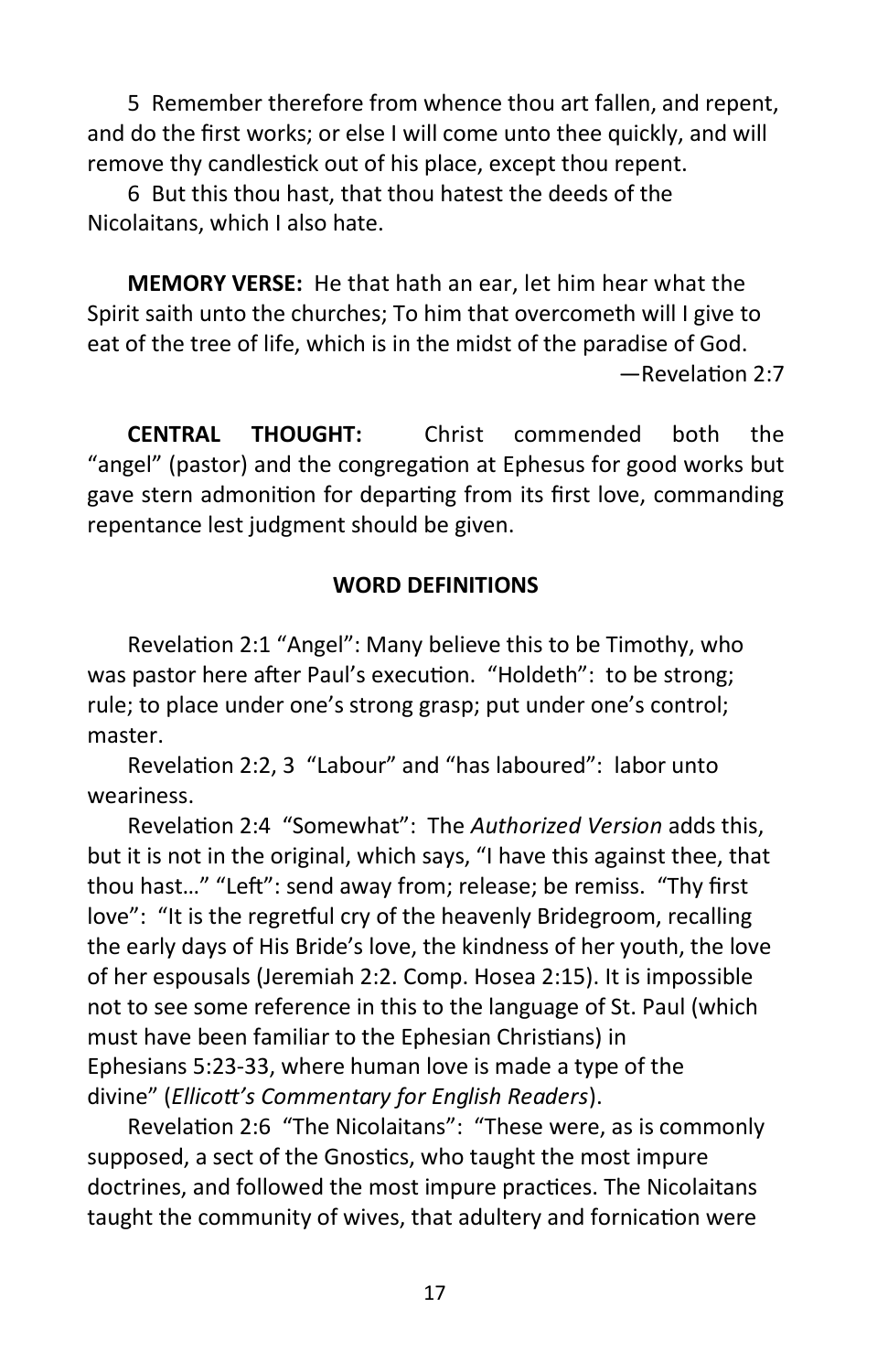things indifferent, that eating meats offered to idols was quite lawful; and mixed several pagan rites with the Christian ceremonies" (*Clarke's Commentary*). Peter, in his epistles, combats the teachings of this Gnostic sect, describing them as "following the way of Balaam." The doctrine of Balaam, in Revelation 2:14, was to eat things sacrificed to idols and commit fornication. Since Balaam in the Hebrew is the same name as Niclaus in Greek, the followers of Balaam's doctrines are called by John "Nicolaitans."

#### **LESSON BACKGROUND**

The church at Ephesus began when Paul was passing through the area and found some disciples of the Lord. They had been taught by Apollos, a Jew from Alexandria who was eloquent and mighty in the Scriptures, but only knew of the baptism of John the Baptist. Paul taught them about the Holy Spirit and stayed with them over two years, during which the church there grew mightily. Later, after being with them another three years, he prophesied that there would be grievous wolves—false prophets—who would come to devour; also false teachers would rise up from among their own people and draw away disciples. Paul also mentioned in his epistle to the Corinthians about fighting with "beasts" at Ephesus—a spiritual battle, no doubt, with both pagan foes and heretics. After Paul's death early writers show that Timothy became pastor of the church there. We can recall Paul's warnings and pleadings with Timothy, as a young man, to keep that pure gospel that had been committed unto him. He charged him to preach the word, to be an example, to be diligent.

That was A.D. 68. This was 95, and if the "angel" of Ephesus was indeed Timothy, as many Bible scholars believe, then he would now be fifty years old. He had been faithful. He had labored until he was weary. He had fought tooth and nail with the false apostles. The intense pressure had taken its toll. But Christ did not give up on Timothy or the church there. He is the One who walks in the midst of the churches. He holds the ministers in His strong right hand. The One who loves with an everlasting love also rebukes and chastens those He loves. He commended them for their labor and patience. But their strong stand against false doctrine and idolatry had eaten away at the original zeal and ardent love for Christ and for each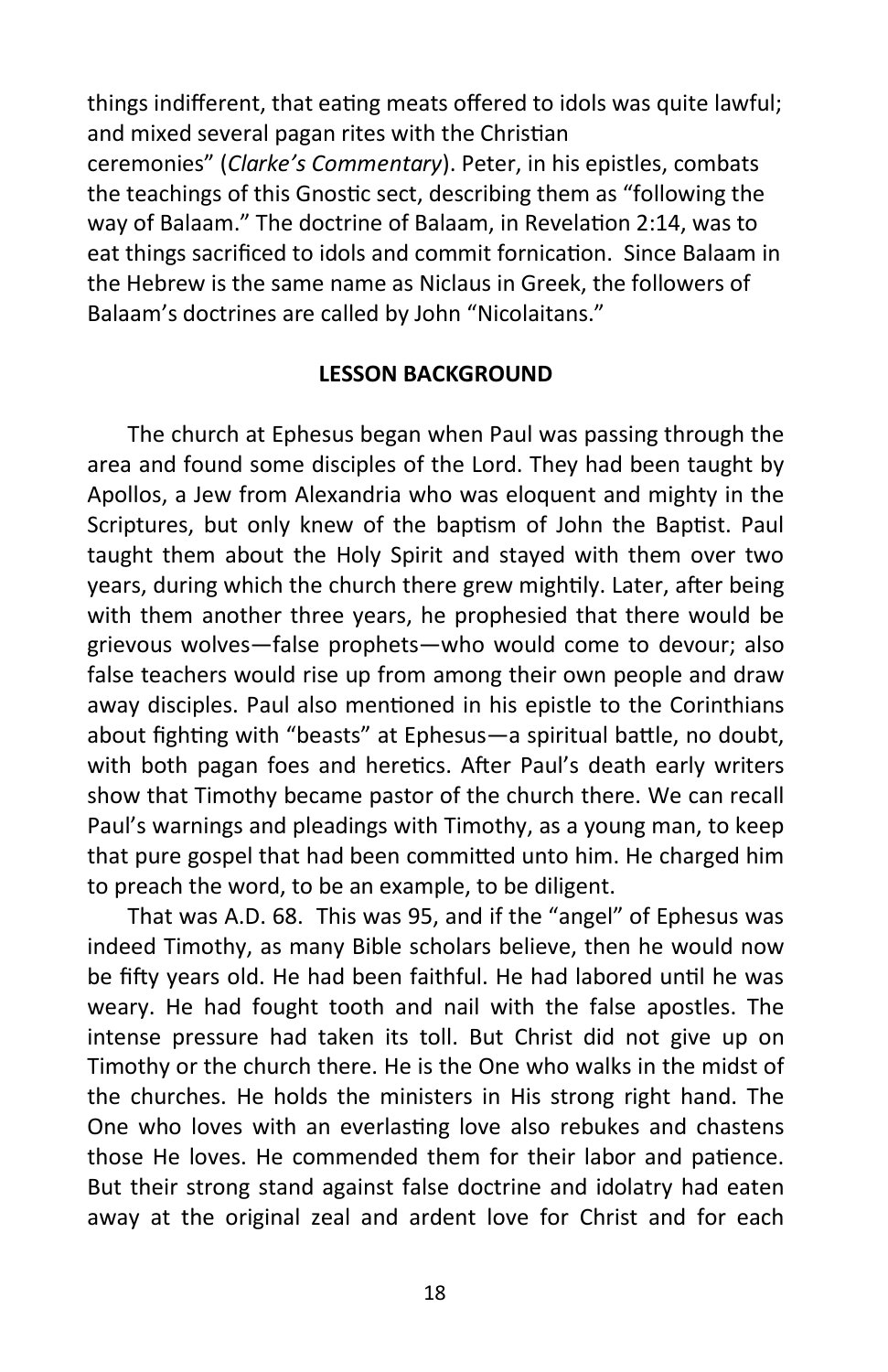other. He commanded them to repent; to turn around and go back to what they had at the first.

Two years later, Timothy, still faithful and evidently renewed by his obedience to this message, rebuked the idolaters who paraded past him in their lewd celebration. In their anger they beat him with clubs so severely he died from his wounds. How gracious the mercy, how tender the love of the Savior Who rescued him from burnout and restored his love so that he could face his final day!

—Sis. Angela Gellenbeck

#### **DISCUSSION:**

- 1. *The Good:* List the things for which the Ephesian church was commended .
- *2. "Nevertheless":* What did Christ have against Ephesus?
- 3. *The Nicolaitans:* What were their teachings and to what Old Testament person were they similar?
- 4. *The Angel:* Who was most likely the pastor of Ephesus at this time, and what happened to him soon afterward?

#### **COMMENTS AND APPLICATION**

The truths taught by this message to the church at Ephesus are applicable to us today. We too can be so zealous for the truth that we don't realize the fresh, tender, eager love for our Savior has gone into remission. Before long, our experience is just bare orthodoxy, and the essence is missing. It's easy to do *things*, be super-correct in our theology, and depend on those *things* for our spiritual security, but be lacking in intimate communion, "just-for-love-of-You-Lord" worship and fervent devotion to Christ Himself. When we have fought hard, endured much affliction and opposition, and labored until we are bone-weary, the tendency is to grow jaded, hard, and cynical toward God and toward people.

Jesus' call was for repentance. Remember those days of sweet "newlywed" love (recall Paul's lesson to the Ephesians about the bride of Christ?), and let your heart return to close communion with the Lord. This is what it means to "overcome" a heart condition of love in remission. They who overcome are promised access to the tree of life. This refers to Eden where Adam and Eve walked with the Father in the cool of the day in sweet, intimate communion, does it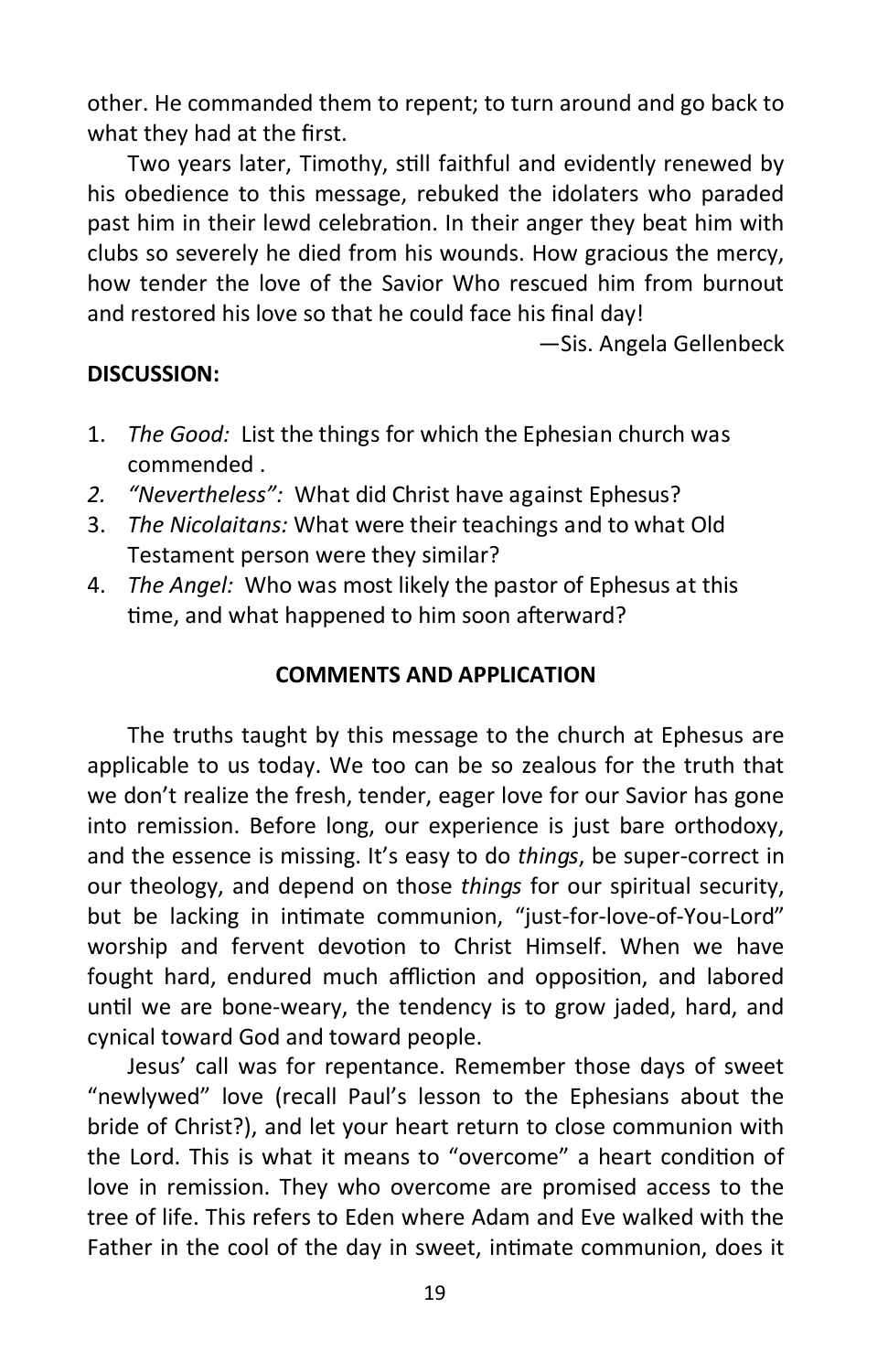not? The leaves of the tree of life, described in detail in Revelation 22, are for the healing of the nations. When you wear yourself out laboring and fighting, you need renewal, healing and wholeness. That's what is there for you when you renew your ardent pursuit of Christ. Not only here in the midst of the battle, but on into eternity when you've fought your last fight, you can rest in the paradise of God.

—Sis. Angela Gellenbeck

#### **REFLECTIONS**

There are many people in loveless relationships. They perform the duties of marriage without the love to accompany it. They may be excellent providers or homemakers or caregivers but somehow their affections are not part of the equation and love is no longer their motivation.

They may feel as though they're under a moral obligation or do this for various other reasons. But whatever has replaced their affection is just not strong enough to sustain the relationship. Any close observer would be able to see the stress cracks, the wearing away, the drudgery of duty and know that unless something changes soon, it will be just a matter of time before it all crumbles.

Our relationship with God is initiated by His love for us. God so loved the world that He gave His only begotten son. We in turn love Him because He first loved us. Our Christian experience is sustained by His love for us and our love for Him. It is the glue that binds us together. It is a two part scenario, each part being of equal importance. He loves us and we must love Him in return.

Love is what activates our faith and brings pleasure to our Lord, for without faith it is impossible to please Him. But love has to be maintained and it must be guarded. Every moment of every day there are "passive" foes vying for our affection—"harmless" things that lead to harmful conclusions that can separate us from the God of love.

The saints at Ephesus had many things right. But they had lost the most vital thing—the proper motivation for their actions. The ultimatum was given—reactivate the love or risk separation.

No one wants to be in a loveless relationship—not even God.

—Bro. Darrell Johnson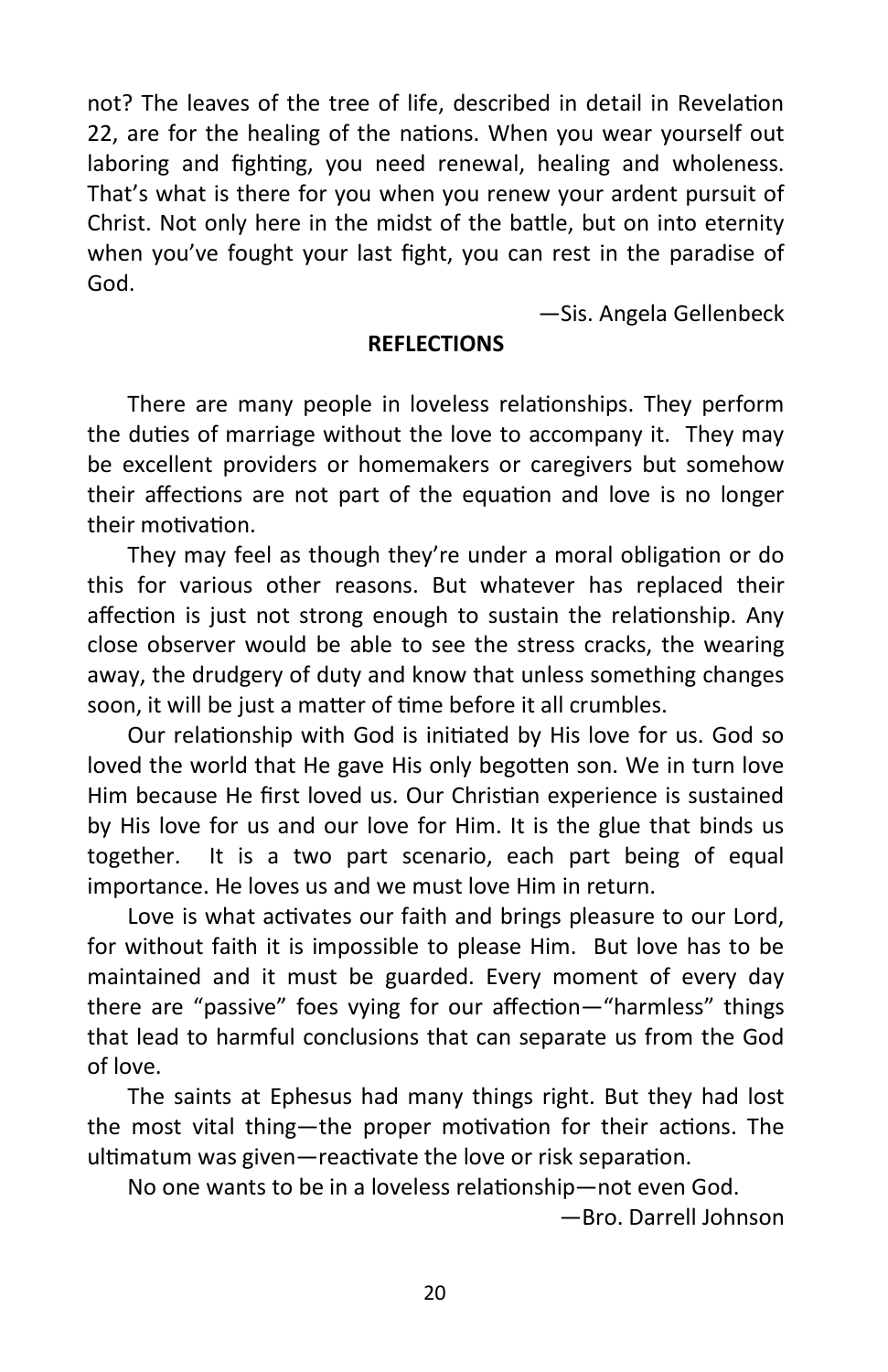#### **JULY 29, 2018**

#### **TO SMYRNA**

Revelation 2:8 And unto the angel of the church in Smyrna write; These things saith the first and the last, which was dead, and is alive;

9 I know thy works, and tribulation, and poverty, (but thou art rich) and I know the blasphemy of them which say they are Jews, and are not, but are the synagogue of Satan.

10 Fear none of those things which thou shalt suffer: behold, the devil shall cast some of you into prison, that ye may be tried; and ye shall have tribulation ten days: be thou faithful unto death, and I will give thee a crown of life.

11 He that hath an ear, let him hear what the Spirit saith unto the churches; He that overcometh shall not be hurt of the second death.

**MEMORY VERSE:** Blessed is the man that endureth temptation: for when he is tried, he shall receive the crown of life, which the Lord hath promised to them that love him. —James 1:12

**CENTRAL THOUGHT**: The second church Christ addressed was Smyrna, a poor but spiritually rich congregation whom He commended and encouraged.

#### **WORD DEFINITIONS**

Revelations 2:9 "Them which say they are Jews": Adam Clarke suggests: "There were persons there who professed Judaism, and had a synagogue in the place, and professed to worship the true God; but they had no genuine religion, and they served the devil rather than God. They applied a sacred name to an unholy thing: and this is one meaning of the word blasphemy in this book" (*Clarke's Commentary*). F. G. Smith offers: "In all probability the term Jew is applied in its spiritual sense. Paul declares that 'he is not a Jew which is one outwardly...but he is a Jew which is one inwardly' (Romans 2:28, 29), and that 'if ye be Christ's, then are ye Abraham's seed, and heirs according to the promise' (Galatians 3:29). These persons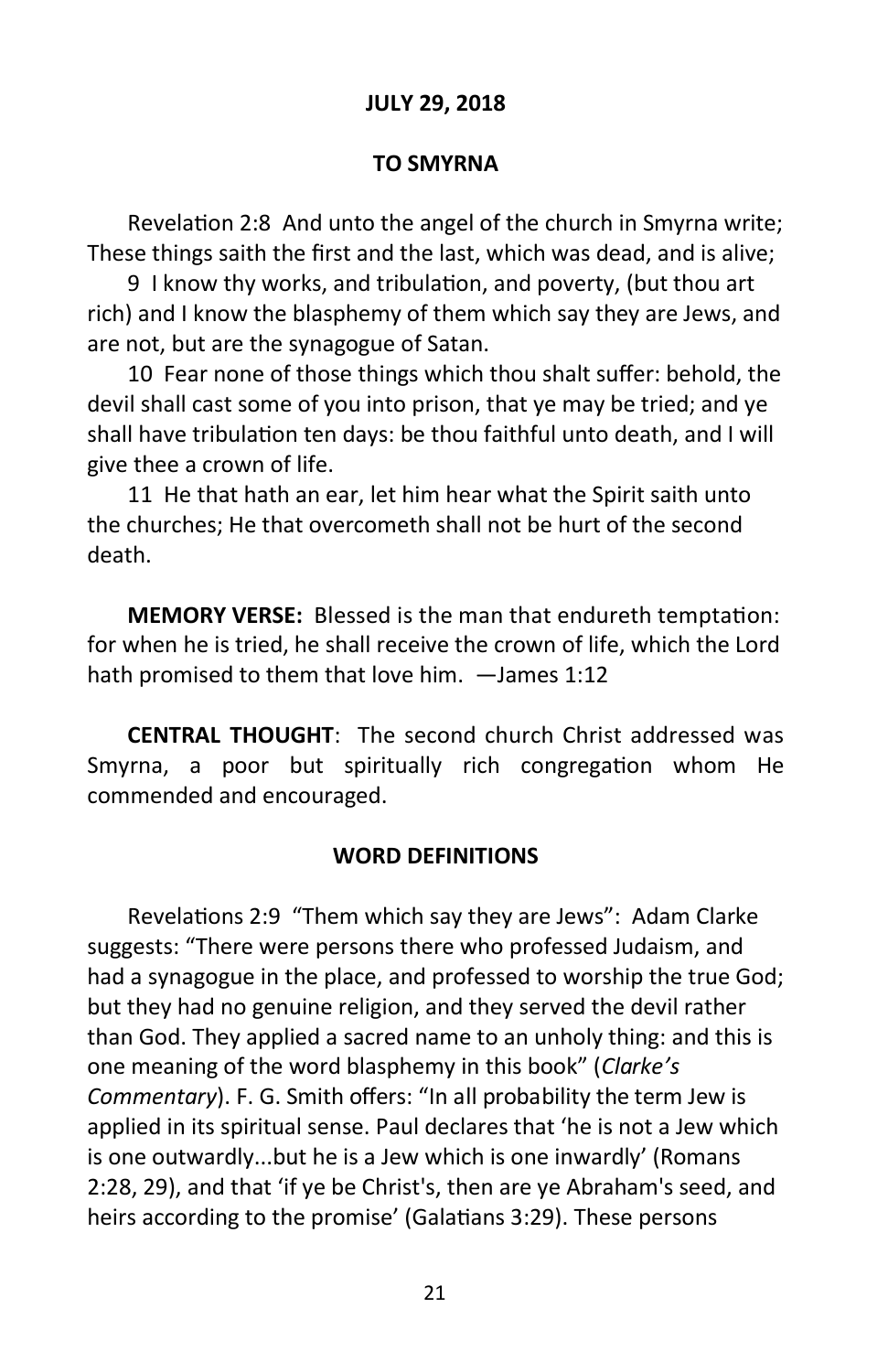professed to belong to the true 'Israel of God' (Galatians 6:16), but they were without salvation; and the Smyrnaen church would not recognize them as belonging to the congregation... therefore the only name that could be applied to them was 'the synagogue of Satan' " (*The Revelation Explained*).

Revelation 2:10 "Ten days": a prophetic term probably meaning ten years and referring to the persecution under Diocletian, from 302 -312, which was the "greatest persecution that the primitive church ever endured, most grievously afflicting all the Asian, and indeed all the eastern churches" (*Benson Commentary*). "Crown" (as also in James 1:12 and Revelation 4:10): that which surrounds; a garland; a wreath awarded to a victor. This is different from the word *crown* in Revelation 19:12, where Christ has "many crowns." Here the word means diadem or a royal crown, referring to the infinite majesty and royal kingship of Christ. This mention of crown could be alluding to the crowns given to the Dionysian priests at the expiration of their year in office, or those given during the Olympic games held at Smyrna.

Revelation 2:11 "Second death": "And death and hell were cast into the lake of fire. This is the second death" (Revelation 20:14). "Blessed and holy is he that hath part in the first resurrection: on such the second death hath no power…" (Revelation 20:6). A promise which has its pledge in the Lord's own life after death, as in Revelation 2:8. The lake of fire is for those who do not overcome (Revelation 21:8).

#### **LESSON BACKGROUND**

Smyrna, located about thirty-five miles north of Ephesus on the Aegean Sea (now Izmir, Turkey), was a Roman commercial port with a population of an estimated 100,000 during the time of apostles John and Paul. Acts 19:10 records that from Ephesus, during Paul's third missionary journey, the gospel was spread to "all they that dwelt in Asia," which may have been the time when the church at Smyrna was established. There was a strong Jewish influence in the city which presented much opposition to the Christians. The poverty which was described was most likely due to the fact that when individuals embrace Christianity in an idolatrous land, they usually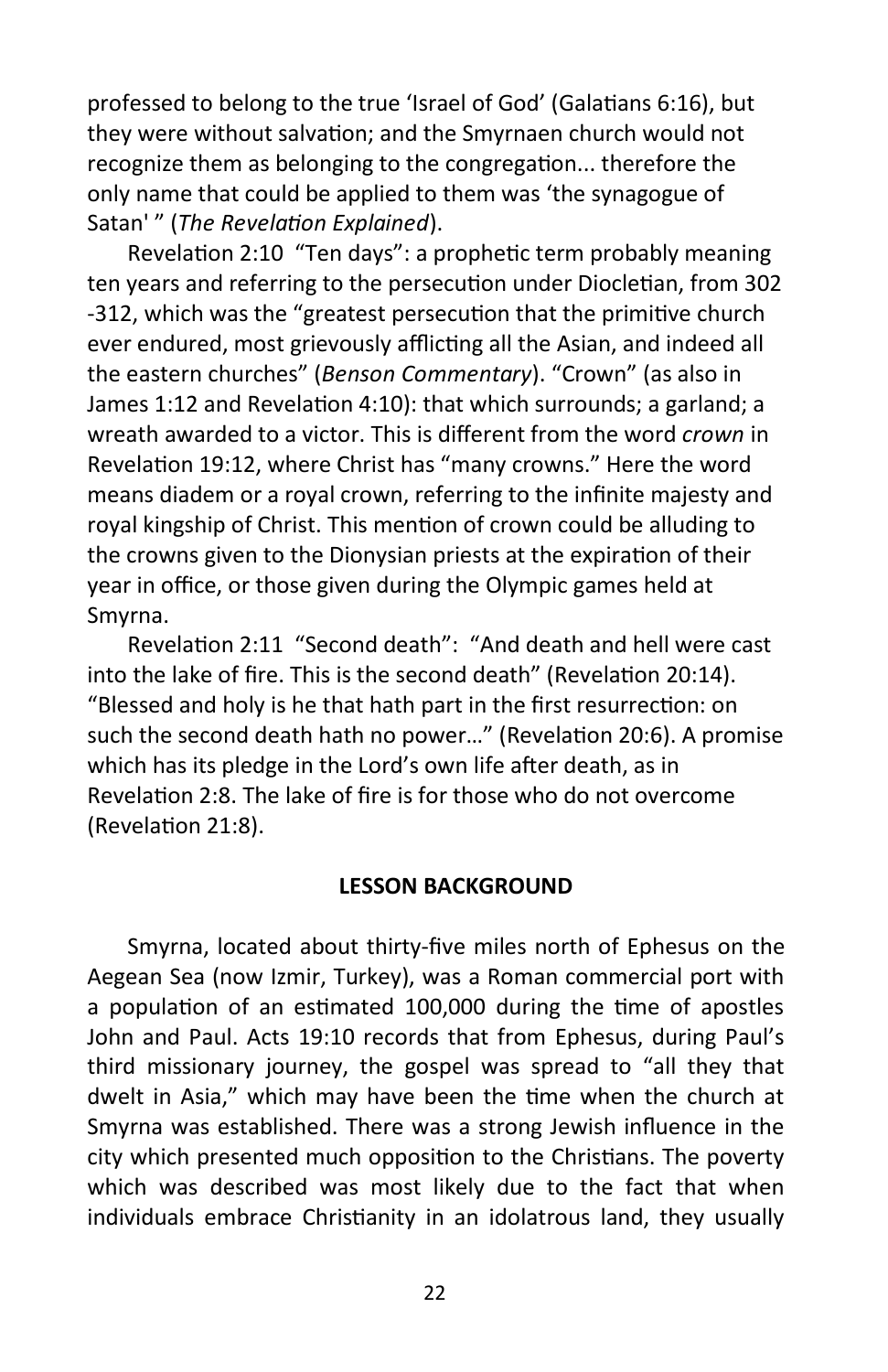suffer discrimination, being shunned by society and family and disinherited by parents; are denied public employment, heavily taxed by the government and cut off from any form of assistance.

Great persecution was predicted for these already in tribulation and poverty. The ten days' tribulation, although most likely referring to the severe time of persecution under Diocletian, could also mean "completeness: the test would be thorough. The exhortation, 'Be thou faithful (even) unto death,' seems to favour this last [definition]; while the mention of 'ten days' was, perhaps, designed to remind them that the period of trial was limited by Him who knew what they could bear, and would be but a little while when compared with the life with which they would be crowned" (*Ellicott's Commentary for English Readers*). We do know that the pastor, Polycarp, a disciple taught by John, was put to death some years later (the dates have been debated, as either A.D. 155 or as late as 167). This account is given in *Foxe's Book of Martyrs*:

"Polycarp, the venerable bishop of Smyrna, hearing that persons were seeking for him, escaped, but was discovered by a child. After feasting the guards who apprehended him, he desired an hour in prayer, which being allowed, he prayed with such fervency, that his guards repented that they had been instrumental in taking him. He was, however, carried before the proconsul, [to be] condemned, and burnt in the marketplace.

The proconsul then urged him, saying, 'Swear, and I will release thee; reproach Christ.' Polycarp answered, 'Eighty and six years have I served him, and he never once wronged me; how then shall I blaspheme my King, Who hath saved me?' [The Jews were zealous during the persecution of Polycarp, eagerly bringing wood for the fire in which to burn him.] At the stake to which he was only tied, but not nailed as usual, as he assured them he should stand immovable, the flames, on their kindling the fagots, encircled his body, like an arch, without touching him; and the executioner, on seeing this, was ordered to pierce him with a sword, when so great a quantity of blood flowed out as extinguished the fire. But his body, at the instigation of the enemies of the Gospel, especially Jews, was ordered to be consumed in the pile, and the request of his friends, who wished to give it Christian burial, rejected. They nevertheless collected his bones and as much of his remains as possible, and

23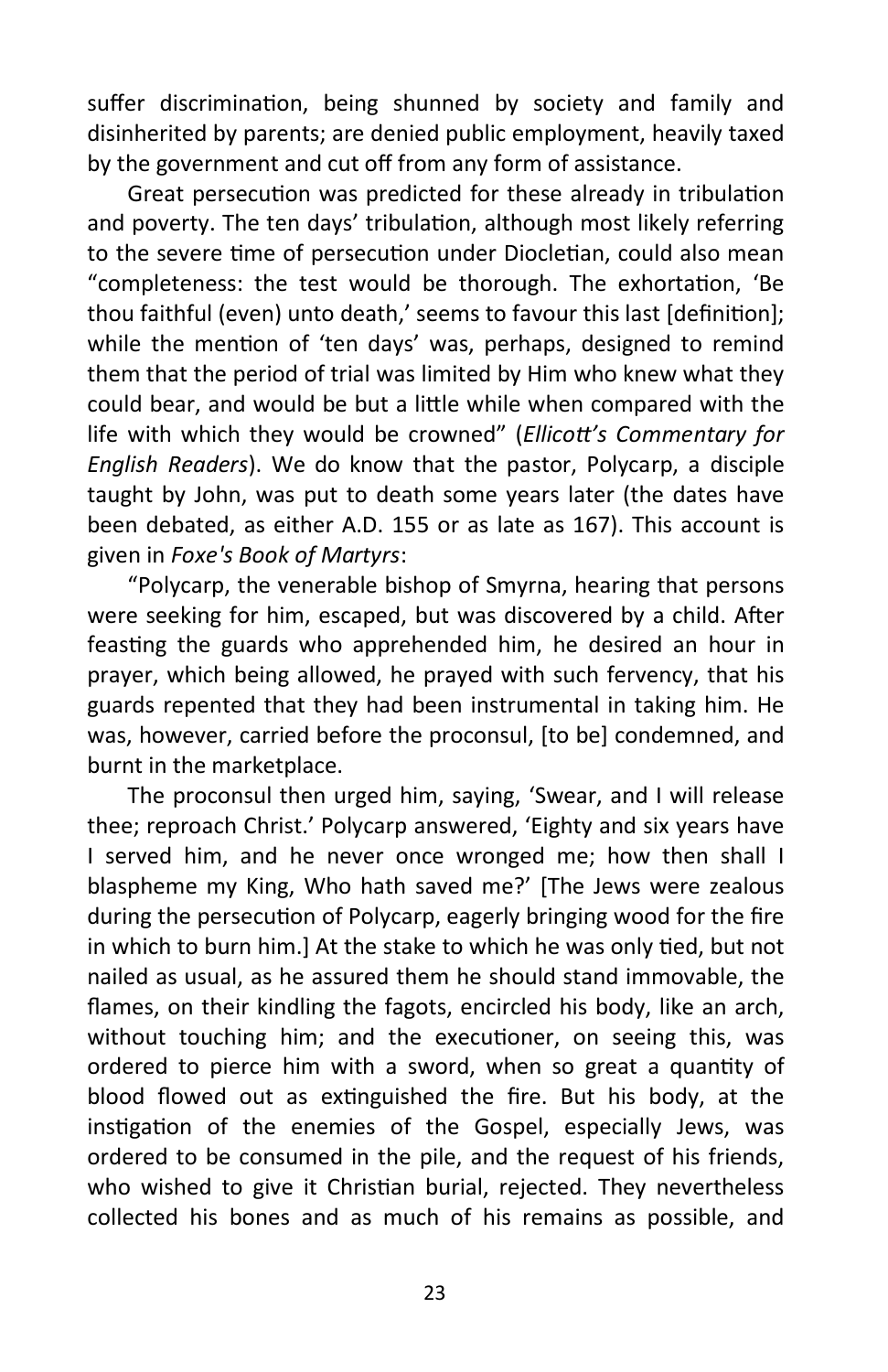caused them to be decently interred."

—Sis. Angela Gellenbeck

#### **DISCUSSION:**

- 1. *"Was Dead, and Is Alive":* How would these words have bolstered the courage of the suffering congregation?
- 2. *The Poor-Rich Church:* Explain how this applies to Smyrna.
- 3. *Used by Satan:* What groups took part in the persecution against the Smyrnaen Christians?
- 4. *Unto Death:* What "angel" would have been persecuted unto death? Describe his manner while suffering.
- 5. *The Second Death:* Explain this concept.

#### **COMMENTS AND APPLICATION**

How may we apply the truths from this message? First of all, it is a good reminder to us that financial prosperity is not always a sign of God's blessing or of deep spirituality. As was explained, many times following Christ means the loss of all material wealth. Truly, having God's commendation is better than having the fleeting riches of this world.

Secondly, what a great comfort it is to know that Christ is monitoring the length and severity of the tribulation. He knows the end from the beginning. He's already been there ahead of us and knows the deepest extent of suffering we may endure. He knows when it is too much for us, and He keeps the power to stay its hand and say, "It is enough."

It is so encouraging to read about Polycarp. We can be assured that God's promises were true; these things actually took place to real people, and they are witnesses to us who search for our own overcoming grace.

What did it mean for the Smyrnaens to overcome? It most certainly meant having determination and resolve to not give in to the persecutors' demands, even when it cost suffering—they were stretched upon racks, made to lie on beds of sharp shell fragments, were scourged until bones and sinews lay bare. Our faith in Christ may lead us through the vale of death. But the promise is, although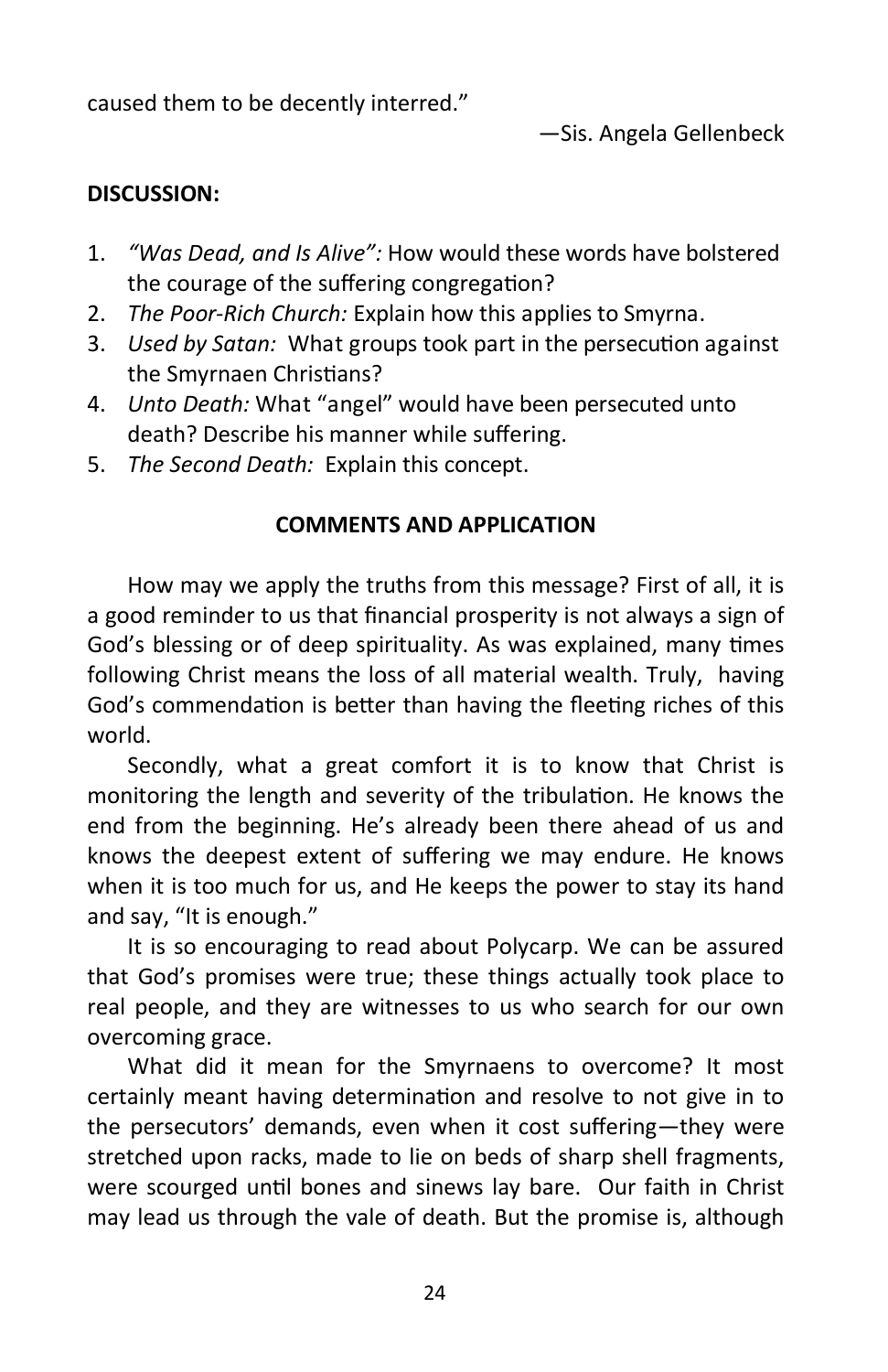suffering unto death—the first death, the death of the body—we, overcoming fear and boldly standing for Christ, will not be hurt by the second death, the lake of fire. Be an overcomer!

—Sis. Angela Gellenbeck

#### **REFLECTIONS**

This reminds me of one of the saddest stories I ever read in "*Foxe's Book of Martyrs*," page 15. This happened under the seventh great persecution of the Church, around the year 250 A.D. I quote:

 "Nichomacus, being brought before the proconsul (Optimus of Asia) as a Christian, was ordered to sacrifice to the pagan idols. Nichomachus replied, 'I cannot pay that respect to devils, which is only due to the Almighty.' This speech so enraged the proconsul that Nichomacus was put to the rack. After enduring the torments for a time, he recanted; but scarcely had he given this proof of his frailty, than he fell into the greatest agonies, dropped down on the ground, and expired immediately.

 "Denisa, a young woman of only sixteen years of age, who beheld this terrible judgment, suddenly exclaimed, 'O unhappy wretch, why would you buy a moment's ease at the expense of a miserable eternity!' Optimus, hearing this, called to her, and Denisa avowing herself to be a Christian, she was beheaded, by his order, soon after."

 Jesus said, "And fear not them which kill the body, but are not able to kill the soul: but rather fear him which is able to destroy both soul and body in hell" (Matthew 10:28). Also, in Luke 17:32-33, "Remember Lot's wife. Whosoever shall seek to save his life shall lose it; and whosoever shall lose his life shall preserve it." Lord, help us to be faithful unto death!

—Bro. Harlan Sorrell

#### **AUGUST 5, 2018**

#### **TO PERGAMOS**

Revelation 2:12 And to the angel of the church in Pergamos write; These things saith he which hath the sharp sword with two edges;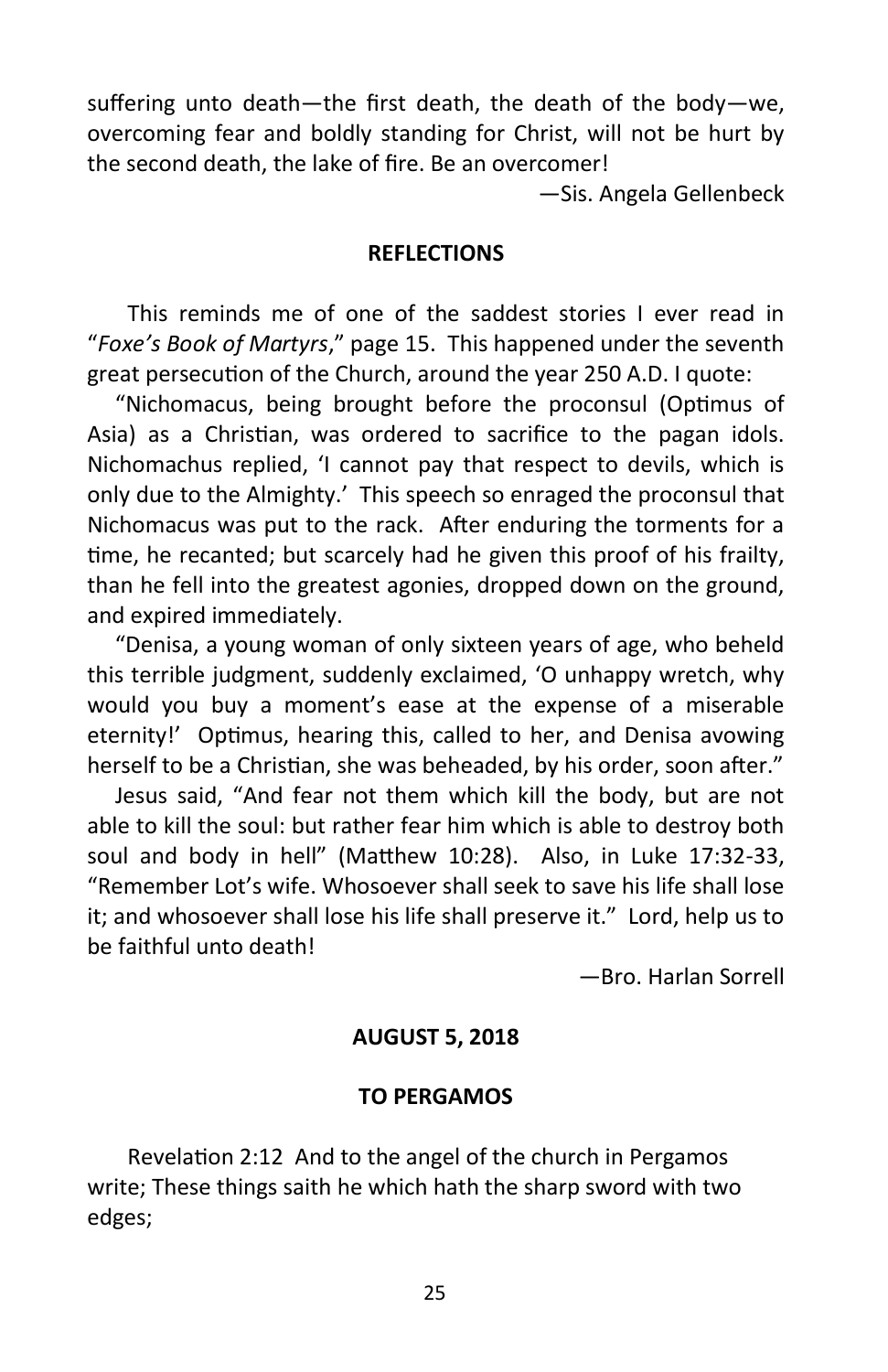13 I know thy works, and where thou dwellest, even where Satan's seat is: and thou holdest fast my name, and hast not denied my faith, even in those days wherein Antipas was my faithful martyr, who was slain among you, where Satan dwelleth.

14 But I have a few things against thee, because thou hast there them that hold the doctrine of Balaam, who taught Balac to cast a stumblingblock before the children of Israel, to eat things sacrificed unto idols, and to commit fornication.

15 So hast thou also them that hold the doctrine of the Nicolaitans, which thing I hate.

16 Repent; or else I will come unto thee quickly, and will fight against them with the sword of my mouth.

17 He that hath an ear, let him hear what the Spirit saith unto the churches; To him that overcometh will I give to eat of the hidden manna, and will give him a white stone, and in the stone a new name written, which no man knoweth saving he that receiveth it.

**MEMORY VERSE:** For the word of God is quick, and powerful, and sharper than any twoedged sword, piercing even to the dividing asunder of soul and spirit, and of the joints and marrow, and is a discerner of the thoughts and intents of the heart. Neither is there any creature that is not manifest in his sight: but all things are naked and opened unto the eyes of him with whom we have to do.

—Hebrews 4:12-13

**CENTRAL THOUGHT:** Pergamos, the third church Jesus addressed, was commended for not denying Jesus' name and faith, but commanded to repent for allowing false doctrines and loose practices to remain among them.

#### **WORD DEFINITIONS**

Revelation 2:12 "Pergamos": (the proper Greek or Latin name is Pergamum or Pergamon) a town of Mysia, situated on the river Caicus, north of Smyrna and Ephesus. It was the royal residence and seat of the Eumenes and Attalian (Hellenistic Greek) dynasties. It was anciently famous for its library, which allegedly contained two hundred thousand volumes; and was home to a huge temple of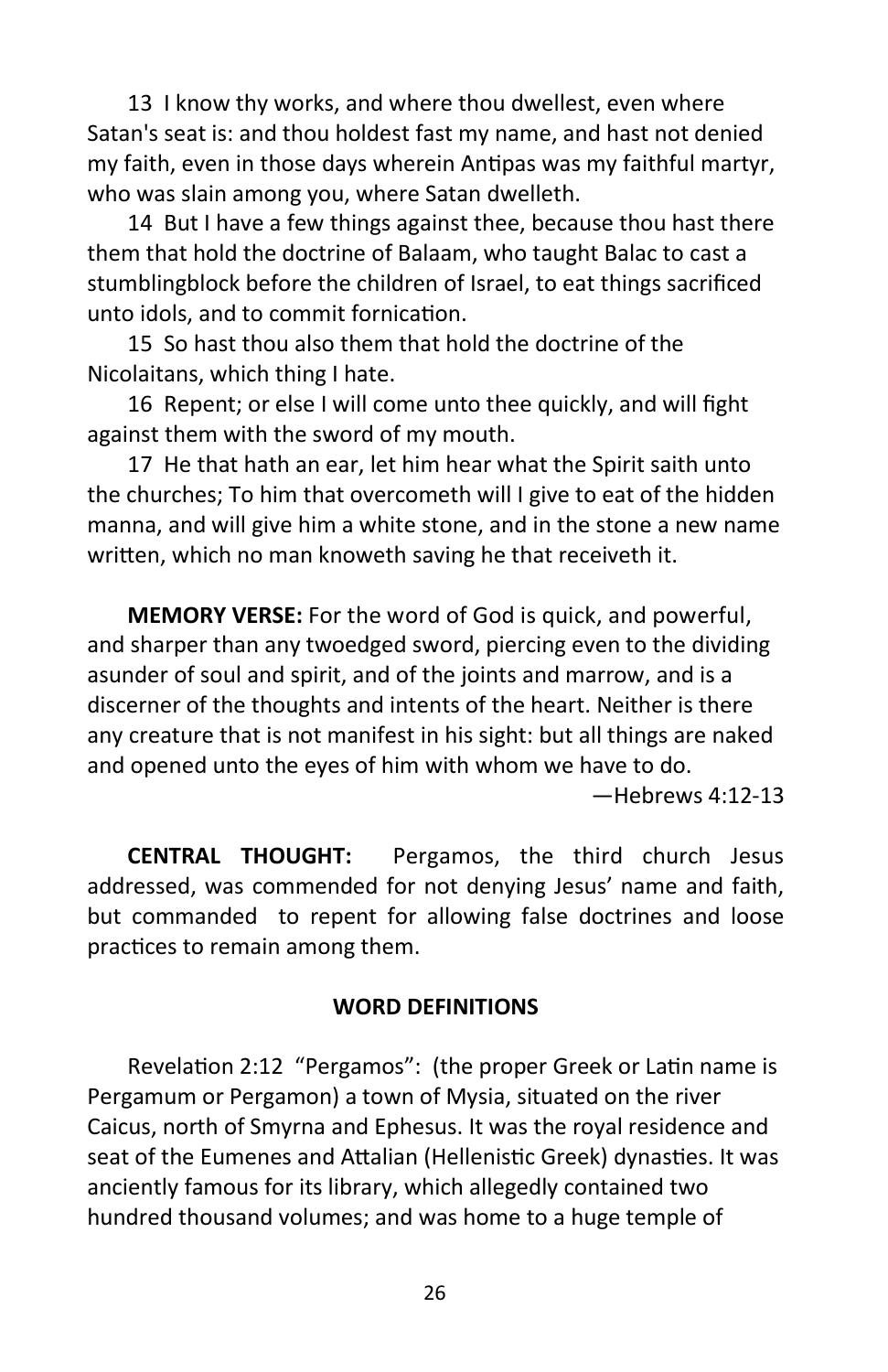Aesculapius, the healing god, who was worshipped in the form of a living serpent fed in the temple and was called the God of Pergamon. He appeared on their coins with a rod encircled by a serpent. Pergamon was described as a sort of union of a pagan cathedral city, a university town, and a royal residence. It was said that here the *membranae Pergameniae* (Pergamenian skins) were invented; from which we derive our word *parchment*. Pergamon was the birthplace of Galen, a Greek surgeon, physician and philosopher. It is now called Pergamo and Bergamo, in what is now Turkey.

Revelation 2:13 "Satan's seat" and "where Satan dwelleth": Some manuscripts have, "I know where thou dwellest, even where Satan's throne is." Some scholars maintain this description is because of the many temples to various gods which were in Pergamos, especially the temple of Aesculapius, where people from all over the world resorted for cures from their diseases; where lying wonders were performed and curious arts were practiced; where the god's symbol, the serpent, was displayed and his name meant "Savior" or "Preserver." It was a city sacred to the gods, and the very headquarters of idolatry. The title could also mean that the persecution here had already extended unto death, as it cited Antipas, called the "faithful martyr." Nothing historically substantial is known about Antipas.

Revelation 2:14-15 "doctrine of Balaam; Nicolaitans": See definition in the July 22 lesson.

#### **LESSON BACKGROUND**

It seems that even under the duress of severe persecution, the Christians in Pergamos were still bold to take the name Christian and maintain their belief in Jesus. However, the poison working to corrupt the whole congregation was the dangerous looseness that was taught by the Gnostic sect, the Nicolaitans. We have said before: it is the *mixture* of truth and error that is so deceptive. The Gnostics, addressed by Peter in his epistles, warned against by Paul in his letters to Timothy, and by Jude in his epistle, and judged severely by Jesus' message on Patmos, could only be dealt with by the Word of God, that Sword of the Spirit which convicts and chastens those who are tender and pliable; and condemns and cuts off those who resist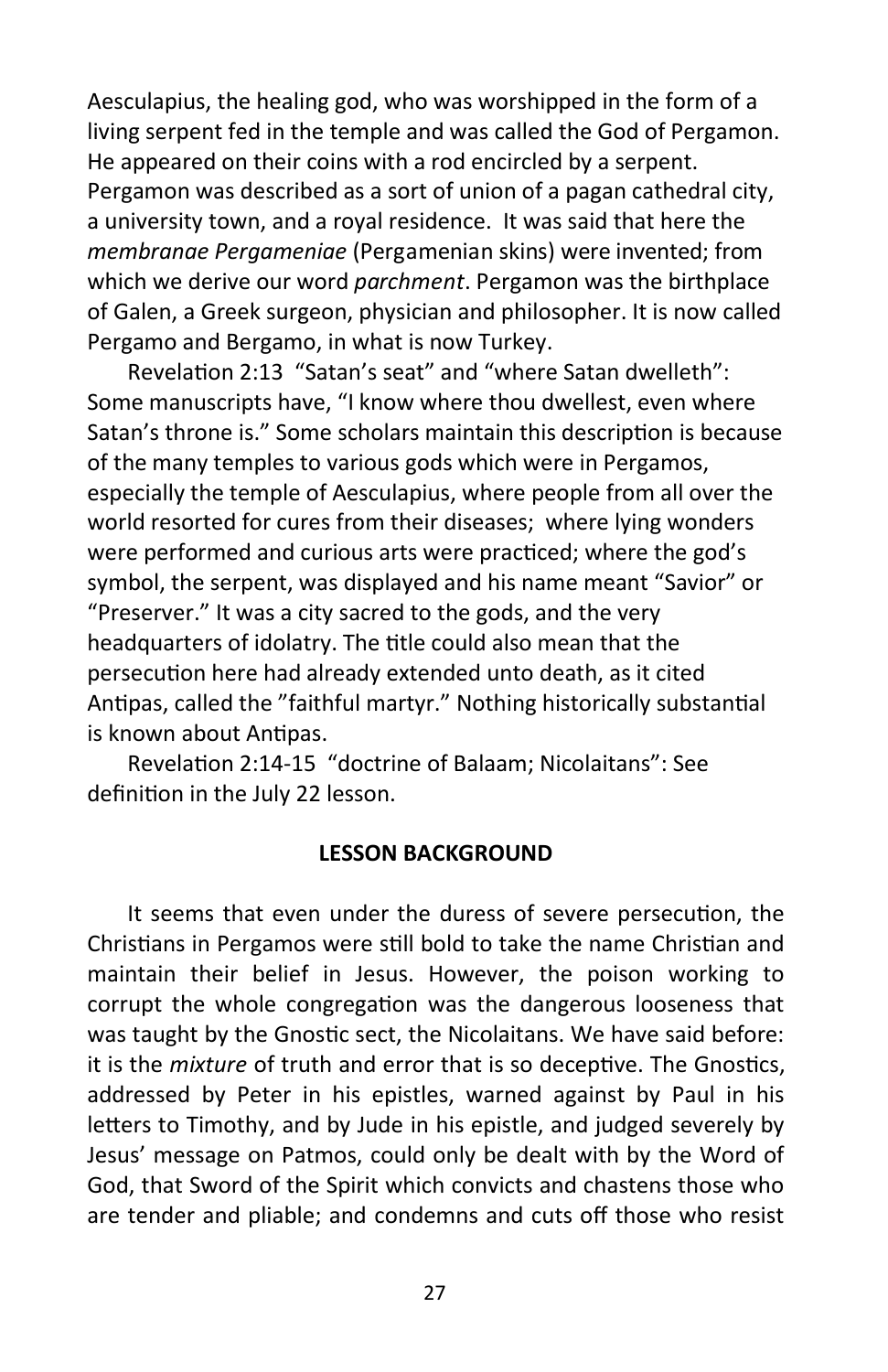admonition.

The Nicolaitans seemed to sway people with their schmoozy "have the world and Jesus too" talk. They were described as being lovers of pleasure, advocating a false freedom and a licentious lifestyle. Adultery, polygamy and fornication, so rampant among them, "furnished to the unbelieving heathen abundant opportunities for slandering the divine word, inasmuch as the reputation of these men brought infamy upon the whole race of Christians," Eusebius said.

Jesus compares them to the Old Testament prophet Balaam, who, when not allowed by God to actually put a curse upon the children of Israel, showed King Balak how to seduce them into idolatrous worship. By placing beautiful young heathen women in view of the Israelite men, the resulting relationships led them, as prey to the slaughter, into total heathen practices. Balaam knew that when they fell into this, God would no longer bless them and they would fall to Balak in battle.

In this same way, "Christian" teachings that take "salvation by grace" way too far seduce people into thinking worldliness and loose living is "okay" with God, bringing them into satan's snare and spiritual ruin and deception. We see this as professing Christians both approve, watch and partake in movies and other media which promote fornication and adultery, sports events where immodesty, pride and strife are on display, and immodest clothing which both leads to and encourages lust and pride.

Jesus put it simply and succinctly: God hates both the doctrines and the deeds.

—Sis. Angela Gellenbeck

#### **DISCUSSION:**

- 1. *Satan's Seat:* Describe some things about Pergamos which might be the reason Jesus ascribed this name to the city.
- 2. *Balaam's Doctrine:* Describe how his teaching is similar to the way the Gnostics/Nicolaitans taught about Christianity. How are today's false teachings similar as well?
- 3. *The Spirit's Sword:* How is this the only way to truly combat these false doctrines? Discuss the importance of "rightly dividing"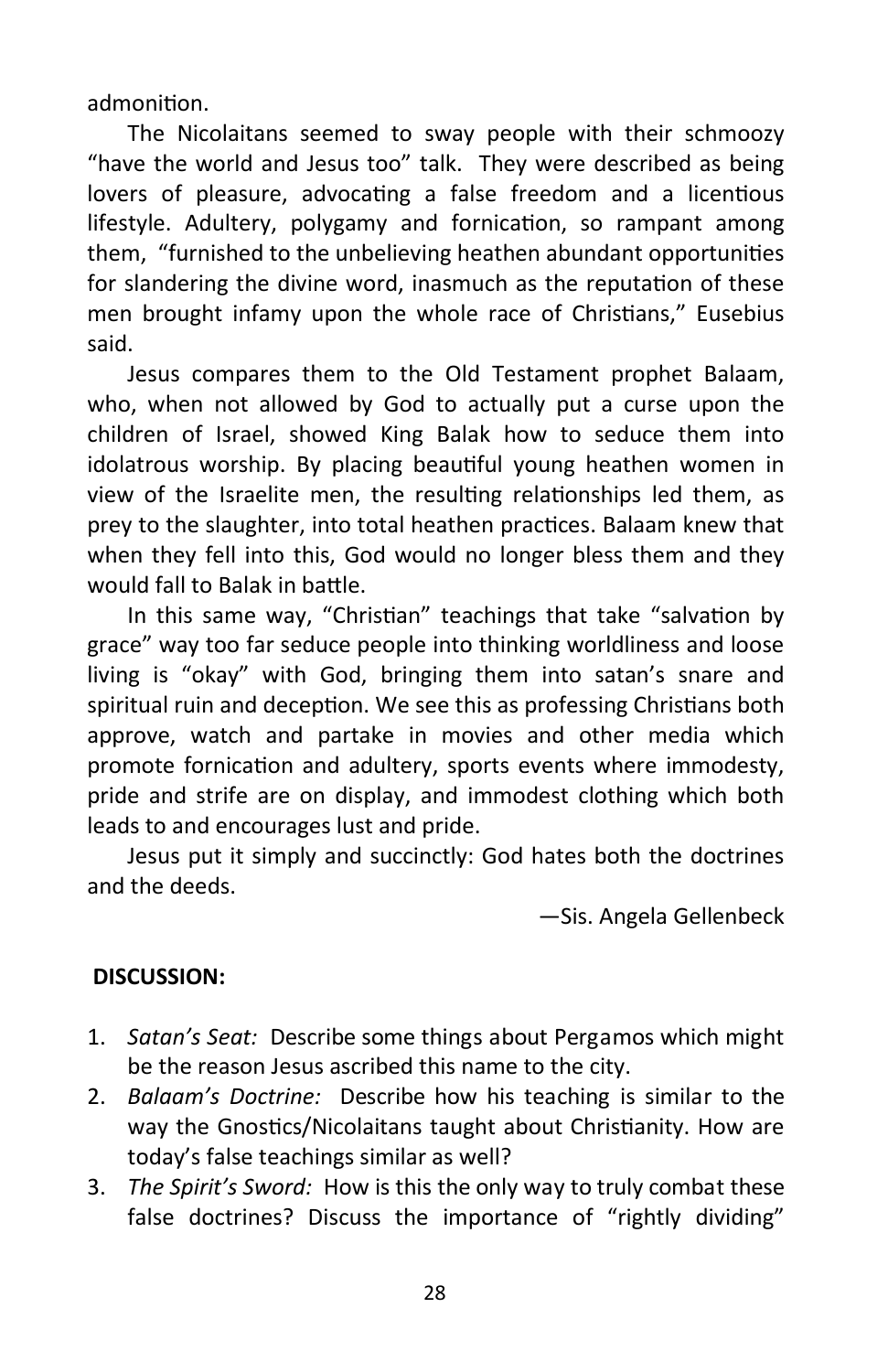God's truth.

4. *The Overcomer's Prize:* Discuss what may be meant by each of these terms: hidden manna, white stone, new name.

#### **COMMENTS AND APPLICATION**

The manna, as we can read in Exodus 16:32-34 and Hebrews 9:4, was laid up in a pot and kept in the most sacred place in the camp, deep inside the covered Ark of God, within the two vails, in the Holiest Place. This sample of the "angels' food" which fell every morning, six days a week for forty years to feed the Israelites as they wandered through the desert, was to be a reminder to them of God's provision and a token which pointed forward to the true bread from heaven, who was Christ. The concept of being able to eat of that portion which was so sacred that it could not be looked upon nor touched—how special, how privileged one must be to do so! What did it take to access that holy of holies? Was it not the death of the Lord Jesus which violently tore down that thick curtain which separated the sanctuary from unworthy man? To be able to touch; commune with God, upon that sacred ark, beneath the cherubim isn't that only afforded to those who have been blood-washed, redeemed, and have yielded themselves an offering and a sacrifice to God in holy sanctification? Here it is promised to those who overcome the temptation to loose and worldly living, the lure of fellowship with false gods and demons, and the pressure to succumb to the persecutors!

The white stone, I read, has several suggested meanings. White stones were used by ancient judges to signify acquittal, while when the judge handed out a black stone, it meant condemnation. In Roman times, white stones were given as badges, with their names inscribed, to conquerors in the games. Called *tessarae*, there were several different kinds.

One was a kind of contract between two parties, whose names were written on the stone, which was broken in half and exchanged, so that either party could come to the home of the other, and by producing the stone with the host's name, the guest was admitted to partake freely of home, food and lodging. "But what does this mean in the language of Christ? (1). That the person is taken into an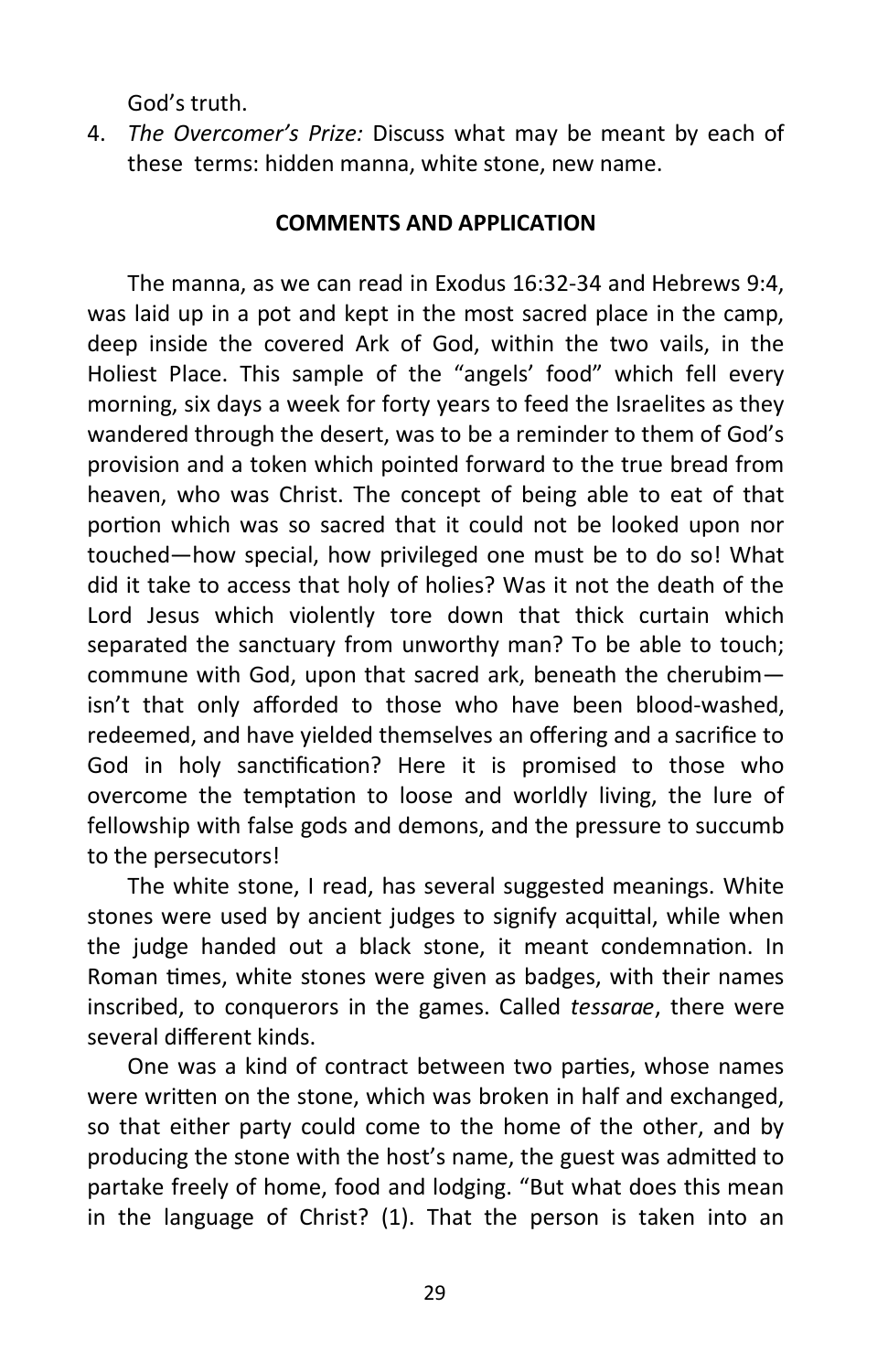intimate state of friendship with him. (2). That this contract is witnessed to the party by some especial token, sign, or seal, to which he may have recourse to support his claim, and identify his person. This is probably what is elsewhere called "the earnest of the Spirit" (Ephesians 1:14). He then who has received and retains the witness of the Spirit that he is adopted into the heavenly family, may humbly claim, in virtue of it, his support of the bread and water of life; the hidden manna—every grace of the Spirit of God; and the tree of life—immortality, or the final glorification of his body and soul throughout eternity. (3). By this state of grace into which he is brought he acquires a new name, the name of child of God; the earnest of the Spirit, the *tessera*, which he has received, shows him this new name. (4). And this name of *child of God* no man can know or understand, but he who has received the tessera or Divine witness. (5). His Friend and Redeemer may be found everywhere, because He fills the heavens and the earth; everywhere he may, on retaining this tessera, claim direction, succor, support, grace, and glory; and therefore the privileges of him who overcometh are the greatest and most glorious that can be imagined" (*Clarke's Commentary*).

My personal thought about the new name is that we are identified to the Lord by a name. It is who we are. When we come to Him for salvation and holiness, He works a great change in our very spirit and character, so that our spiritual name is changed, and we are no longer known to him by our old name, but by the new name. There are new gifts, abilities, and new ways of thinking and dealing with others that are entirely because of this new ID given by God. All of this is part of the overcomer's prize!

—Sis. Angela Gellenbeck

#### **REFLECTIONS**

Living in Los Angeles, one of our nation's larger metropolitan areas, I can certainly identify with the church in Pergamos and the evils that surrounded them, as well as the persecutions that befell them for holding to the name of Christ. In the so called "entertainment capital of the world," the modern gods of pleasure, adult entertainment, licentious and profligate living are being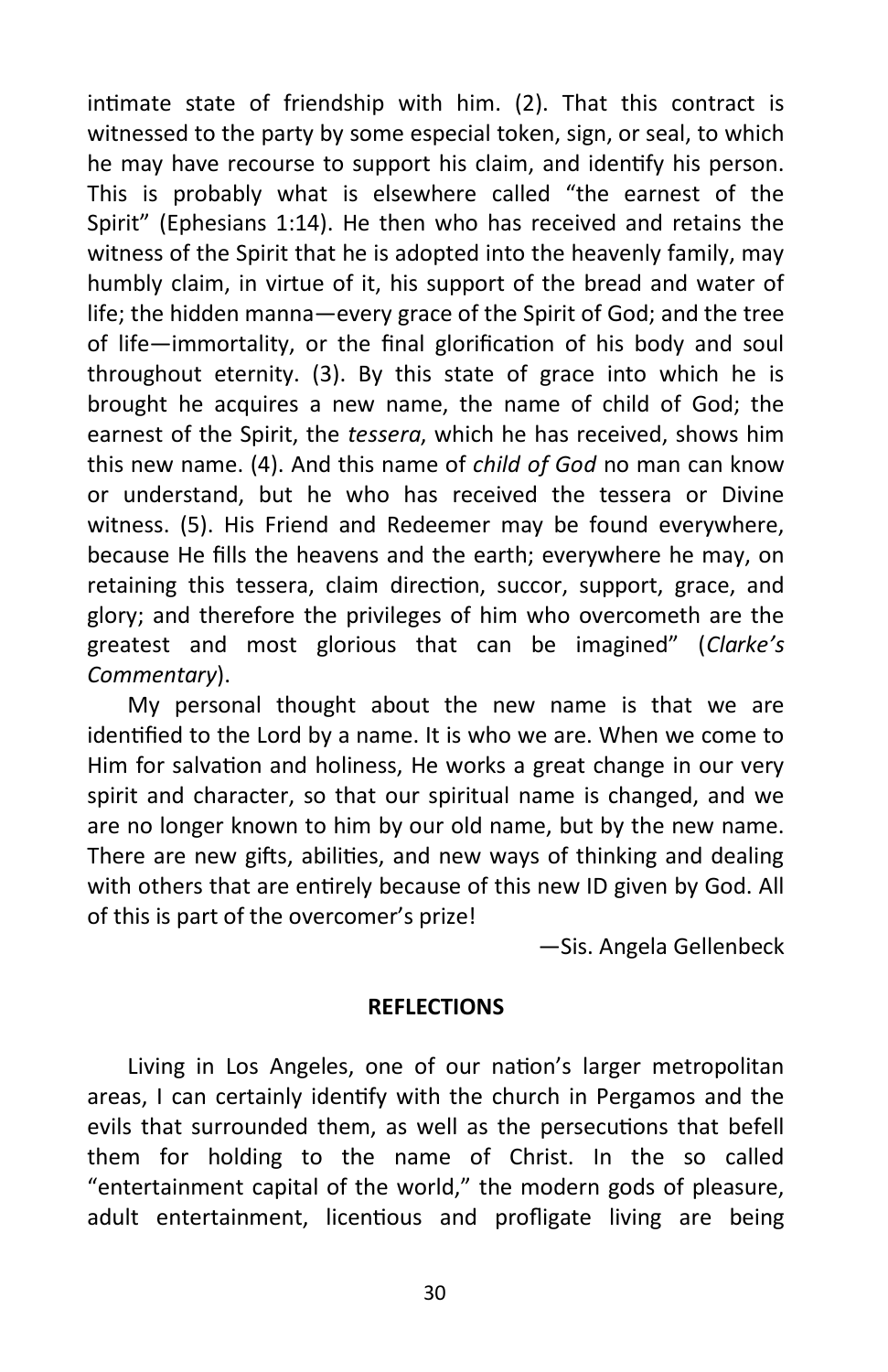worshipped daily in direct contradiction to the Word of God, and anyone holding to his or her convictions of morality, modesty, simple living, and humility are ridiculed for being hopelessly old-fashioned, and sometimes even considered "bigoted" for their beliefs.

Yet, I have noticed that being surrounded by such an environment can bring about a certain desensitization to the great evils pervading our society today, and if we are not careful, we can begin to make excuses for those around us, particularly our family and friends caught up in such filth, and possibly become less vigilant against the many doctrinal heresies pervading Christianity today that make room for such direct contradictions of scripture.

Jesus was sure to point out to the church in Pergamos that His two-edged sword was ready to make a distinction between truth and error, so if we want to be on His side, we must repent of any sympathies we have harbored, perhaps internally if not outwardly, and hold to the standard that what God calls wrong is still wrong. We can stay true to God, yet still exhibit love and gentleness for those who have gone astray, praying that He in His mercy will grant them the opportunity to come back to Him.

Let us remember that, as one of our songs says, if we would be pillars in the Church of God, we "must overcome the world," and everyone that is victorious "shall be clothed in white" and "eat the hidden manna from the realms of light" and "reign on earth as king with Jesus."

Lord, help us to stay true to You and to Your Truth!

—Bro. Fari Matthews

#### **AUGUST 12, 2018**

#### **TO THYATIRA**

Revelation 2:18 And unto the angel of the church in Thyatira write; These things saith the Son of God, who hath his eyes like unto a flame of fire, and his feet are like fine brass;

19 I know thy works, and charity, and service, and faith, and thy patience, and thy works; and the last to be more than the first.

20 Notwithstanding I have a few things against thee, because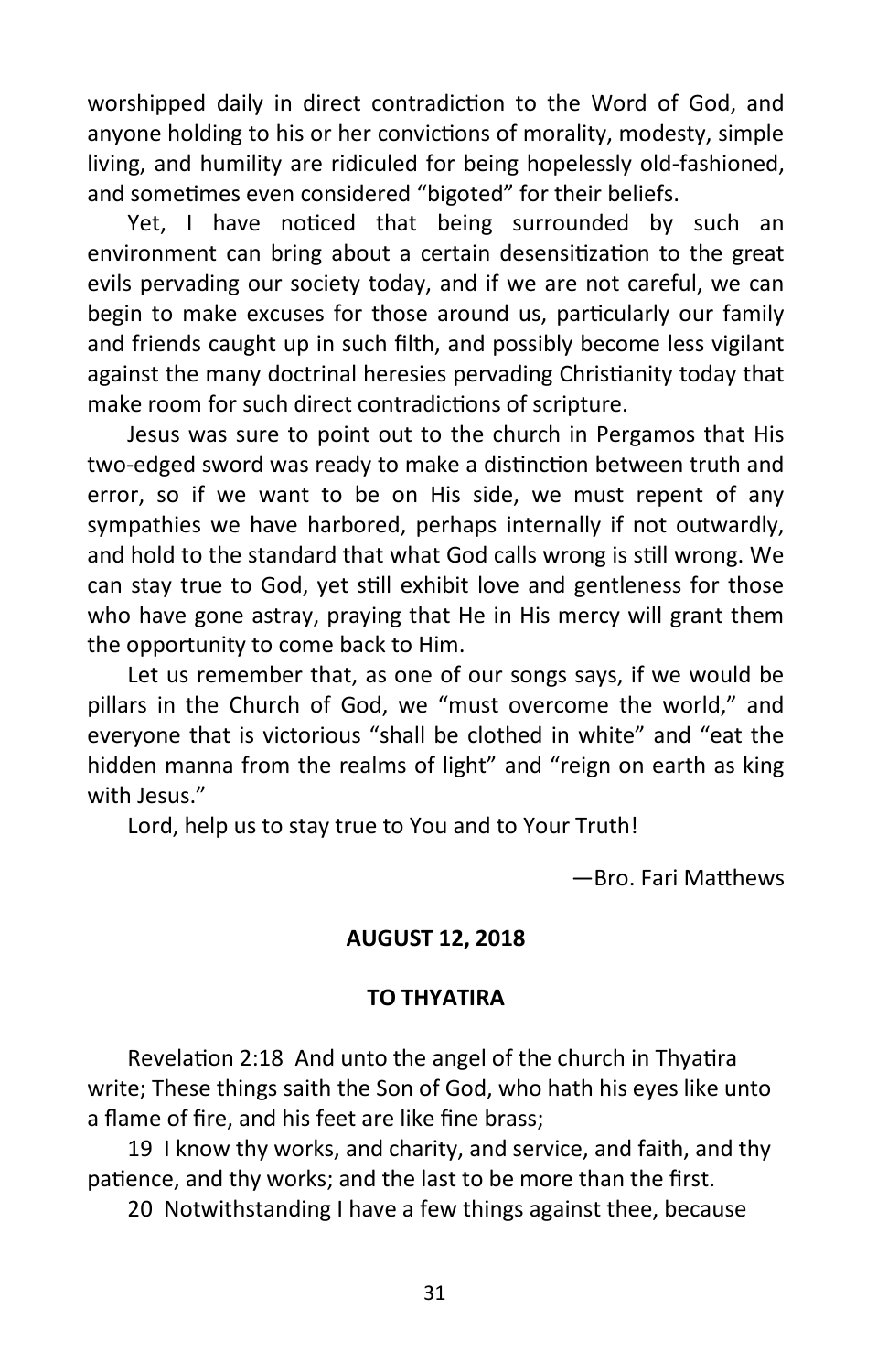thou sufferest that woman Jezebel, which calleth herself a prophetess, to teach and to seduce my servants to commit fornication, and to eat things sacrificed unto idols.

21 And I gave her space to repent of her fornication; and she repented not.

22 Behold, I will cast her into a bed, and them that commit adultery with her into great tribulation, except they repent of their deeds.

23 And I will kill her children with death; and all the churches shall know that I am he which searcheth the reins and hearts: and I will give unto every one of you according to your works.

24 But unto you I say, and unto the rest in Thyatira, as many as have not this doctrine, and which have not known the depths of Satan, as they speak; I will put upon you none other burden.

25 But that which ye have already hold fast till I come.

26 And he that overcometh, and keepeth my works unto the end, to him will I give power over the nations:

27 And he shall rule them with a rod of iron; as the vessels of a potter shall they be broken to shivers: even as I received of my Father.

28 And I will give him the morning star.

29 He that hath an ear, let him hear what the Spirit saith unto the churches.

**MEMORY VERSE:** Beware of false prophets, which come to you in sheep's clothing, but inwardly they are ravening wolves. Ye shall know them by their fruits. —Matthew 7:15-16

**CENTRAL THOUGHT:** The church at Thyatira was commended for its service of charity, faith, and patience; but chastised for allowing a false prophetess who seduced people to immorality and communion with idols to remain in the congregation. Jesus promised swift judgment unless there was repentance, and spiritual authority, power and light to those who overcame.

#### **WORD DEFINITIONS**

Revelation 2:18: "Son of God": here only in Revelation is this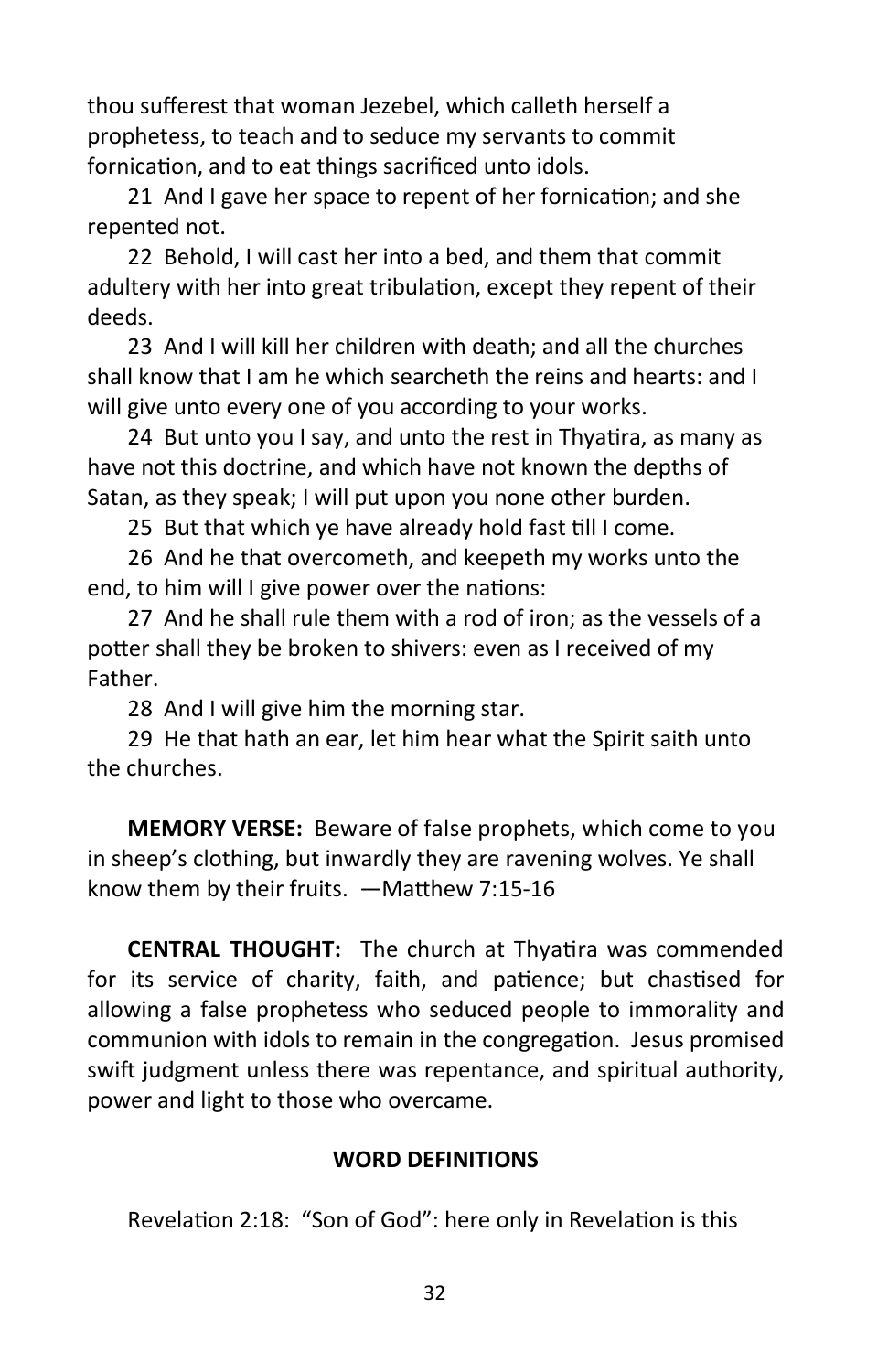phrase used; all other places have "Son of Man." The meaning seems to point to the authority and sovereignty, the righteous sternness; as also portrayed by His physical description. This name, along with the thought of the rod of iron breaking in pieces, comes from Psalm 2. "Flame of fire": Thyatira was a Macedonian colony which worshipped Apollo, the sun god, whom they named Tyrimnas, and whose image was brilliantly decorated. Possibly this descriptionalso, the reference to "the morning star"— was used because of their worship of that god. "Fine brass": burnished bronze; from a compound word with meanings of the bronze or copper used to make money or musical instruments, combined with a certain yellow colored frankincense, implying a brilliance that was fiery and metallic. Combined with the phrase "as if they burned in a furnace" from Revelation 1:15, the term could also be pointing to the offering up of the saints as a sweet-smelling sacrifice upon the altar of suffering and persecution, with Jesus right in the furnace beside them, giving them courage, strength and stability.

Revelation 2:19 "The last to be more than the first": Some translations say, "And (I know) thy works which are last (to be) more in number than the first," meaning that, unlike Ephesus, which had gone backwards, these at Thyatira were going forward, or doing better than before. "The two Churches are in some respects the exact opposite one of the other. In Ephesus there is much zeal for orthodoxy, but little love; in Thyatira there is much love, but a carelessness about false doctrine" (*Pulpit Commentary*).

Revelation 2:20 "That woman Jezebel, which calleth herself a prophetess": A Jezebel in character, (similar to the reference to Balaam) who was to Thyatira as the Old Testament queen was to her husband Ahab. "For letting her alone, for being timid, paying too much deference to her spiritual pretensions, for failing to see and to show that the so-called 'deep things' of these teachers were depths of Satan, the chief minister is rebuked. A large number of respectable critics regard Jezebel as a name applied to a faction, not as belonging to an individual. It seems best to view the name as symbolical, always remembering that the Jezebel spirit of proud, self-constituted authority, vaunting claims of superior holiness, or higher knowledge, linked with a disregard of—and perhaps a proud contempt for— 'legalism,' and followed by open immorality, has again and again run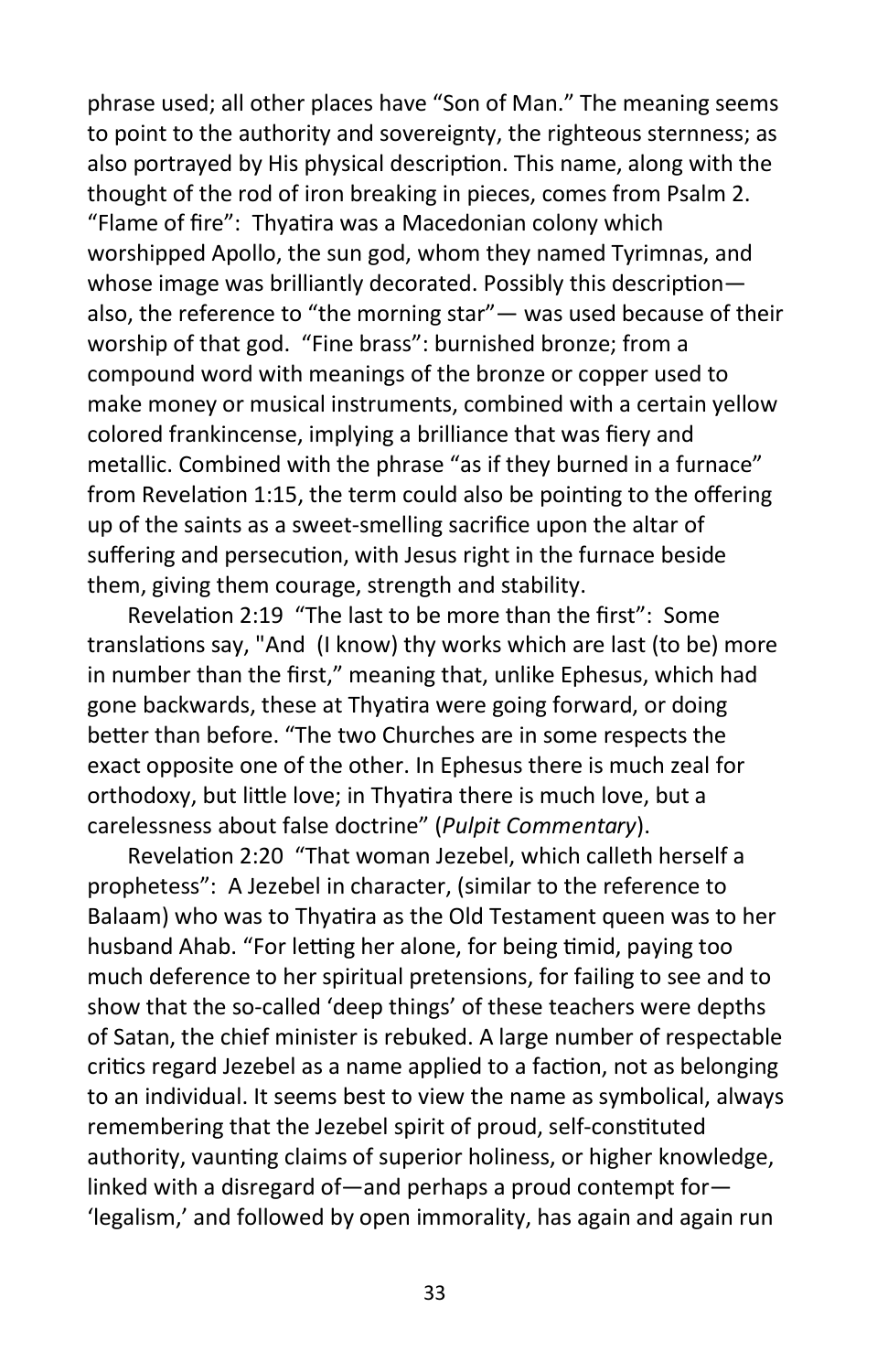riot in the churches of God" (*Ellicott's Commentary for English Readers*). We may also consider this opinion: "Some have supposed that this appellation designated a number or class of people teaching these doctrines; but the manner in which "her children," or disciples, are spoken of would seem rather to point out a particular woman one who was a leader and the chief instrument of mischief" (*The Revelation Explained*). Revelation 2:21 "I will cast her into a bed": bring her down into a bed of sickness and pain for a chastisement.

#### **LESSON BACKGROUND**

Thyatira was a river city of commerce located between Pergamos and Sardis, a little off of the main road which connected those two cities. Lydia, the seller of purple cloth who Paul met in the Macedonian city of Philippi, was a native of Thyatira (Acts 16:14). She may have been named for her country, Lydia, the Macedonian colony founded by Alexander the Great, to which Thyatira belonged, and inscriptions found there suggest there was a guild or corporation of purple dyers, a trade for which Lydian women were noted. It may have been she who spread the gospel here after being converted at Philippi.

The false prophetess has been speculated to be the wife of the leading minister there in Thyatira, and as such, held great influence over the church. Whether or not this is true, or whether she was some other woman of influence, or whether Jezebel represents a symbolical false religious force, in practice and doctrine similar to the Gnostics; in any of these scenarios the emphasis is placed on the responsibility of the minister and the congregation to not allow this wicked influence any place; any voice; any esteem. Because it had been allowed, judgment was pronounced. He pointed out that He had already been forbearing and merciful and given space for repentance, but none was forthcoming, so he reiterated his warnings and prepared for purging.

However, there were some there who had obviously disapproved and would have nothing to do with this false ministry. As the deception had given place to gross immorality and feasting with idolaters, these kept themselves free and pure from loose living. They, being faithful in the little things, were to be made ruler over all.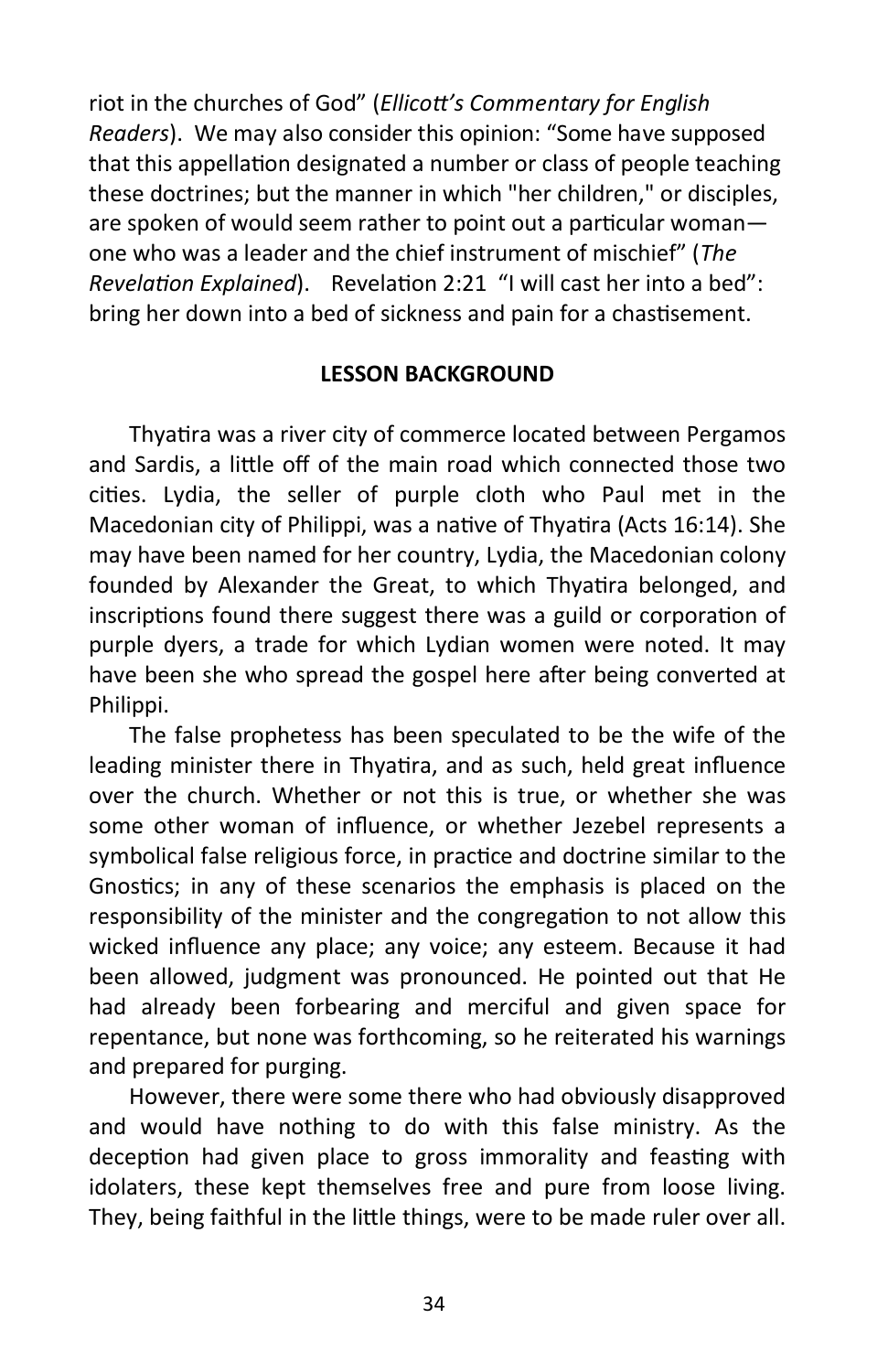What all did this mean? And what was the morning star to be given them?

—Sis. Angela Gellenbeck

# **DISCUSSION:**

\_\_\_\_\_\_\_\_\_.

- 1. *Commended:* For what things did the Thyatirean church receive praise from Jesus?
- 2. *Known:* The verse from Matthew lets us know how we might discern false teachers: By
- 3. *Judged:* Explain what was to happen to "Jezebel" and her "children."
- 4. *Spared:* Jesus said He would put on the faithful ones no other burden because they had not known the \_\_\_\_\_\_\_\_ of
- 5. *Awarded:* Describe what was promised to the overcomers. To what Old Testament scriptures are they referring, and what do you think they mean?

# **COMMENTS AND APPLICATION**

To the "him that overcometh" phrase in this place, I note that He adds, "And keepeth my works unto the end." There seems to be more emphasis on "works" in the message to Thyatira. He had also said "I will give unto every one of you according to your works." And the now familiar, "I know thy works." To add emphasis to this, His "eyes like unto a flame of fire" and He "searcheth the reins and hearts" are also mentioned. Could He be emphasizing this because the tendency in the human heart to gloss over blatant transgressions and heresies for the sake of "not offending" or "showing love?" Overcoming this common human fault would take extreme carefulness to make sure our works were pure and our hearts were totally honest before God; and courage to confront even those we love with the truth.

In this way, we need divine power over the nations. We need rule over our own spirits. We need divine authority and the backing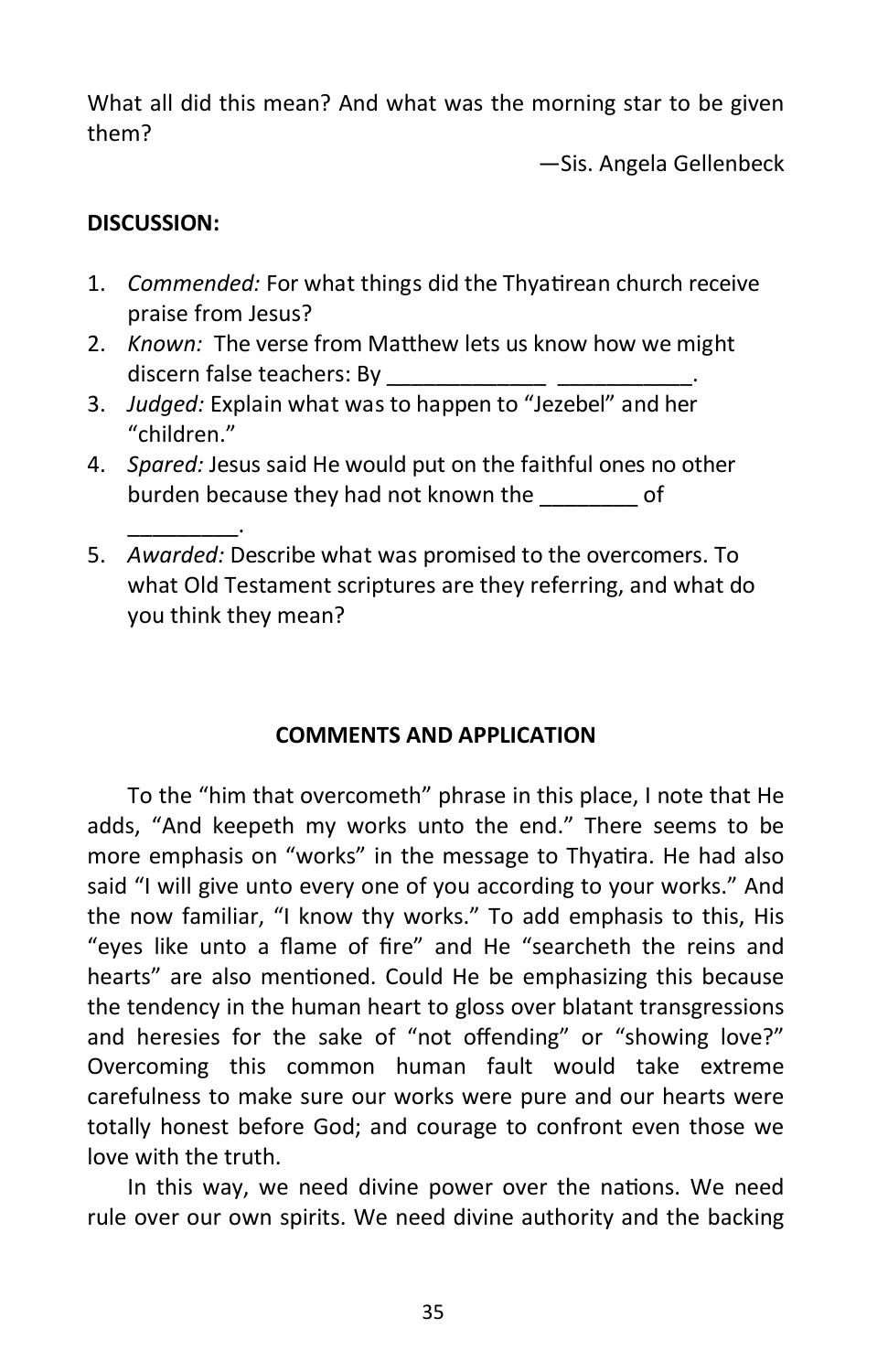of God's Word in what we say or do. He has promised this to the missionary to foreign lands combating the darkness and error ruling heathen tribes for centuries; or confronting confusion resulting from false prophets; or prevailing over curses and threats placed upon the gospel worker from angry and superstitious medicine men; or conquering the enemy back on the home front working to afflict, deceive and enslave the missionary's own family.

The morning star. Is He saying, "I give you *Myself*?" Because later in chapter 22 He is called the "bright and morning star." Although some may disagree, that is enough meaning for me at this point! To have Him personally revealed to me deep in the midst of the battle; to personally experience His presence so real and unmistakable there could be no greater gift!

It could also mean—to overcome timidity, fear and slothfulness; to open up and admit failures and weaknesses and be healed of them. To work out the issues honestly and in carefulness and the fear of God—and have God give me the promise of hope: "Here's the morning star, the bright harbinger of dawn and approaching deliverance and victory! I am coming to save you! Be faithful! The morning approaches, you who weep through the night!"

—Sis. Angela Gellenbeck

#### **REFLECTIONS**

Thyatira, along with other congregations, had commendable areas but also had areas of real lack and need that were throwing things out of balance. The definition of balance is stability produced by even distribution of weight on each side; mental or emotional steadiness; to bring into harmony or proportion. A good balance should not be underestimated in our Christian life.

Wrestlers often try to throw off their opponent or catch them off balance. If you lose balance, your opponent definitely will have the advantage and you are very likely to be looking up from the ground. Have you been there spiritually? We can all probably relate to a tire that has gotten out of balance. The car shakes and shakes and makes you think it is on the verge of totally falling apart.

Spiritual failures are many times the result of being out of balance and there are shaking consequences that affect families and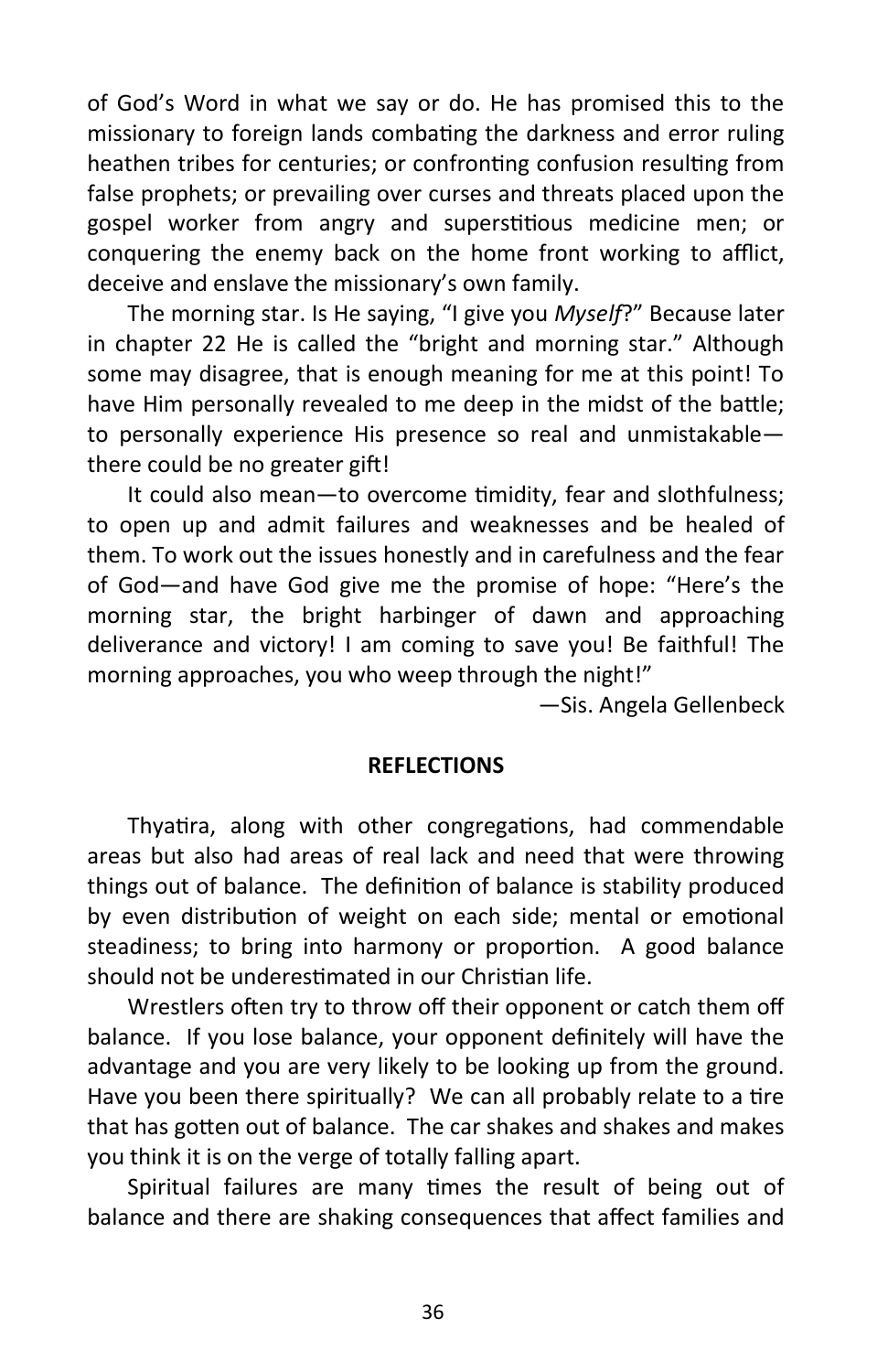congregations. I remember a portion of a message in which Bro. Mart Samons stated, "If the devil can't pull you back into the world, he will try to push you to extremes in religion." Satan knows that if he can get you out of balance he will have an advantage.

Some personalities, like Peter, tend to pendulum extremes. At first one extreme— "Thou shalt never wash my feet"—swinging past to the other extreme—"Not my feet only, but also my hands and my head." There are machines that spin tires and that can detect where a counterweight needs to be added. The Holy Spirit also has a keen sense of detection and can give us a good spouse to help balance us out. The Holy Spirit also has access to numerous weights that he can bring into our lives to give us the balance we so desperately need.

—Bro. Bob Wilson

## **AUGUST 19, 2018**

#### **TO SARDIS**

Revelation 3:1 And unto the angel of the church in Sardis write; These things saith he that hath the seven Spirits of God, and the seven stars; I know thy works, that thou hast a name that thou livest, and art dead.

2 Be watchful, and strengthen the things which remain, that are ready to die: for I have not found thy works perfect before God.

3 Remember therefore how thou hast received and heard, and hold fast, and repent. If therefore thou shalt not watch, I will come on thee as a thief, and thou shalt not know what hour I will come upon thee.

4 Thou hast a few names even in Sardis which have not defiled their garments; and they shall walk with me in white: for they are worthy.

5 He that overcometh, the same shall be clothed in white raiment; and I will not blot out his name out of the book of life, but I will confess his name before my Father, and before his angels.

6 He that hath an ear, let him hear what the Spirit saith unto the churches.

**MEMORY VERSE:** The man that wandereth out of the way of understanding shall remain in the congregation of the dead.

—Proverbs 21:16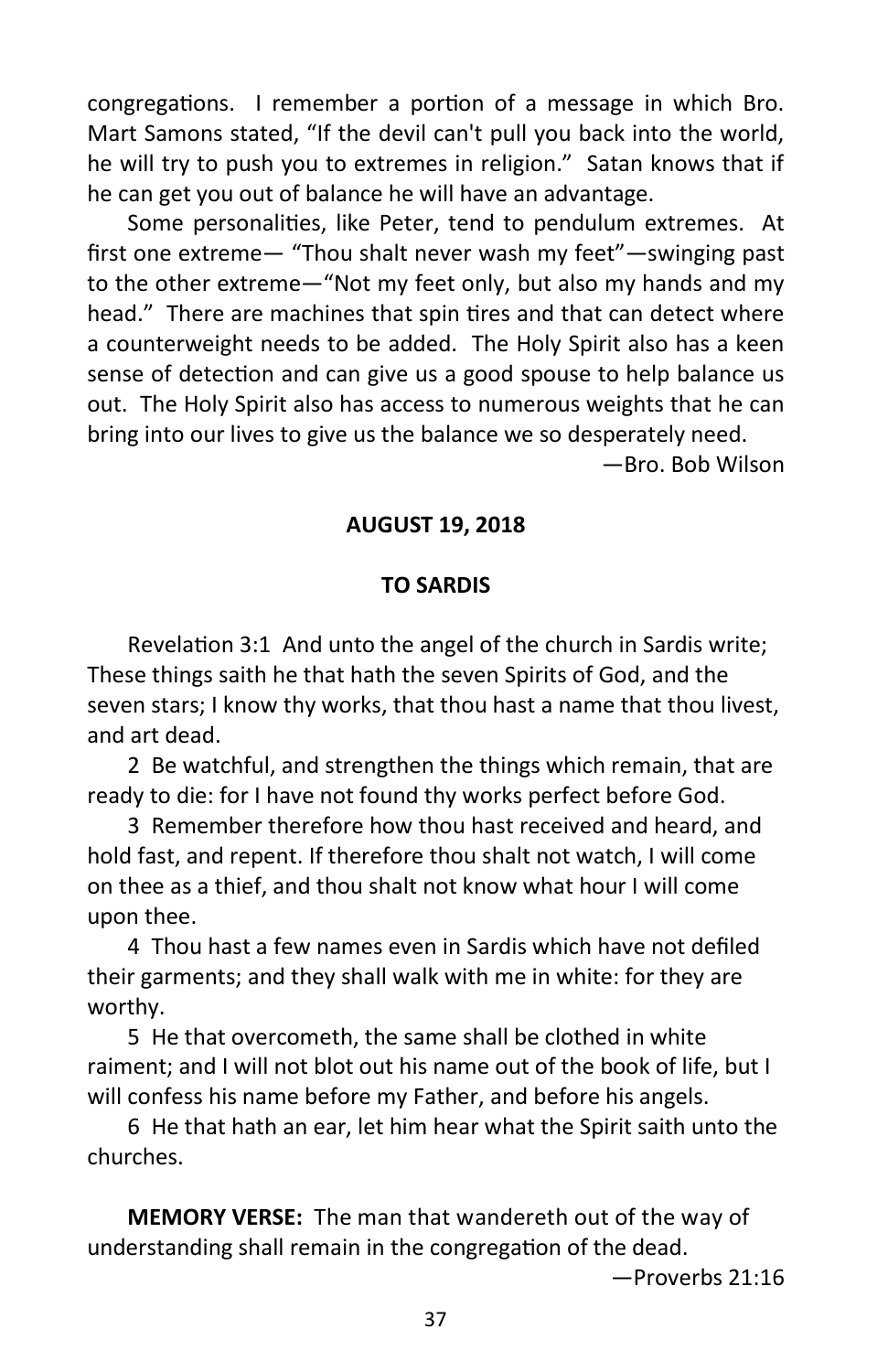**CENTRAL THOUGHT:** Although a few members of the congregation in Sardis were undefiled, the pastor and many of the professing Christians were spiritually dead. They were urged to repent lest they be caught unaware at the Lord's coming.

## **WORD DEFINITIONS**

Revelation 3:1 "A name that thou livest, and art dead": A reputation among the churches of piety and spiritual life. Revelation 3:2 "Perfect": to fill to capacity; fill up; complete.

## **LESSON BACKGROUND**

Sardis, once the capital city of of the ancient kingdom of Lydia, was located south of Thyatira, lying along the little river Pactolus, where gold dust from Mount Tmoulus was found in the early years of Sardis' history. During the reign of King Croesus, metal workers in Sardis found out how to separate gold from silver, thus producing metals with a purity which could be trusted. Sardis was the first city to mint pure gold and silver coins, causing an economic revolution and bringing wealth to Sardis. The term "rich as Croesus" seems to refer to this.

The art of wool dyeing was said to have been invented in Sardis, and it was a trading port for carpets and other woolen goods. When it was taken by Cyrus (548 B.C.) during the reign of Croesus, it was one of the most splendid and flagrantly wealthy cities of the East. Later under Roman rule, it sank in wealth and importance. During Tiberius' reign, (AD 17) Sardis and twelve other cities were demolished by earthquakes and then troubled by pestilences, but were later rebuilt by the emperor. Sardis flourished again as a wealthy trade city at the time of this epistle.

Conquered by the Byzantines in 1097, Sardis continued its decline until its destruction in 1402 by the Turco-Mongol warlord, Timur. Now the ruins lie near the Turkish village of Sart.

The people of Sardis worshipped the goddess Cybele, whose temple ruins may still be seen, but heathen worship was not even mentioned in Jesus' address to them. There seemed to be no persecution from Jews or pagans; nor grave immoralities, nor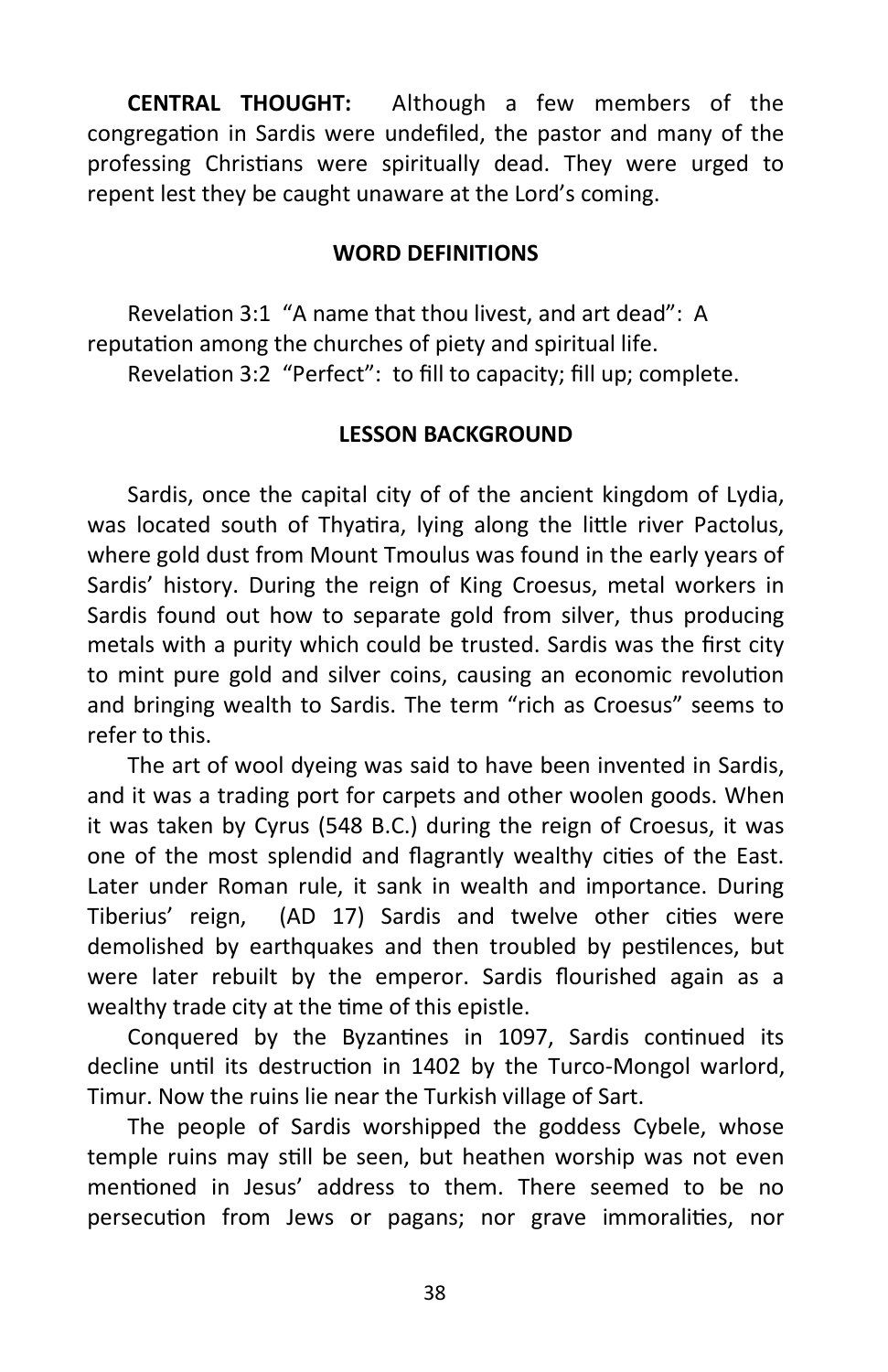heresies, such as the Nicolaitan doctrines, mentioned—only that they had a reputation for being a viable Christian church, but in reality were formal and lifeless, and didn't seem to know it. "The surest sign of spiritual death is unconsciousness. Paralysis is not felt. Mortification is painless. Frostbitten limbs are insensitive. They only tingle when life is coming back to them" (*MacLaren's Expositions on the Holy Scriptures*).

—Sis. Angela Gellenbeck

## **DISCUSSION:**

- 1. *Beginnings:* What verses make us know there had been spiritual life at the first?
- 2. *History:* What seems to be a common thread in the history of Sardis? Explain how this could have been a cause for the spiritual death.
- 3. *Exhortation:* What five things did Jesus tell this church to do?
- 4. *He That Overcometh:* What were promised to those who were undefiled and who overcame?

## **COMMENTS AND APPLICATION**

Although grievous heresies or evils weren't addressed in the letter to this church, there was something that had defiled most of the congregation. What could it have been? Good works had been started in many people, but they were not continued until completion. Again, something hindered; something stifled spiritual growth.

They weren't being crushed by persecution. A dead church isn't making much disturbance in the wicked culture around it, so the culture leaves it alone.

Could the long period of wealth, the busy commercial life, the luxury and ease be the defiling element? It isn't hard to imagine. Jesus mentioned how that riches are deceitful. It is easy to begin thinking that my spiritual life is just fine because I am so "blessed" by lots of income. People also begin to feel that wealth "adds status to our church because it just looks good in society; it makes people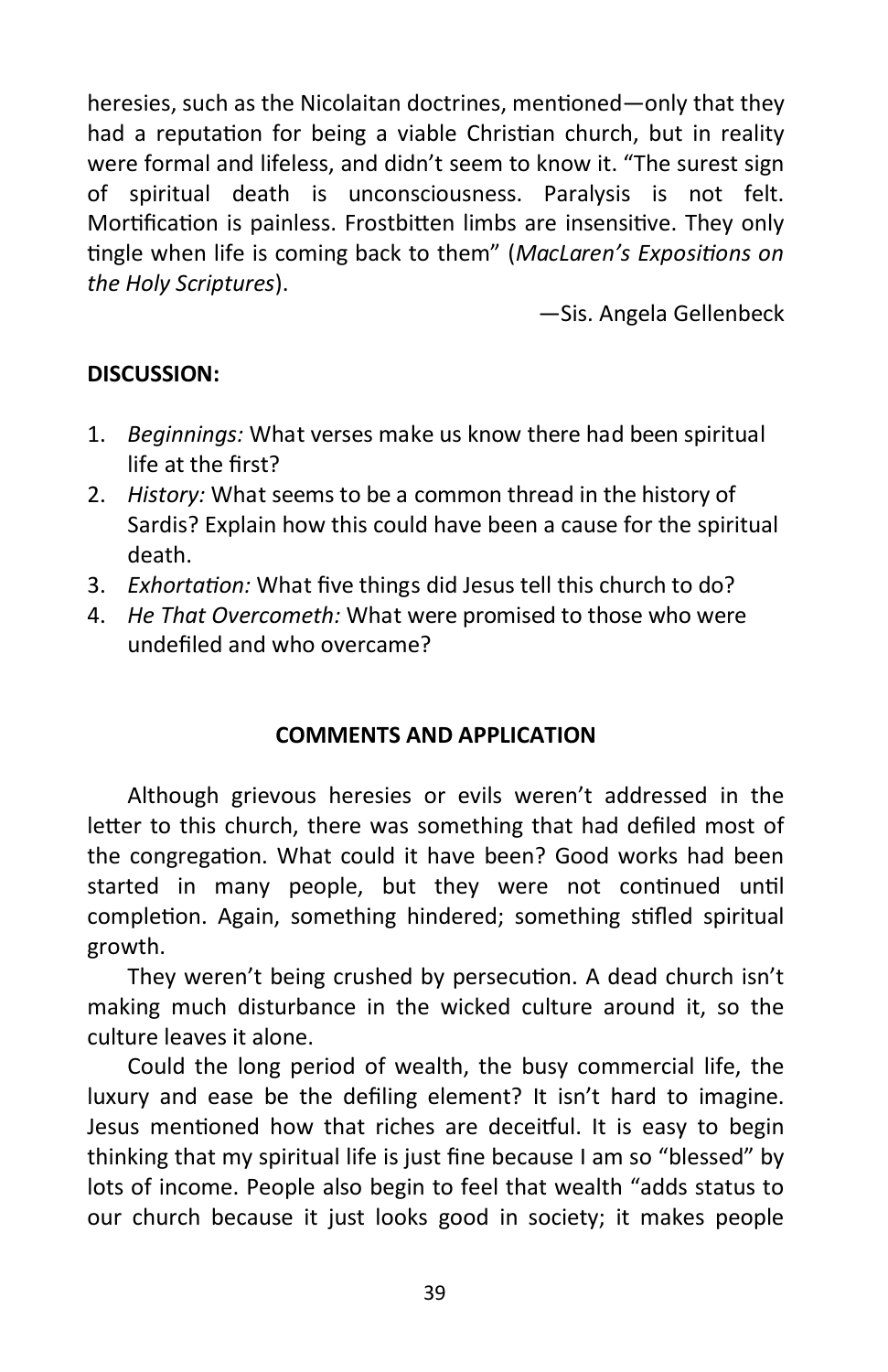think well of your religion when they see how nice your home is," which is actually another deception.

Jesus' admonition was to remember their beginnings and repent. Turn around and go back to humility, fear and submission to God. Stop the busy lifestyle and take time for your soul. Pick up the forsaken outreach endeavors and begin weeping for souls again. Wait, we are talking about a first-century congregation...or could *we* also be needy of this wake-up call in our generation?

Jesus promised white robes—true, Christ-life righteousness—if they would overcome, and even more than that; instead of them having a dead, formal "name" here on earth, they would have a "name" of which He would not be ashamed. He would not blot it out of His book, but would point it out to His Father and to the angels. A good name, a name that is owned— "It is my people"—by the Lord, is rather to be chosen than great riches.

—Sis. Angela Gellenbeck

#### **REFLECTIONS**

Have you ever had your feelings hurt by someone who spoke too plainly? Maybe you asked for their advice or perhaps they just volunteered it. Either way, you were offended by what they said.

When this happens our human nature often seeks to discredit the message or the messenger, particularly when it comes to spiritual matters.

God puts people in our lives to help us maintain a proper perspective. We all have blind spots and cannot see ourselves objectively. So God uses the eyes of others to help us see who we really are and how we really are. Just because we identify ourselves in a certain way does not mean that our self-assessment is accurate. There may be times when we are shocked to discover our true spiritual identity.

We thought ourselves to be a certain way but find that the opposite is true. Spiritual decline can be subtle. The grace of God slowly dissipates and there is little to no effort made to strengthen and replenish it. What was once alive and thriving becomes dead and empty.

God sees us for who we are. But no matter where we are on the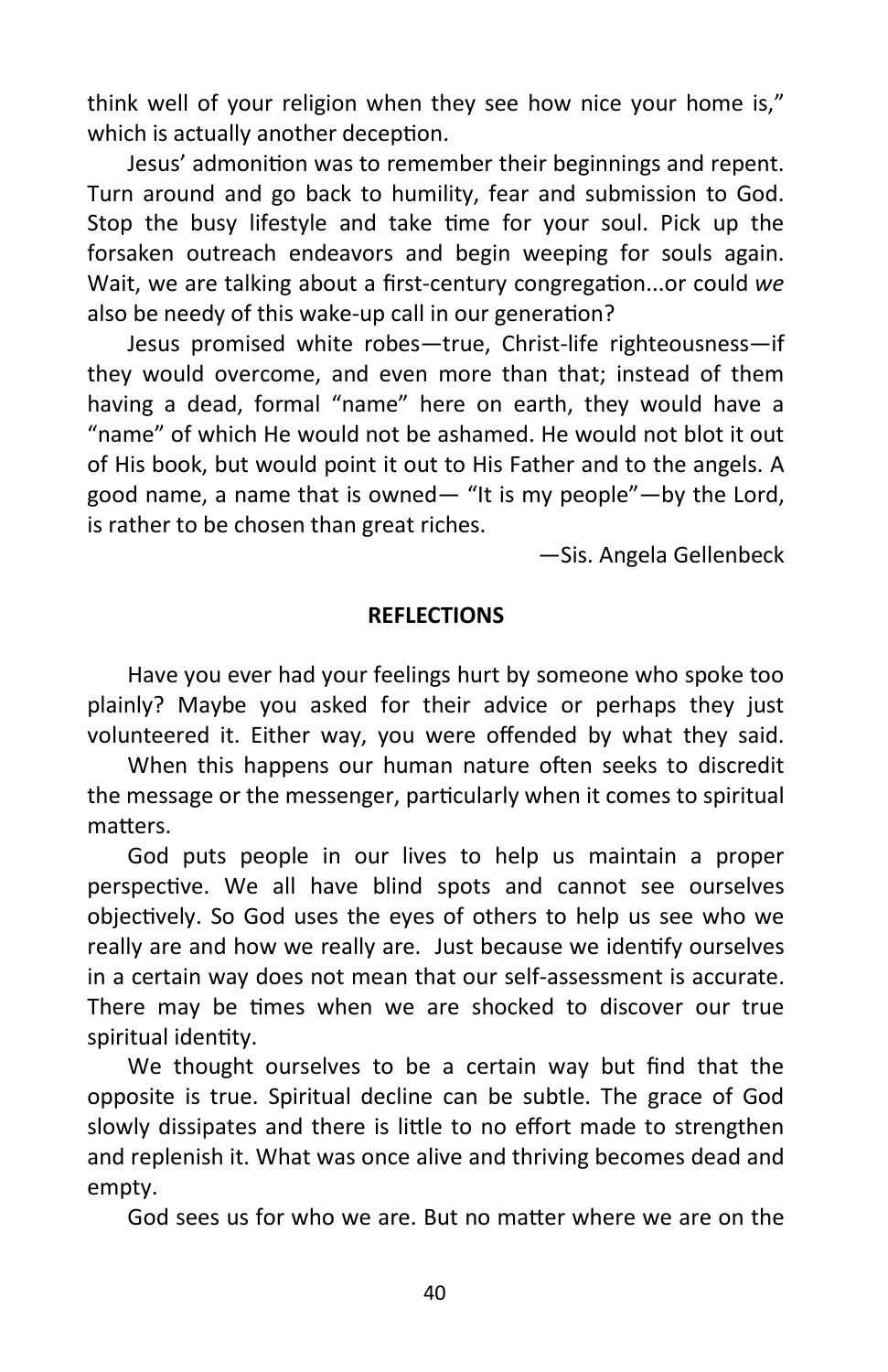spiritual spectrum, it is not God's desire to leave us there. It is His will to draw us ever closer to Him. And for that to happen we, too, must know where we stand. So in His faithfulness He speaks plainly through His word and through His people.

Brutal honesty can be painful but it is also practical, and at times, necessary. It may offend initially but if we embrace its truth we are better off for doing so. When someone who loves us tells us the truth about ourselves, may God help us to take heed.

—Bro. Darrell Johnson

# **AUGUST 26, 2018**

# **TO PHILADELPHIA**

Revelation 3:7 And to the angel of the church in Philadelphia write; These things saith he that is holy, he that is true, he that hath the key of David, he that openeth, and no man shutteth; and shutteth, and no man openeth;

8 I know thy works: behold, I have set before thee an open door, and no man can shut it: for thou hast a little strength, and hast kept my word, and hast not denied my name.

9 Behold, I will make them of the synagogue of Satan, which say they are Jews, and are not, but do lie; behold, I will make them to come and worship before thy feet, and to know that I have loved thee.

10 Because thou hast kept the word of my patience, I also will keep thee from the hour of temptation, which shall come upon all the world, to try them that dwell upon the earth.

11 Behold, I come quickly: hold that fast which thou hast, that no man take thy crown.

12 Him that overcometh will I make a pillar in the temple of my God, and he shall go no more out: and I will write upon him the name of my God, and the name of the city of my God, which is new Jerusalem, which cometh down out of heaven from my God: and I will write upon him my new name.

13 He that hath an ear, let him hear what the Spirit saith unto the churches.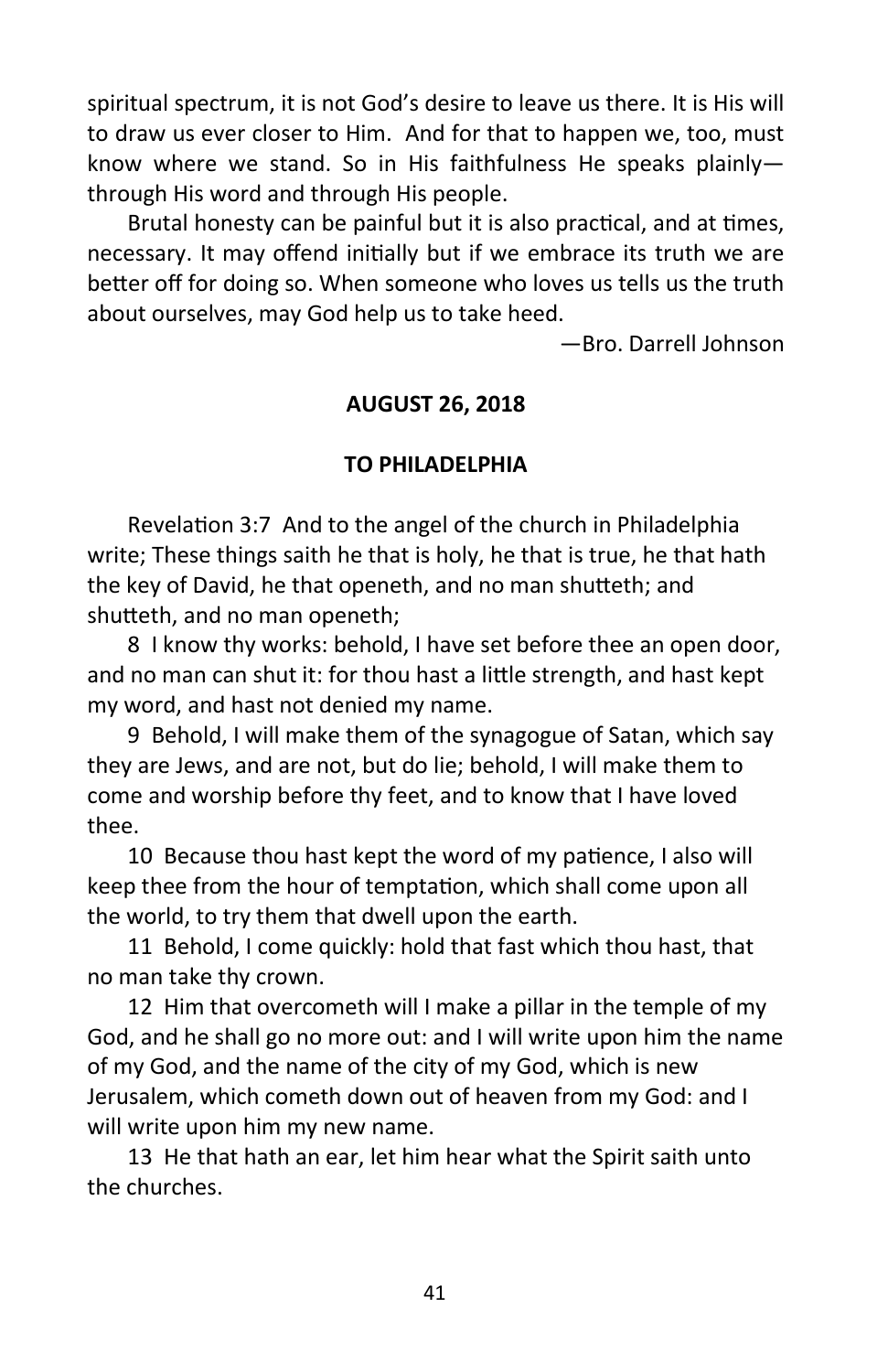**MEMORY VERSE:** And the key of the house of David will I lay upon his shoulder; so he shall open, and none shall shut; and he shall shut, and none shall open. —Isaiah 22:22

**CENTRAL THOUGHT:** Philadelphia, a church that was small in number and faced opposition from both Jews and pagans, but had kept Jesus' Word and had not denied His name, was promised an open door to proclaim the gospel through the ages, winning power against the troubling religious elements, keeping power from the hour of temptation, stabilizing power in the church of God, and a three-fold inscription of a spiritual name.

#### **WORD DEFINITIONS**

Revelation 3:7 "He that is holy": The Holy One of Israel, a frequent Old Testament name for God; here it is equating Christ with God. "He that is true": *True* is a term John commonly used; occurring nine times in the fourth Gospel, four times in John's First Epistle, and ten times in Revelation.

Revelation 3:9 "I will make them to come and worship before thy feet": "Most interpreters refer to the Jews. Others explain more generally, of the bowing down of the Church's enemies at her feet. Trench refers to a passage in the Epistle of Ignatius to this Philadelphian church, implying the actual presence in the midst of it of converts from Judaism, who preached the faith which they once persecuted" (*Vincent Word Studies*)."

#### **LESSON BACKGROUND**

One of the first of the ancient cities which bore the name Philadelphia, this one was established in 189 BC by the Pergamon King Eumenes II, who named it for the love of his brother, Attalus II, who became his successor. Attalus III, the last of the Attalid kings of Pergamon, bequeathed the city to his Roman allies in 133 BC. Philadelphia became part of Asia when the Romans combined the Kingdom of Pergamon with Ionia in 129 BC.

Located southeast of Sardis, Philadelphia was constantly suffering from earthquakes due to its position on the volcanic slopes of Mount Tmolus, and was destroyed along with Sardis in the earthquake of AD 17. The Roman emperor Tiberius rebuilt the cities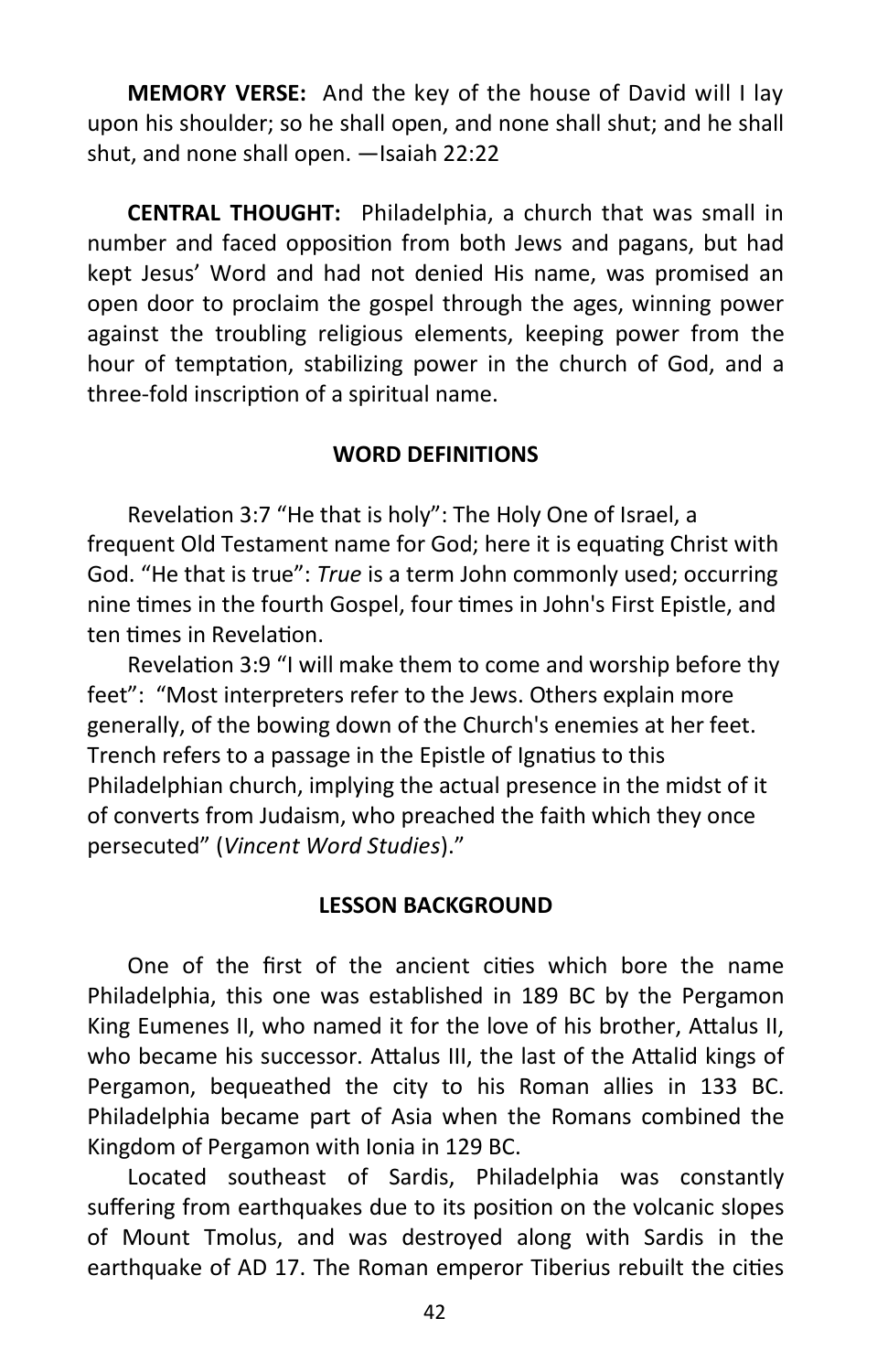and relieved them of having to pay taxes. Because of its fertile volcanic soil, the area around Philadelphia was particularly suited for growing grapes. Early coins depict Bacchus, the wine deity. A sixth century nickname for the town was "Little Athens" due to the many festivals and temples which could be seen there. One can gather that there was heathen opposition in Philadelphia; in the second century twelve Philadelphians were martyred there at the same time as Polycarp of Smyrna.

There was also Jewish opposition. Possibly Jews fleeing the destruction of Jerusalem came to Philadelphia for relief, but gave persecution to the Gentile Christians there. The epistle of Ignatius to Philadelphia spoke of "Judaism as one of their chief dangers. There were men among them who questioned the authority of Gospels and Epistles, and admitted only the Old Testament Scriptures as binding" (*Pulpit Commentary*).

What was meant by Christ keeping the Philadelphian church from the hour of temptation that would come upon the whole world? F. G. Smith, in *Revelation Explained*, quoted from Gibbon's *Rise and Fall of the Roman Empire* about the longevity of the church at Philadelphia, even through the world-wide rise of Islam and Turkish rule: "The captivity or ruin of the seven churches of Asia was consummated [by the Ottomans] A. D. 1312, and the barbarous lords of Ionia and Lydia still trample on the monuments of classic and Christian antiquity. In the loss of Ephesus the Christians deplore the fall of the first candlestick of the Revelation. The desolation is complete; and the temple of Diana and the church of Mary will equally elude the search of the curious traveler. The circus and three stately theatres of Laodicea are now peopled with wolves and foxes. Sardis is reduced to a miserable village. The God of Mohammed without a rival is invoked in the mosques of Thyatira and Pergamus; and the populousness of Smyrna is supported by the foreign trade of the Franks and Armenians. Philadelphia alone has been saved by prophecy or courage. At a distance from the sea, forgotten by the emperors, encompassed on all sides by the Turks, her valiant sons defended their religion and freedom above fourscore years, and at length capitulated with the proudest of the Ottomans. Among the Greek colonies of Asia, Philadelphia is still erect—a column in a scene of ruins—a pleasing example that the path of honor and safety may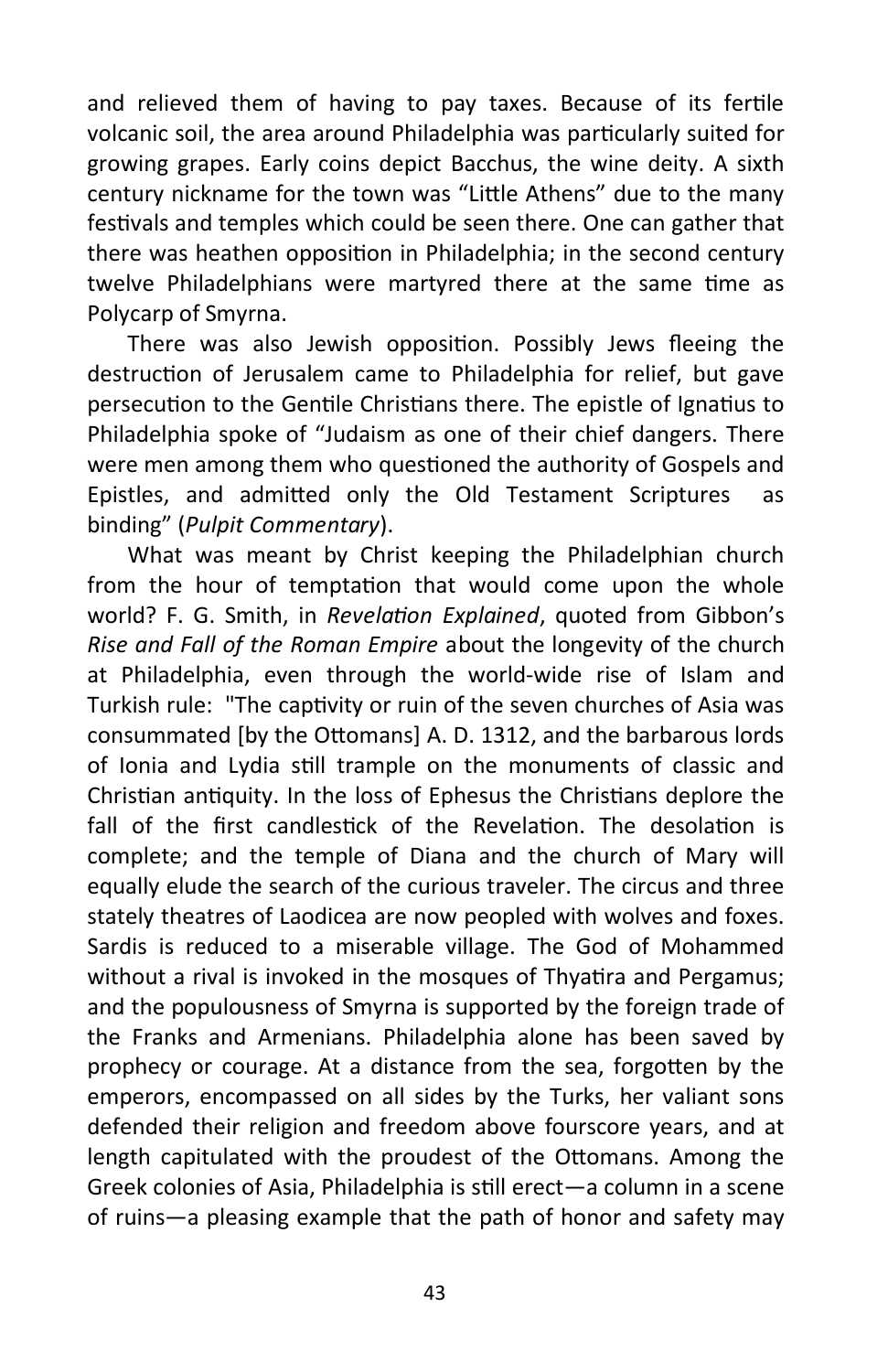sometimes be the same'' (*Vol. VI., p. 229*).

"It held out against the Ottoman power until the year 1390 A. D., when it surrendered to Sultan Bayazid's mixed army of Ottoman Turks and Byzantine Christians. This was six years after the death of Wycliffe, 'the morning star of the reformation," who opposed the corruptions of the Papacy, gave the world the first English translation of the Bible, and sowed the seeds that soon grew and produced a Huss, a Jerome, and a Luther. So God preserved the Christians of Philadelphia in the East until He began raising up others to herald His truth in the West, whose labors soon ripened into the glorious Reformation of the Sixteenth Century" (*Revelation Explained*).

—Sis. Angela Gellenbeck

# **DISCUSSION:**

- 1. *The Word of My Patience:* What may this mean?
- 2. *The Key of the House of David:* Who has this key, and what prophet foretold this?
- **3.** *The Open Door:* After reading Philadelphia's history, what do you think is meant by this?
- **4.** *The Pillar:* What did this mean to Philadelphia, and what does it mean to us?

## **COMMENTS AND APPLICATION**

What an encouraging story of God's power! When God says, "I will keep you," He literally means against ALL odds! When He says, "I will keep the door open," He means just that. But what did He mean by making the overcomer to be a pillar in the temple of God?

Individually and as a community, believers in Christ make up the temple of God, or the church of God, which is the "pillar and ground of the truth" (Acts 20:28; Ephesians 2:20-22). Also, later in the Revelation, Christ is said to be the temple of the New Jerusalem. Here is a precious truth: Christ makes His abode in us; we are His habitation through the infilling of the Holy Spirit. But we also dwell and abide in Him!

*And he shall no more go out.* He speaks of permanence and of strength, as foreshadowed by two pillars in Solomon's temple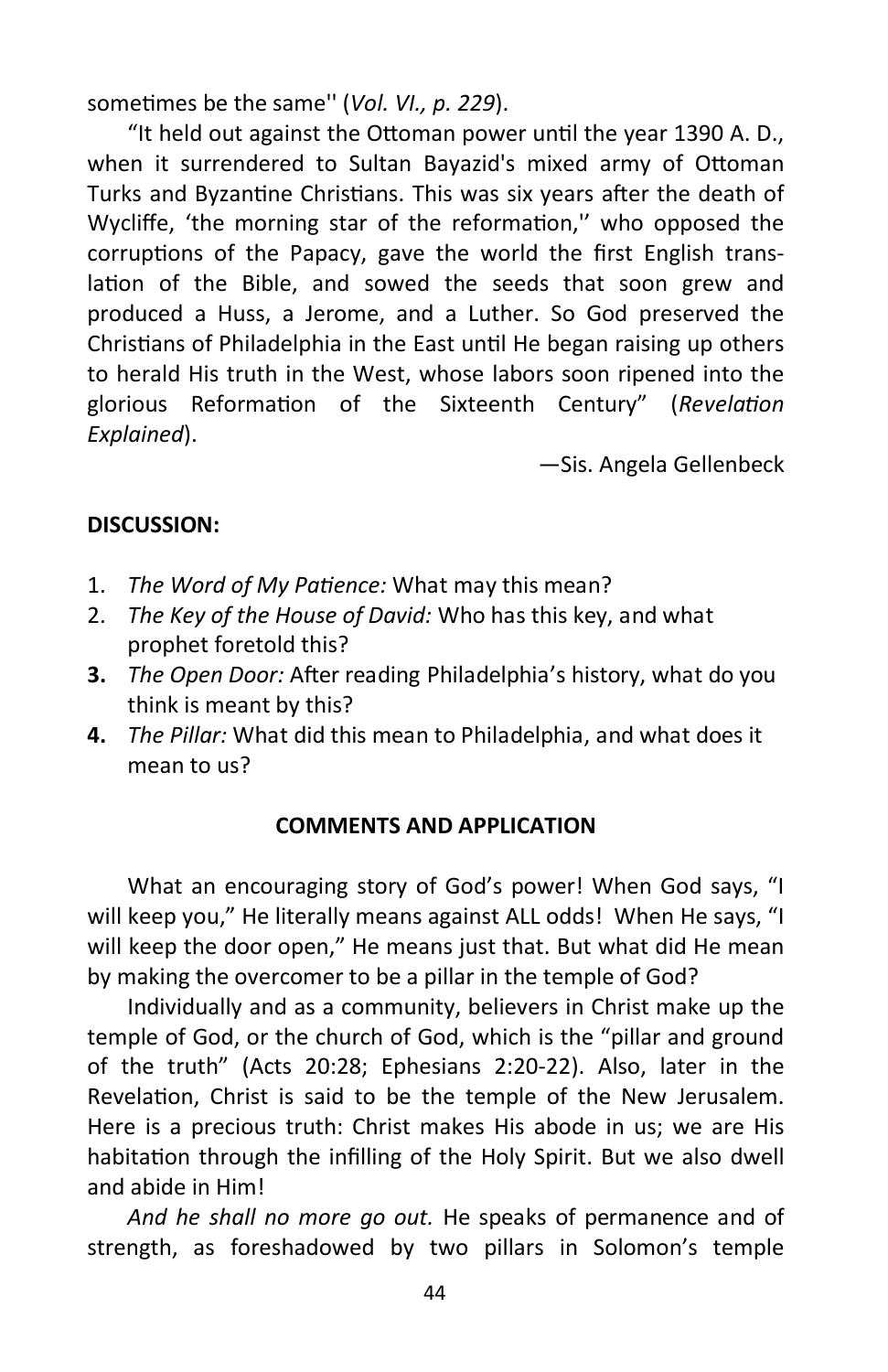(II Chronicles 3:17) named Jachin (He shall establish) and Boaz (In it is strength). Here is our eternal security. As long as we are abiding in Him and He in us, we shall no more vacillate between sin and serving God. That can be the child of God's experience in this life; and in the eternal abode, even the possibility of going "out" is permanently closed. No more temptation, no tests, no trials, no tribulation.

*The triple inscription*. Oh, Lord of glory, help us to more fully comprehend and experience what it means for You to write your Father's Name upon us! To be completely owned by Him and possessed by Him! To bear His image and His seal! And to have the name of Your New Jerusalem, which also is "The Lord our righteousness" (Jeremiah 33:16), "The Lord is there" (Ezekiel 48:35), "Zion," "The faithful city," "The holy city," "City of truth," "Bride of Christ," and never the designation of fallen, apostate religion, the "mark of the beast"!

It is becoming a pattern as we read in these epistles that whatever Christ is, that is what He makes us; He causes us to be partakers with Him. He was highly exalted with glory and honor after His submission and obedience to the cross, upon His ascension; and given a name which is above every name (Philippians 2:8, 9). Now He promises this glory (John 17:22) and this new name to every overcomer. Let us also endure the cross that we too might ascend with Him to gates of glory!

—Sis. Angela Gellenbeck

## **REFLECTIONS**

What a blessing it is when the Lord Jesus sets before us an open door, whether it be a door of knowledge and understanding or a door of opportunity! In the 24th chapter of Luke we read of two of Jesus' disciples journeying toward Emmaus, on the day of His resurrection, confused, bewildered, and discussing the news of the day. "And it came to pass, that, while they communed together and reasoned, Jesus himself drew near, and went with them" (Verse 15). At length, "their eyes were opened, and they knew him; and he vanished out of their sight. And they said one to another, Did not our heart burn within us, while he talked with us by the way, and while he opened to us the scriptures?" (Verses 31-32).

In Acts 16:14 we read of Lydia, woman of Thyatira, "whose heart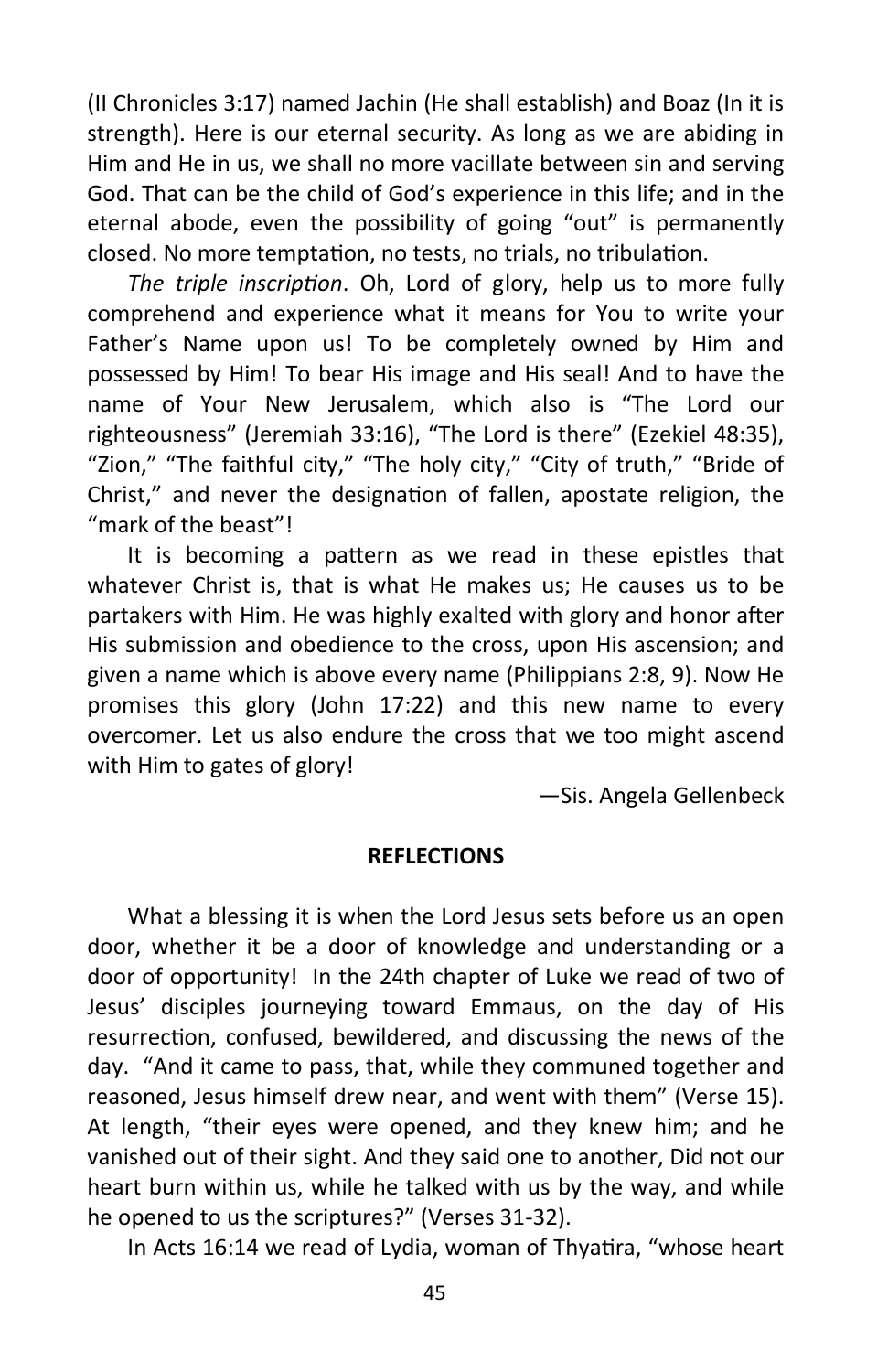the Lord opened." Are there any attitudes or actions on our part that would cause the Lord to be inclined to open doors or to shut them on our behalf? Evidently, Christ set an open door before the church in Philadelphia because they had been strong, kept His Word, and not denied His name. Jesus said, "Ask, and it shall be given you; seek, and ye shall find; knock, and it shall be opened unto you: For every one that asketh receiveth; and he that seeketh findeth; and to him that knocketh it shall be opened" (Matthew 7:7-8).

On the other hand, we read in 2 Thessalonians 2:10-12 of those who, "because they received not the love of the truth, that they might be saved...God shall send them strong delusion, that they should believe a lie: that they all might be damned who believed not the truth, but had pleasure in unrighteousness." To such the door of opportunity, knowledge, and salvation is shut.

It is imperative that we earnestly "seek" and "knock" at the appropriate time. "Seek ye the LORD while he may be found, call upon him while he is near" (Isaiah 55:6). The five foolish virgins failed to get in earnest enough about what was available to them until "the door was shut." Then, they came crying, "Lord, Lord, open to us," but it was too late. Likewise, in the days of Noah, when God shut the door of the ark, no man was able to open it and enter. Christ has set before us an open door: "… Behold, now is the accepted time; behold, now is the day of salvation" (2 Corinthians 6:2). Let us take full advantage of our opportunity.

—Bro. Harlan Sorrell

#### **SEPTEMBER 2, 2018**

#### **TO LAODICEA**

Revelation 3:14 And unto the angel of the church of the Laodiceans write; These things saith the Amen, the faithful and true witness, the beginning of the creation of God;

15 I know thy works, that thou art neither cold nor hot: I would thou wert cold or hot.

16 So then because thou art lukewarm, and neither cold nor hot, I will spue thee out of my mouth.

17 Because thou sayest, I am rich, and increased with goods, and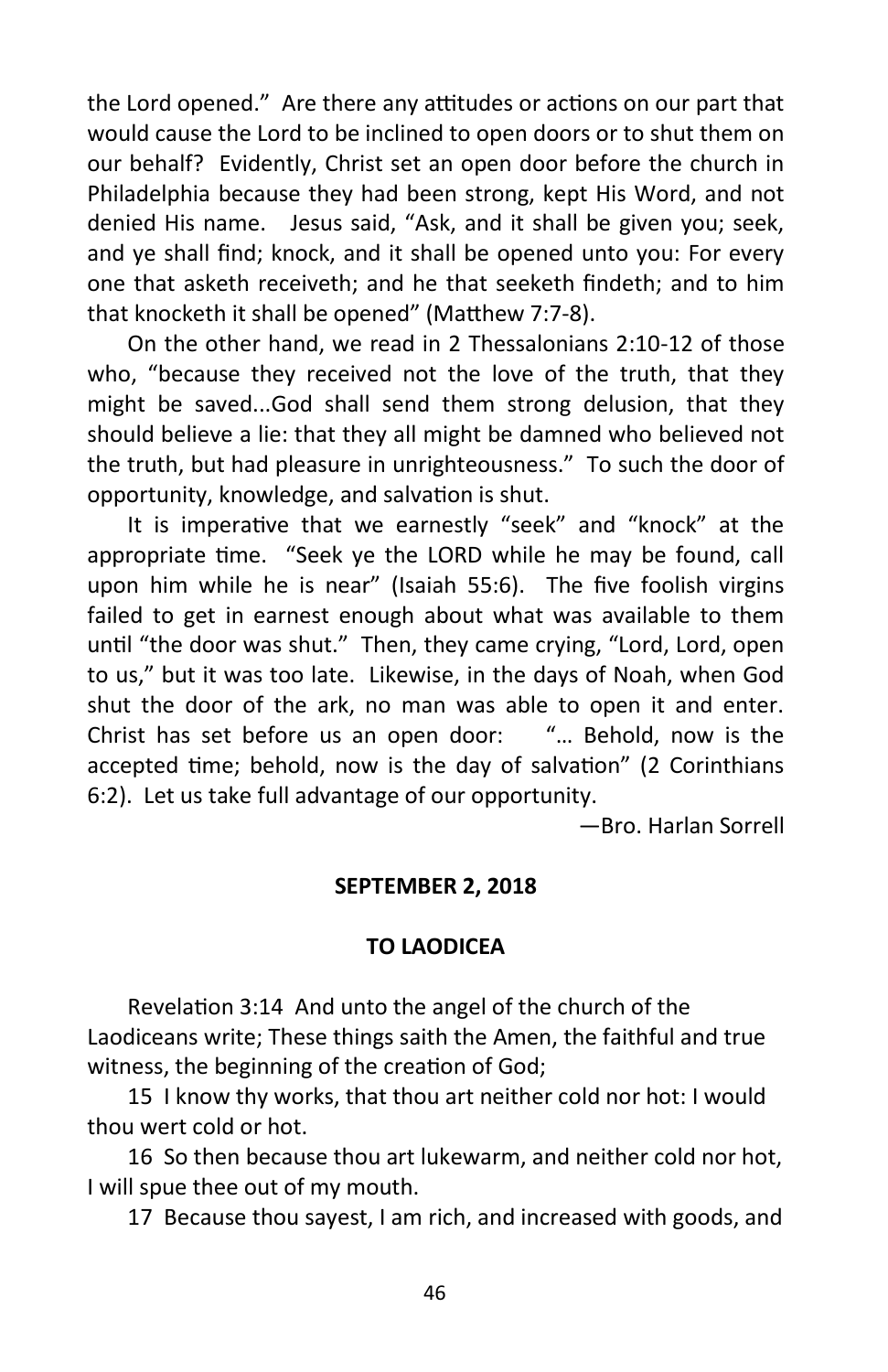have need of nothing; and knowest not that thou art wretched, and miserable, and poor, and blind, and naked:

18 I counsel thee to buy of me gold tried in the fire, that thou mayest be rich; and white raiment, that thou mayest be clothed, and that the shame of thy nakedness do not appear; and anoint thine eyes with eyesalve, that thou mayest see.

19 As many as I love, I rebuke and chasten: be zealous therefore, and repent.

20 Behold, I stand at the door, and knock: if any man hear my voice, and open the door, I will come in to him, and will sup with him, and he with me.

21 To him that overcometh will I grant to sit with me in my throne, even as I also overcame, and am set down with my Father in his throne.

22 He that hath an ear, let him hear what the Spirit saith unto the churches.

**MEMORY VERSE:** Beware lest any man spoil you through philosophy and vain deceit, after the tradition of men, after the rudiments of the world, and not after Christ. —Colossians 2:8

**CENTRAL THOUGHT:** The Laodicean church and its pastor had fallen into spiritual lukewarmness, poverty, wretchedness, blindness, misery and nakedness; yet were vainly deceived into thinking they had no need. Jesus, in love for them, counseled, rebuked and chastened them and continued knocking at their heart's door, promising sweet communion and a place with Him in His Father's throne if they would overcome.

## **LESSON BACKGROUND**

Near to Colosse, east of Ephesus, and southeast of Philadelphia, Laodicea was a wealthy manufacturing and banking city. It was founded by the Syrian Antiochus II (261-246 B. C.) who named it for his wife, Laodike. It came into industrial prominence when Rome formed Asia in 190 B. C. Laodicea was destroyed by an earthquake in 60 A. D., but was so wealthy that the citizens rejected Roman aid and rebuilt the city themselves.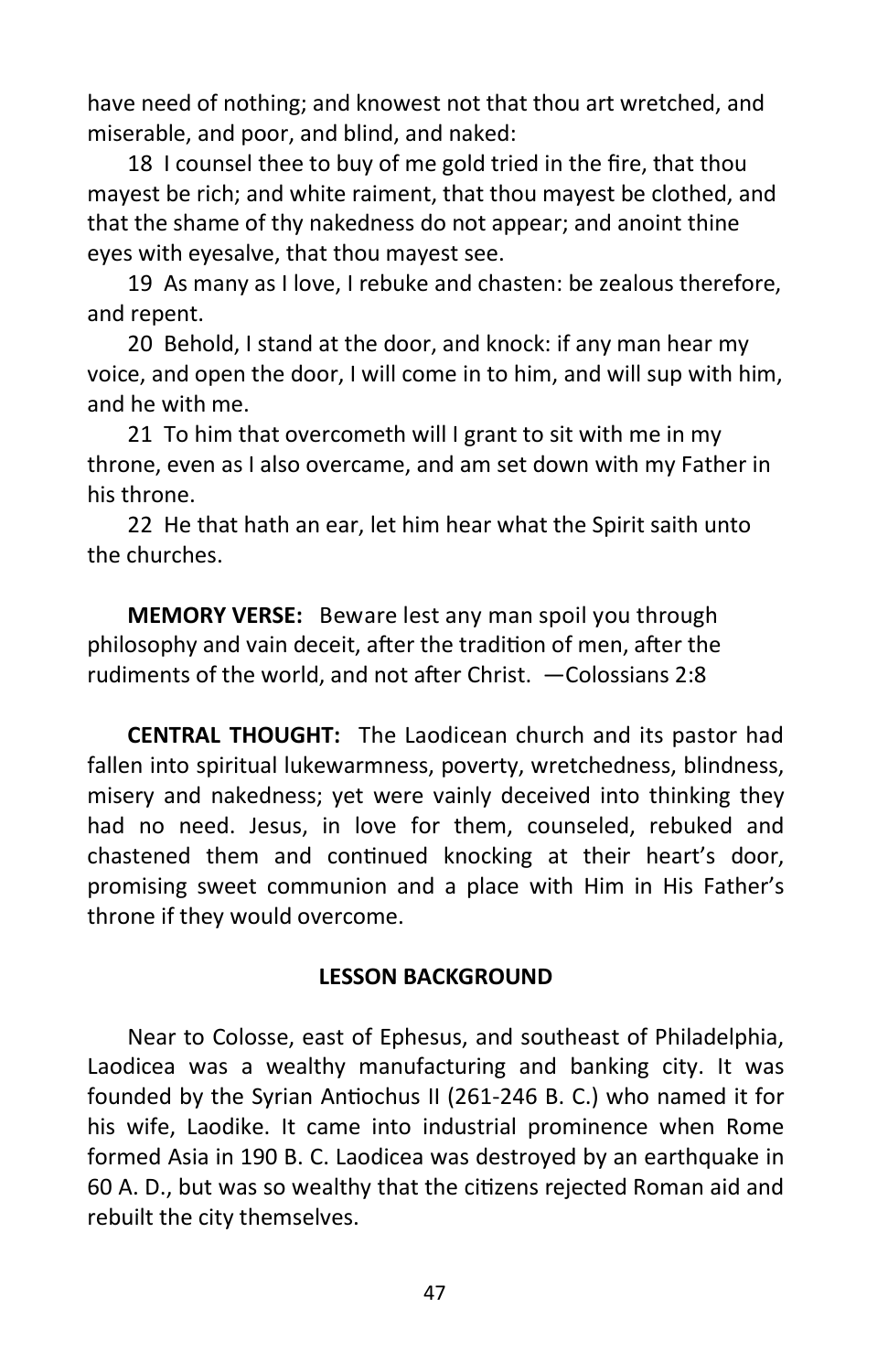In his epistle to the Colossians, Paul directed some of his admonitions specifically to the Laodiceans and to Archippus, who was evidently the pastor there, and most likely the "angel" to whom the Revelation epistle was addressed. Paul ordered the Colossian epistle to be read to the church at Laodicea (Colossians 2:1; 4:16-17). Our memory verse contains some of the warnings Paul gave them, which echo distinctively in our minds as we read of the condition the congregation was in when the epistle from Patmos was given. Paul's "great conflict" indicates the burden and fervent desire he had for them, although it is not certain that he had personally visited Laodicea.

There are no particular inner heresies nor outward enemies listed in the message to Laodicea. It evidently received no terrors of persecution. Like Sardis, the inhabitants of the city were extremely wealthy. They trusted in their riches, the traditions which they held and the absence of opposition as signs that they were spiritually prosperous. They interpreted the "knocking" of Christ—blessings and mercies He would send, help He would give in need, warnings and spiritual stirrings—as proof that He was dwelling within, when in reality, He was a forgotten stranger standing outside the door. "Such are neither earnest for God nor utterly indifferent to religion. They are, perhaps, best described as those who take an interest in religion, but whose worship of their idol of good taste, or good form, leads them to regard enthusiasm as ill-bred, and disturbing; and who have never put themselves to any inconvenience, braved any reproach, or abandoned any comfort for Christ's sake, but hoped to keep well with the world, while they flattered themselves that they stood well with God; who were in danger of betraying their Master, Judas-like, with a kiss" (*Ellicott's Commentary for English Readers*).

—Sis. Angela Gellenbeck

## **DISCUSSION:**

- 1. *Titles:* What three did Christ ascribe to Himself?
- 2. *Temperature:* How did Christ describe the spirituality of the Laodiceans?
- 3. *Truth:* How did the Laodiceans describe themselves, and what was reality?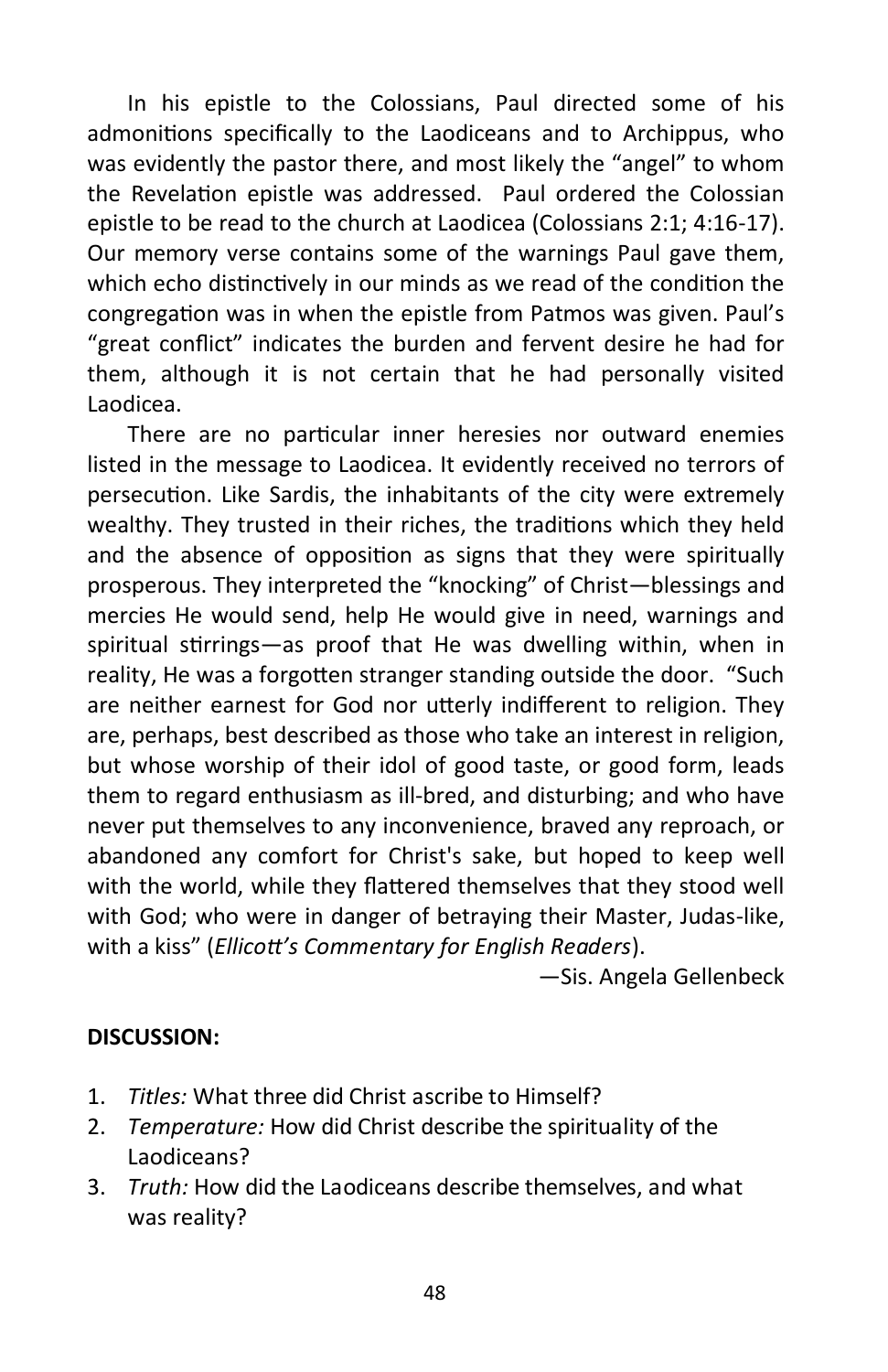4. *Trade:* What steps were they to take to get rid of their complacency and pride and acquire Christ's communion and righteousness?

## **COMMENTS AND APPLICATION**

Jesus tenderly but masterfully counseled the complacent congregation to buy the real gold and the true righteousness, and to anoint their spiritual eyes. The result of obeying this command would be a burning zeal and a complete change of mind (repentance). They were to hear His knock and voice and open the door to Him.

This is what it took to overcome. In the commands to other churches, the intimate, personal communion with Christ was the prize given to the overcomer. Here He goes a step further. The communion ushers us into a final promotion—a grant to sit with Him on His throne. "Even as I also overcame"—what thoughts are evoked by this? The temptations of the devil; the weakness of His flesh, the rejection by His brethren, the battle in the garden, the tortures of the cross...He overcame by completely submitting to His Father's will. So shall we.

—Sis. Angela Gellenbeck

## **REFLECTIONS**

As a young boy attending services at the Church of God chapel in Fresno, California, I can remember a set of paintings hanging behind the pulpit by the American artist Warner Sallman, one of which I later learned was titled "Christ at Heart's Door." Those paintings struck a chord with me then, and as I got older I marveled at the subtleties conveyed by the artist, such as there being no handle on the outside of the door, conveying the concept of Jesus only being allowed in if the heart's owner would open to Him.

However, imagine what a revelation it was to me when I later came to understand that Christ wasn't knocking on the heart's door of sinners, He was knocking on the heart's door of those who considered themselves to be a part of His Church! Imagine Jesus standing on the outside, a stranger to those who claim to know Him. They believe they are following Him and His commandments, and yet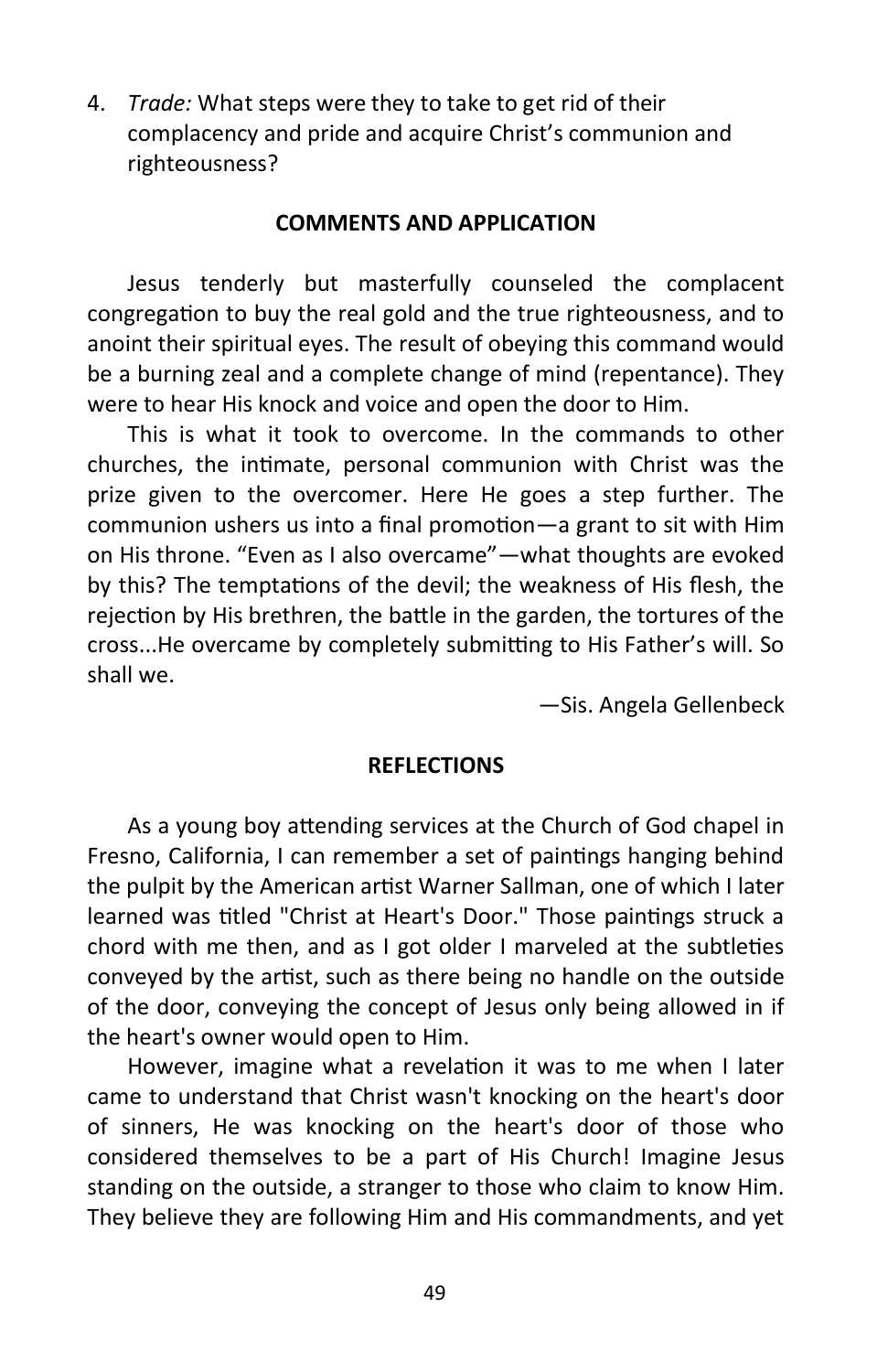He is on the outside knocking, waiting for them to open the door and let Him in!

This realization was a bit startling, and it shows just how easy it is for complacency to creep in, causing us to be less zealous and "on guard" than when we first came to Christ. There are many going about doing things in His name, and yet at the Judgment He will say to them, "Depart...I never knew you..." These illustrations confirm just how necessary it is that we are truly listening and heeding His call, and following Him closely with a fervency that never abates. I am reminded of a few lines from the old hymn, "Let Him In:"

He is standing at your door; Joy to you He will restore, And His name you will adore, Let the Savior in, O let the Savior in.

Now admit the Heav'nly guest, Let the Savior in, O let the Savior in; He will make for you a feast, Let the Savior in, O let the Savior in. He will speak your sins forgiv'n, And when earth ties all are riv'n, He will take you home to Heav'n, Let the Savior in, O let the Savior

in."

—Bro. Fari Matthews

## **SEPTEMBER 9, 2018**

## **THE THRONE**

Revelation 4:1 After this I looked, and, behold, a door was opened in heaven: and the first voice which I heard was as it were of a trumpet talking with me; which said, Come up hither, and I will shew thee things which must be hereafter.

2 And immediately I was in the spirit: and, behold, a throne was set in heaven, and one sat on the throne.

3 And he that sat was to look upon like a jasper and a sardine stone: and there was a rainbow round about the throne, in sight like unto an emerald.

4 And round about the throne were four and twenty seats: and

<sup>&</sup>quot;Hear you now His loving voice? Let the Savior in, O let the Savior in; Now, oh, now make Him your choice, Let the Savior in, O let the Savior in.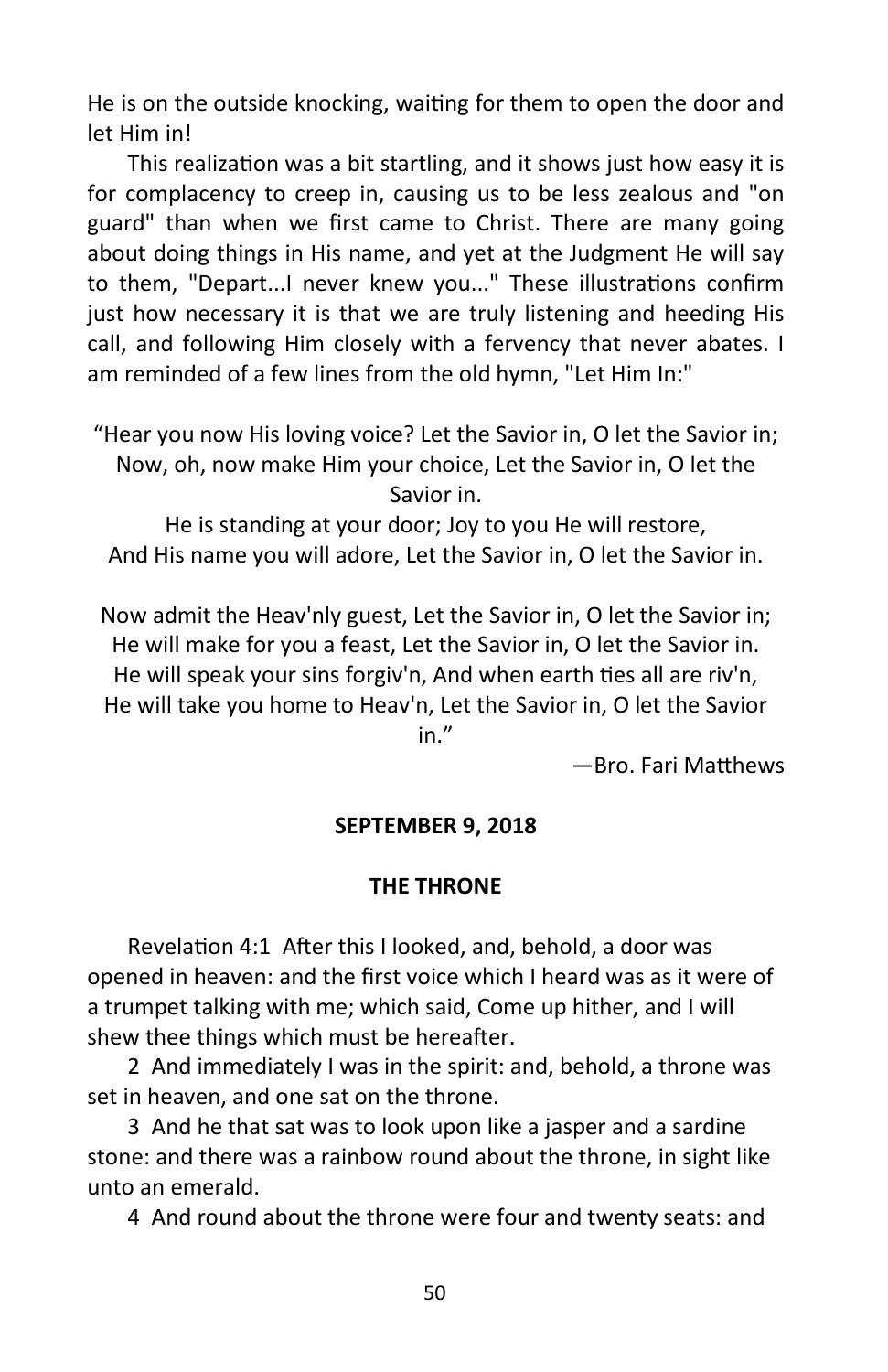upon the seats I saw four and twenty elders sitting, clothed in white raiment; and they had on their heads crowns of gold.

5 And out of the throne proceeded lightnings and thunderings and voices: and there were seven lamps of fire burning before the throne, which are the seven Spirits of God.

6 And before the throne there was a sea of glass like unto crystal: and in the midst of the throne, and round about the throne, were four beasts full of eyes before and behind.

7 And the first beast was like a lion, and the second beast like a calf, and the third beast had a face as a man, and the fourth beast was like a flying eagle.

8 And the four beasts had each of them six wings about him; and they were full of eyes within: and they rest not day and night, saying, Holy, holy, holy, Lord God Almighty, which was, and is, and is to come.

9 And when those beasts give glory and honour and thanks to him that sat on the throne, who liveth for ever and ever,

10 The four and twenty elders fall down before him that sat on the throne, and worship him that liveth for ever and ever, and cast their crowns before the throne, saying,

**MEMORY VERSE:** Thou art worthy, O Lord, to receive glory and honour and power: for thou hast created all things, and for thy pleasure they are and were created. —Revelation 4:11

**CENTRAL THOUGHT:** John's vision continues as a new scene unfolds—the throne of God and its surroundings. The elders and the living creatures round about the throne are symbolic of the redeemed of all ages and the ministry of both Old and New Testament dispensations.

## **WORD DEFINITIONS**

Revelation 4:1 "After this": after these things. "I looked": I saw. "And behold, a door was opened in heaven": "The angel with trumpet voice gave summons for him to ascend to heaven 'in the spirit' (or under the influence of the spirit of prophecy) to behold the events of the future, passing before him as a vast moving picture.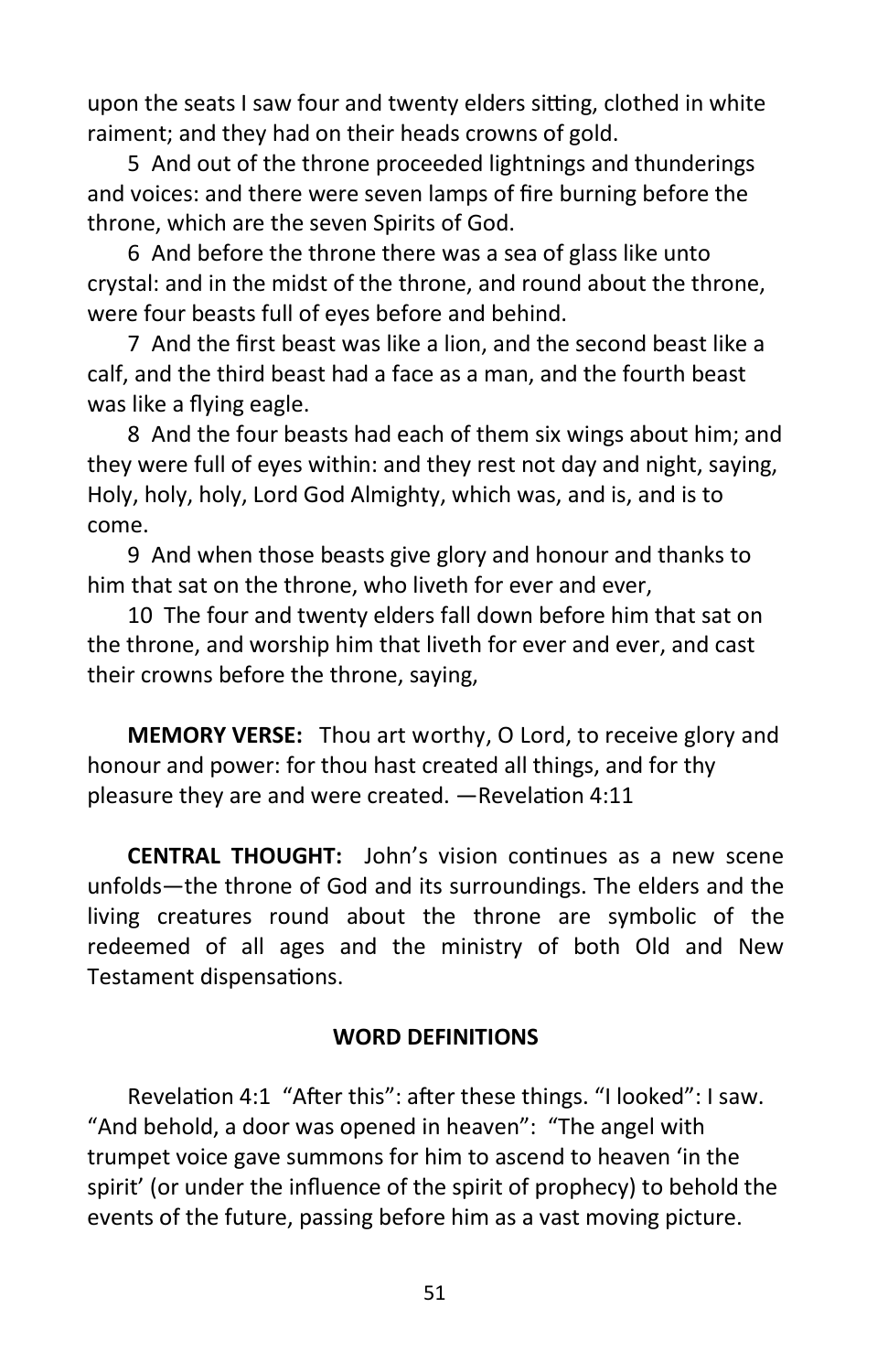This fact of John's ascension to heaven to behold certain visions of the future (which begin properly with chapter 6) will serve to explain many allusions to things said to occur in heaven, merely signifying that John was in heaven when these things were revealed to him, although their fulfilment was intimately connected with the affairs of the church on earth, for whose benefit the Revelation was given and unto whom it was sent" (*Revelation Explained*).

Revelation 4:2 "A throne": a symbol, not of God, but of His power and authority. "No symbol of God is given, for the reason that there is no analogous object that can be chosen as his representative" (*Revelation Explained*).

Revelation 4:3 "And he that sat upon was to look upon like a jasper and a sardine stone": not symbolizing God, but "like" or describing his glory. Most likely the jasper stone refers to a diamond, as described also in Revelation 21:11 as "a stone most precious, clear as crystal." The sardine stone was a brilliantly red gem. This would refer to kingly garments of a great Majesty upon his throne. "And there was a rainbow round about the throne": "These seem emblems of the excellence of the Divine nature, and of God's awful justice. The rainbow is a fit emblem of that covenant of promise which God has made with Christ, as the Head of the church, and with all his people in him" (*Matthew Henry*). "The rainbow on the cloud, to Noah and his descendants, constitutes the sure pledge of God's covenant promise not to destroy the earth with another deluge; so, also, the bow surrounding the throne is a symbol of God's covenant favor with his people eternally" (*Revelation Explained*).

Revelation 4:4 "Four and twenty seats": thrones; for those twenty-four elders who represent all the redeemed; God's people as "kings and priests" (chapter 5:10). Twenty-four is understood to be a number representing God's people from the Old Testament, as literal Israel formed from twelve tribes; plus God's people of the New Testament, spiritual Israel, formed under the ministry of the twelve apostles. Some have thought that the twenty-four-course priesthood arranged by David (II Chronicles 24:1-19) points to the spiritual priesthood of believers represented by these twenty four elders in John's vision. "White raiment": righteousness. "Crowns of gold": power and authority.

Revelation 4:5 "Lightnings and thunderings and voices": symbols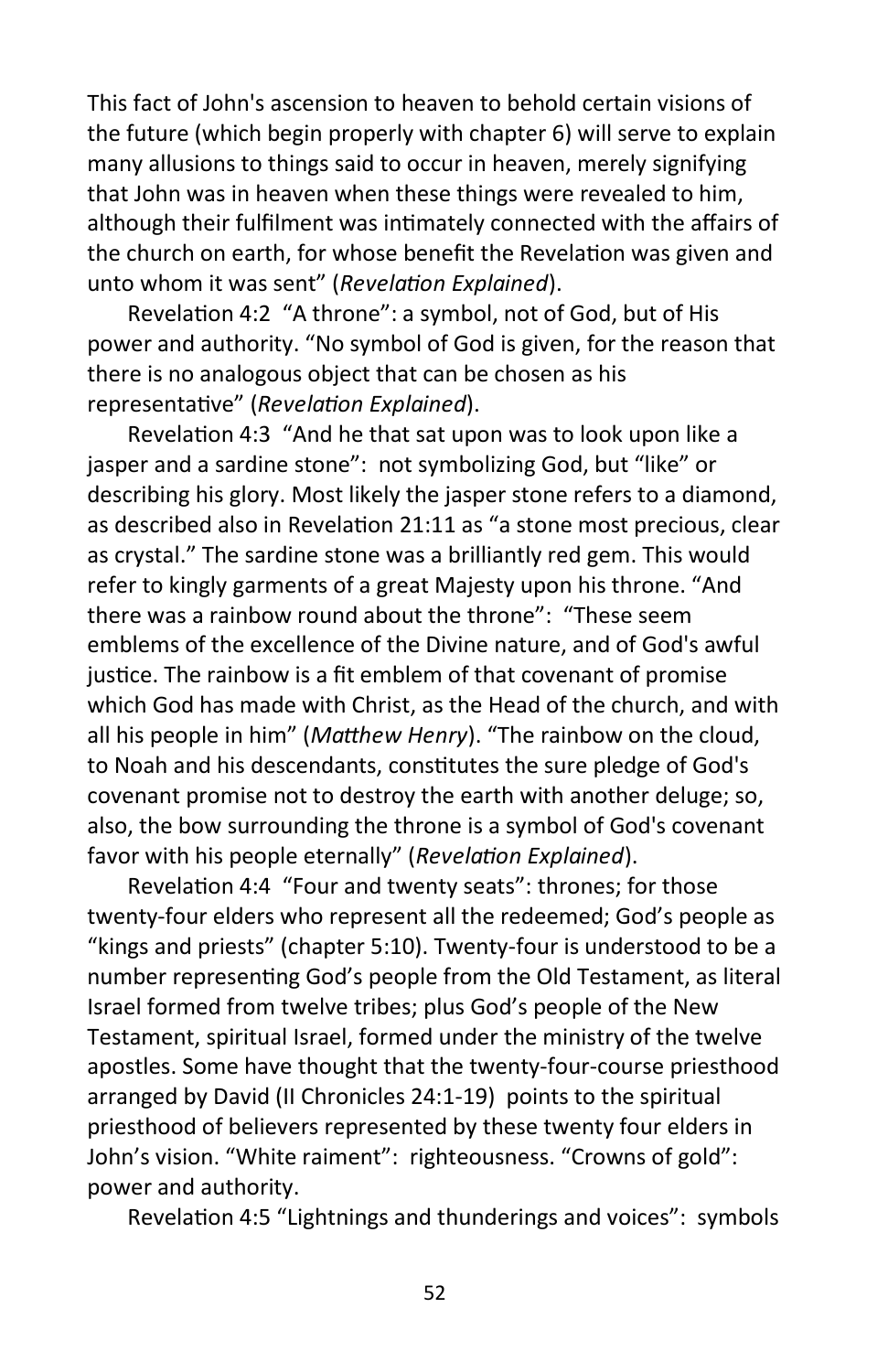of that righteous power which can show itself in judgment (Psalm 97:2) as in the giving of the law at Mount Sinai. This was also accompanied, as shown in verse one, by the trumpet-voice, as at Sinai. "Seven lamps of fire...which are the seven Spirits of God": Also referred to in Revelation 3:1 and 5:6, this represents the seven-fold operation of the Spirit of God. "May there not be allusion to the covenant with Abraham, which was ratified by fire? Lamps, or torches, of fire went between the divided pieces of the heifer and the she-goat. If this be correct, the vision of this chapter reminds us that God is ever mindful of His covenant. The rainbow, the token of the covenant with Noah; the flaming torches, tokens of the covenant with Abraham; and the thunderings and lightnings, the tokens of the covenant at Sinai, are ever with Him" (*Ellicott's Commentary for English Readers*).

Revelation 4:6 "A sea of glass like unto crystal": "a broad expanse spread out before the throne with a glassy or transparent appearance like crystal" (*Revelation Explained*). The actual Greek wording, "as it were a sea of glass," is the same as in Revelation 15:2. This is similar to the description of the throne scene in Exodus 24:10 and again in Ezekiel 1:26-28. "Four beasts": this Greek word is *zoon*, which means *living beings*, or *living creatures*; not *therion*, which is used for the word *beast* thirty-five times in Revelation, referring to a wild animal disposition. These creatures also represent the redeemed of all ages, as seen in their activity before the throne in the next chapter. They and the twenty-four elders fall down "before the Lamb, having every one of them harps, and golden vials full of odours, which are the prayers of saints." They sing a new song, which contains praise to the worthy Lamb, who has made them "kings and priests" (Revelation 5:8-10).

## **LESSON BACKGROUND AND APPLICATION**

After John's initial vision of the glorified Christ, who gave him epistles to write to each of the seven churches of Asia, he saw, in a visionary way, an open door and heard a trumpet voice inviting him to "Come up." Transported in the spirit (just as Ezekiel was brought "to Jerusalem" and saw, through a door in the temple, the things transpiring there), John witnessed through this open door the majestic throne and the worshippers about it.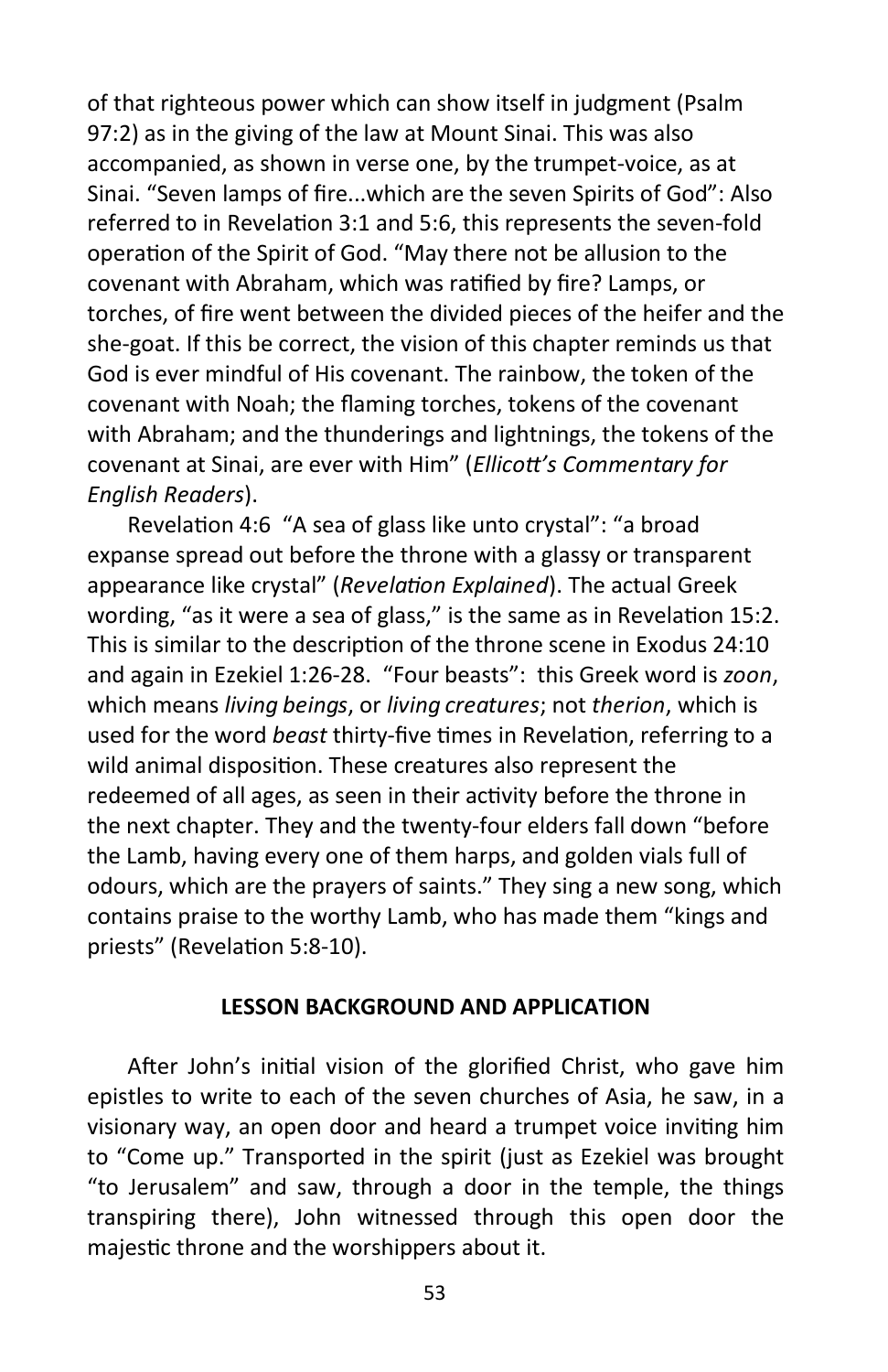Our lesson today focuses on the description of the throne area and introduces the elders and the living creatures. The next two lessons will zoom in on the four creatures and their meaning.

The twenty-four elders, described as sitting on twenty-four thrones "round about the throne" of God, were clothed in white raiment and crowned with gold crowns. Although both elders and beasts represent the blood-washed redeemed who sing praises around God's throne, the twenty-four elders are separately designated from the four beasts, or living creatures. Their thrones and crowns indicate the power and authority given to them as God's ministering servants, those among God's people who serve by preaching the gospel throughout the earth, healing the sick and casting out devils. The close connection between the elders and four living creatures can be found in the twenty-four wings of the four creatures (six wings on each creature, verse 8), signifying how God calls from among the redeemed ones messengers who "fly" throughout the earth proclaiming the gospel message. The characteristics of the beasts, which we will study later, are thus applicable to both the laity and the ministry as well.

The lamps of fire which are also located "before the throne" portray such a beautiful picture of God and His church: the behindthe-literal-scenes, on-going, ever-refining, ever-renewing, neverceasing illumination, inspiration, activity, worship, ministry, and power of the Spirit of God working with His people!

The sea of glass has been variously interpreted: some say it speaks of the laver that was in Solomon's temple; some say baptism; others are sure it means the blood of Christ; still others maintain it represents the Holy Spirit. I believe the mention of it in Revelation 15:2 gives clues. There it is "mingled with fire," while in this 4th chapter, lamps of fire are mentioned as co-occupying the place "before the throne." Elsewhere in Scripture, God's judgments are described as a "great deep" (Psalm 36:6), and as a "glass" (James 1:22-25). Its close connection to the throne and the rainbow "round about" it speaks of God's Word, promises, covenants and laws upon which His throne is established. The saints triumphant over the beast and victorious through sufferings "stand" upon this sea. If we take the position, then, that this sea of glass represents God's Word, mingled with the fire of the Holy Spirit, that actually takes in His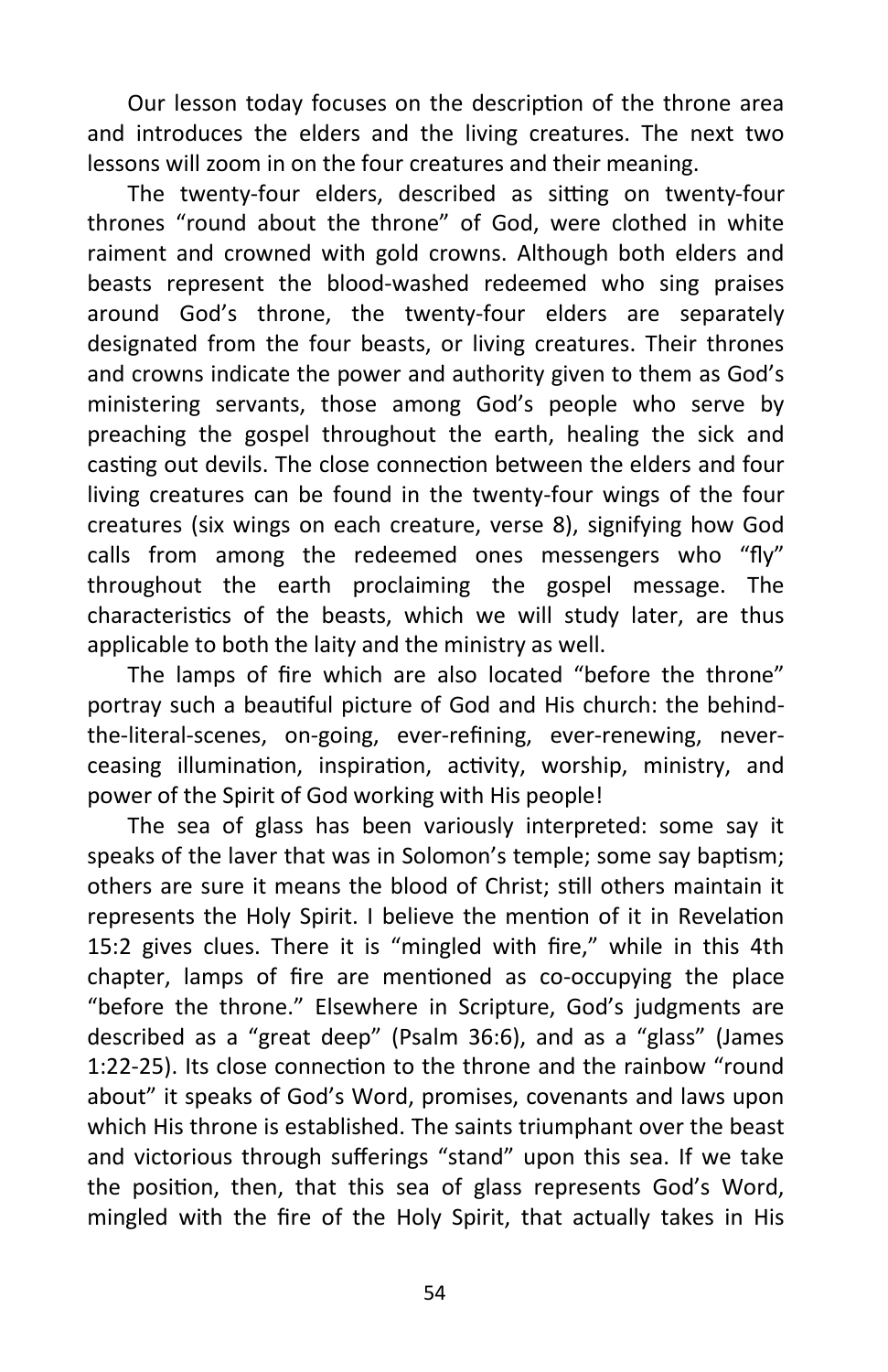judgments, covenants, baptism, the blood, and the laver! We as redeemed saints of all nations and ages stand—are recognized, victorious, approved—on God's Word because we believe it, trust in it, base our lives and convictions upon it, obey it, prove it true by our lives and proclaim it to the world.

—Sis. Angela Gellenbeck

## **DISCUSSION:**

- 1. *Jasper and Sardine Stone:* What was described by these?
- 2. *Rainbow:* What does this symbolize?
- 3. *Twenty-four Seats:* To what do these refer?
- 4. *Twenty-four Elders:* Who do these represent?
- 5. *Lamps of Fire:* Explain the meaning of these.
- 6. *The Sea of Glass:* Discuss the precious truth portrayed by this symbol.

## **REFLECTIONS**

"We stand upon the sea of glass, that's mingled with Jehovah's fire; Our robes are white, our feet as brass, We stand upon the foe's empire. We bow no more to gods of men, we shout the victory o'er the beast; Yea, o'er his mark and o'er his name, we overcome through Jesus Christ."

The song, "If You Would Be a Pillar" in our Evening Light book also comes clearly to mind when thinking about overcoming. The song highlights several important things we need to focus on.

1. "You must overcome the world." How? "Die to fame and reputation; take the path that Jesus trod."

2. "You must triumph over sin." How? "Be cleansed from every evil through the Savior's precious blood."

3. "You must conquer in his name." How? "Take the holy Bible way and live beneath the cleansing flood."

"He that overcometh shall be clothed in white, And shall eat the hidden manna in the realms of light. Reign on earth as king with Jesus in the Word we're told,

And in heaven shall forever walk the streets of gold."

 One day I was meditating on a message the Lord gave me: "Our concept of grace is measured by the size of our excuses." For example, people say, "I would overcome my weight problem but . . .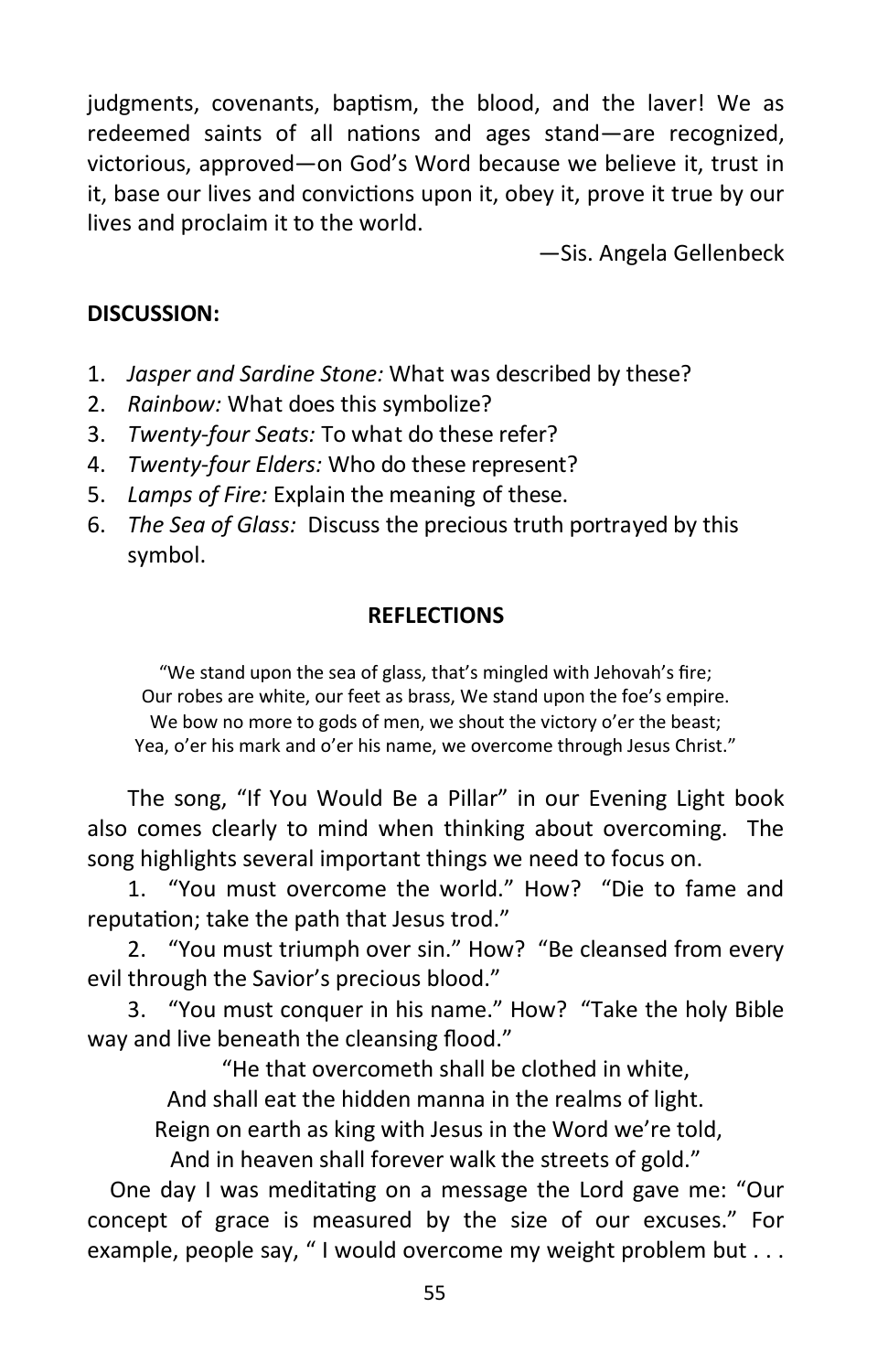I would testify more in church and at work but . . . I would be more spiritual if . . . I would be more patient if . . . I would be on time to church but . . ." and the list goes on and on.

It's clear that people don't overcome because they make too many excuses. May the Lord help us all to stop making excuses for ourselves and overcome the many thoughts, feelings, temptations, and wishes that can keep one held captive. Eating the hidden manna in the realms of light is a secret treasure reserved for those who overcome.

—Bro. James Bell

# **SEPTEMBER 16, 2018**

# **THE FOUR LIVING CREATURES, PART ONE**

Revelation 4:6 And before the throne there was a sea of glass like unto crystal: and in the midst of the throne, and round about the throne, were four beasts full of eyes before and behind.

7 And the first beast was like a lion, and the second beast like a calf, and the third beast had a face as a man, and the fourth beast was like a flying eagle.

8 And the four beasts had each of them six wings about him; and they were full of eyes within: and they rest not day and night, saying, Holy, holy, holy, Lord God Almighty, which was, and is, and is to come.

## *The Lion*

Proverbs 28:1 The wicked flee when no man pursueth: but the righteous are bold as a lion.

Revelation 5:5 And one of the elders saith unto me, Weep not: behold, the Lion of the tribe of Juda, the Root of David, hath prevailed to open the book, and to loose the seven seals thereof. *The Calf*

Matthew 9:37 Then saith he unto his disciples, The harvest truly is plenteous, but the labourers are few;

38 Pray ye therefore the Lord of the harvest, that he will send forth labourers into his harvest.

I Timothy 5:17 Let the elders that rule well be counted worthy of double honour, especially they who labour in the word and doctrine.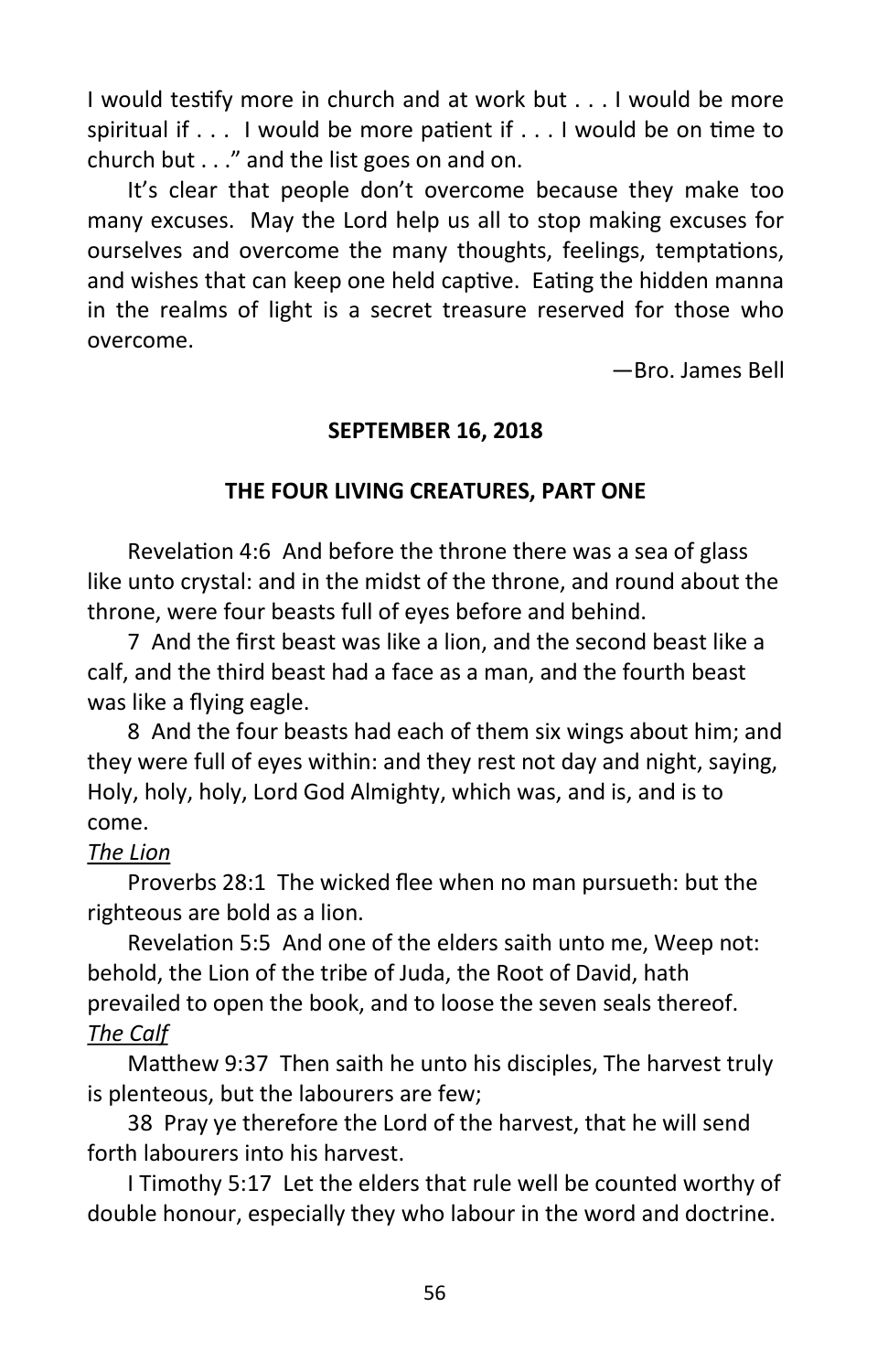18 For the scripture saith, Thou shalt not muzzle the ox that treadeth out the corn. And, The labourer is worthy of his reward.

Philippians 2:17 Yea, and if I be offered upon the sacrifice and service of your faith, I joy, and rejoice with you all.

**MEMORY VERSE:** As for the likeness of their faces, they four had the face of a man, and the face of a lion, on the right side: and they four had the face of an ox on the left side; they four also had the face of an eagle. —Ezekiel 1:10

**CENTRAL THOUGHT:** The first two living creatures mentioned are the lion and the calf, each of which have characteristics of both Christ and His church; the lion depicting boldness and courage and the calf, or ox, depicting labor and sacrifice.

## **WORD DEFINITIONS**

Revelation 4:6 "Full of eyes": a term signifying sleepless vigilance and superior intelligence and discernment. This description corresponds with Ezekiel 10:12.

## **LESSON BACKGROUND**

Our memory verse refers us back to Ezekiel's vision which was very similar to the apostle's, except that each of Ezekiel's living creatures had four faces; in John's vision each of the four had only one. Later in Ezekiel's writings he names them cherubim. This also corresponds to the seraphim which Isaiah saw (Isaiah 6:1-7). A minor difference here is that John's and Isaiah's creatures each had six wings and Ezekiel's had only four. It seems accurate to say they each were seeing the same spiritual vision.

In several commentaries I read that each of the four ensigns or banners used by the Israelites as they set up their wilderness camp around the tabernacle had depicted on them one of the creatures of Ezekiel and Revelation. The description of the camp arrangement is found in Numbers 2, but no particular description of the ensigns are given anywhere in the Bible. The only information I found was that "Jewish tradition" or "Jewish writers" said that Judah, with Zebulon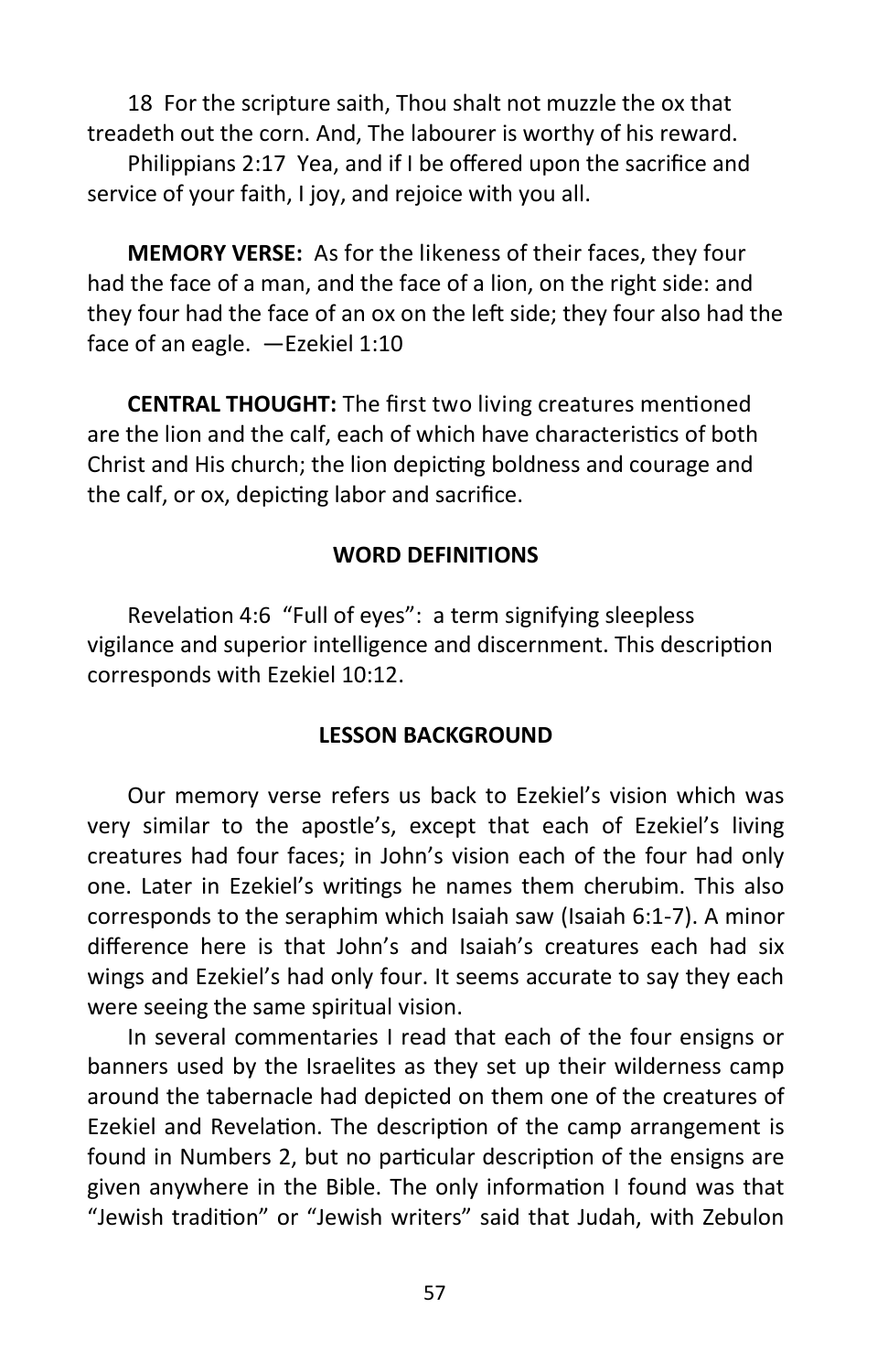and Issachar on either side of him, camped to the east of the tabernacle, with the ensign of the lion. Ephraim, with Manasseh and Benjamin, on the west, had the face of the ox. Reuben, along with Simeon and Gad, were located on the north side, with their banner depicting a man. Dan, with Asher and Naphtali, on the south, had the figure of an eagle. Judah, Ephraim, Reuben and Dan were considered "princes" in Israel and thus were the standard-bearers. This was pointed out by Sir Isaac Newton (*Observations Upon the Prophecies of Daniel and the Apocalypse of St. John*, 1733) and interested me greatly; however, I could find no specific Jewish writer from which to obtain a quote. The commentators who emphasize this as important prophecy either lean heavily toward the view that Jesus' second coming ushers in a literal millennial reign or were very much into "Hebrew Roots," teachings which strongly advocate bringing the Hebrew diet, feasts, and holy days into Christian worship. If indeed the four faces were on the banners in the camp of Israel, their symbolic meaning would find fulfillment, then, in the New Testament church, which is spiritual Israel.

Another view which comes from the writings of early church fathers is that the four faces were pictured in the four Gospels and the way they presented Christ and His ministry. Their views varied greatly as to which Gospel writer corresponded to which creature. Some said Matthew was symbolized by the lion, others said his symbol was the man, etc.

Using the facts given in chapter five in which the twenty-four elders and the four creatures all sing the song of the redeemed, it seems best to find the meaning in that realm, using the four faces as symbols of the characteristics of Christ and also of His redeemed followers.

—Sis. Angela Gellenbeck

## **DISCUSSION:**

- 1. *The Four Living Creatures:* Which Old Testament prophets had similar visions?
- 2. *The Lion:* In the lesson we included two scriptures that show how this characteristic is displayed by both Christ and the righteous man. Can you think of others?
- 3. *The Ox or Calf:* In the verses referring to attributes of this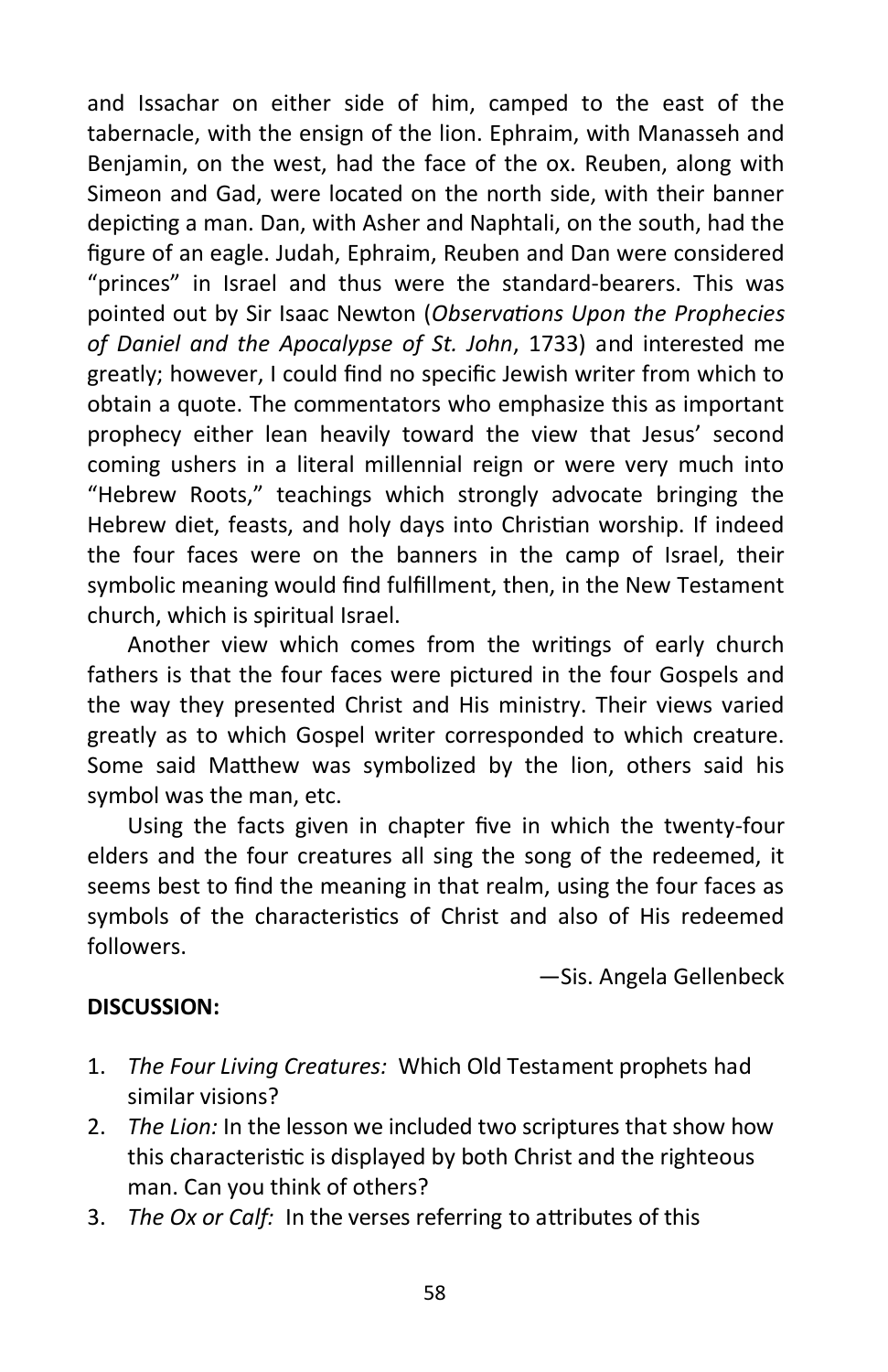creature in the lesson, who are the speakers or writers? Where in the Old Testament are the two quotes found?

## **COMMENTS AND APPLICATION**

As I look into this chapter, the background of the previous chapters—the messages to the seven congregations—still in view, I am thinking once again of what it takes to be an overcomer. What does it take to stand before the throne in white robes and golden crowns, singing the song of victory and praise? Then a picture begins to form in my mind of a true child of God and all the qualities we can see in that godly life. I think of our precious Lord—the pattern, the example of a Perfect Man.

He was meek, lowly and humble; yet when faced with opposition, danger, threats, storms at sea, angry authorities, kings and death itself, He never backed down. He wasn't intimidated, discouraged or frustrated. He looked them all in the face calmly, serenely, boldly. He was a lion! He was King! He says to us all, "Follow Me." We're going down the same road. We're probably going to meet serious opposition at some time in our lives. Brother, sister, hold high your lion banner! Deep within you, even as you tremble, you've got the spirit of a lion. Christ has made you a king. "The Lion of Judah has broken every chain, and gives US the victory, again and again!"

Well, that may sound rather glamorous and exciting, but overcoming also means being like Christ in His humble servanthood and life of toil and sacrifice. He "took upon him the form of a servant." As an ox plodding its weary way around the field, pulling the plow or reaper, our labors may seem monotonous at times; lonely, thankless, dreary. Yet we only follow Him; His life in us is a servant's—a laborer's—life. We might say, "Oh, that's for the ministry to do." No, the face of the sacrificial calf or laboring ox is for all the redeemed. We all have our work to do for precious souls, for the kingdom. In this we will overcome. Let us lift up the weary hands that hang down and strengthen our feeble knees. "By the living grace of God, I will labor on."

—Sis. Angela Gellenbeck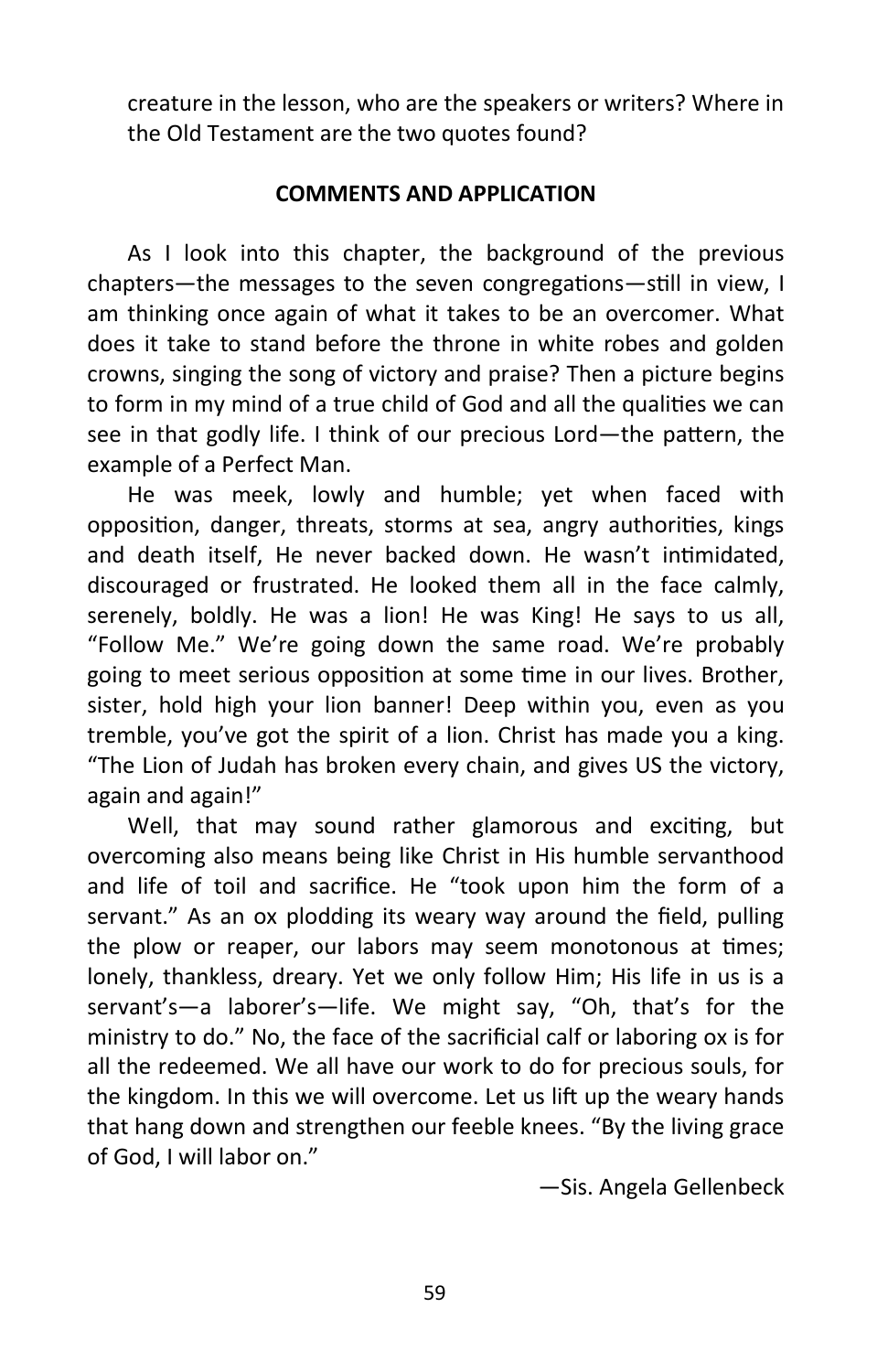## **REFLECTIONS**

I like the symbolism of the four living creatures. We may not feel like a lion or that we have the strength of an ox, inwardly; but as we yield to the Spirit of the Lord in fulfilling places of responsibility there is an empowering element of the Holy Spirit that takes over. Many times I have slowly, hesitantly, and yes, reluctantly plodded to service—fighting fear, discouragement, emptiness. Amazingly, the Lord would multiply, give, and open. It has happened over and over. I remember one of our older brother ministers mentioning that he had occasions of getting up feeling nothing, not even a verse, and the Lord would pour out. His strength is perfected in our weakness.

Paul mentioned, "I was with you in weakness, and in fear, and in much trembling." It appears in different places of scripture that when we are in contact with the Holy Spirit the natural man gives way and Christ becomes all in all. John, when he was in the Spirit on the Lord's day and saw his vision, fell down as dead.

Reading in Judges 6:12, "And the angel of the Lord appeared unto him, and said unto him, The Lord is with thee, thou mighty man of valour." Gideon didn't feel like a mighty man of valour. Verse fourteen says, "and the Lord looked upon him, and said, Go in this thy might..." The Lord promised to bless and help and He did and He does.

"Not that we are sufficient of ourselves to think anything as of ourselves; but our sufficiency is of God" (II Corinthians 3:5).

—Bro. Bob Wilson

## **SEPTEMBER 23, 2018**

## **THE FOUR LIVING CREATURES, PART TWO**

Revelation 4:7 And the first beast was like a lion, and the second beast like a calf, and the third beast had a face as a man, and the fourth beast was like a flying eagle.

8 And the four beasts had each of them six wings about him; and they were full of eyes within: and they rest not day and night, saying, Holy, holy, holy, Lord God Almighty, which was, and is, and is to come.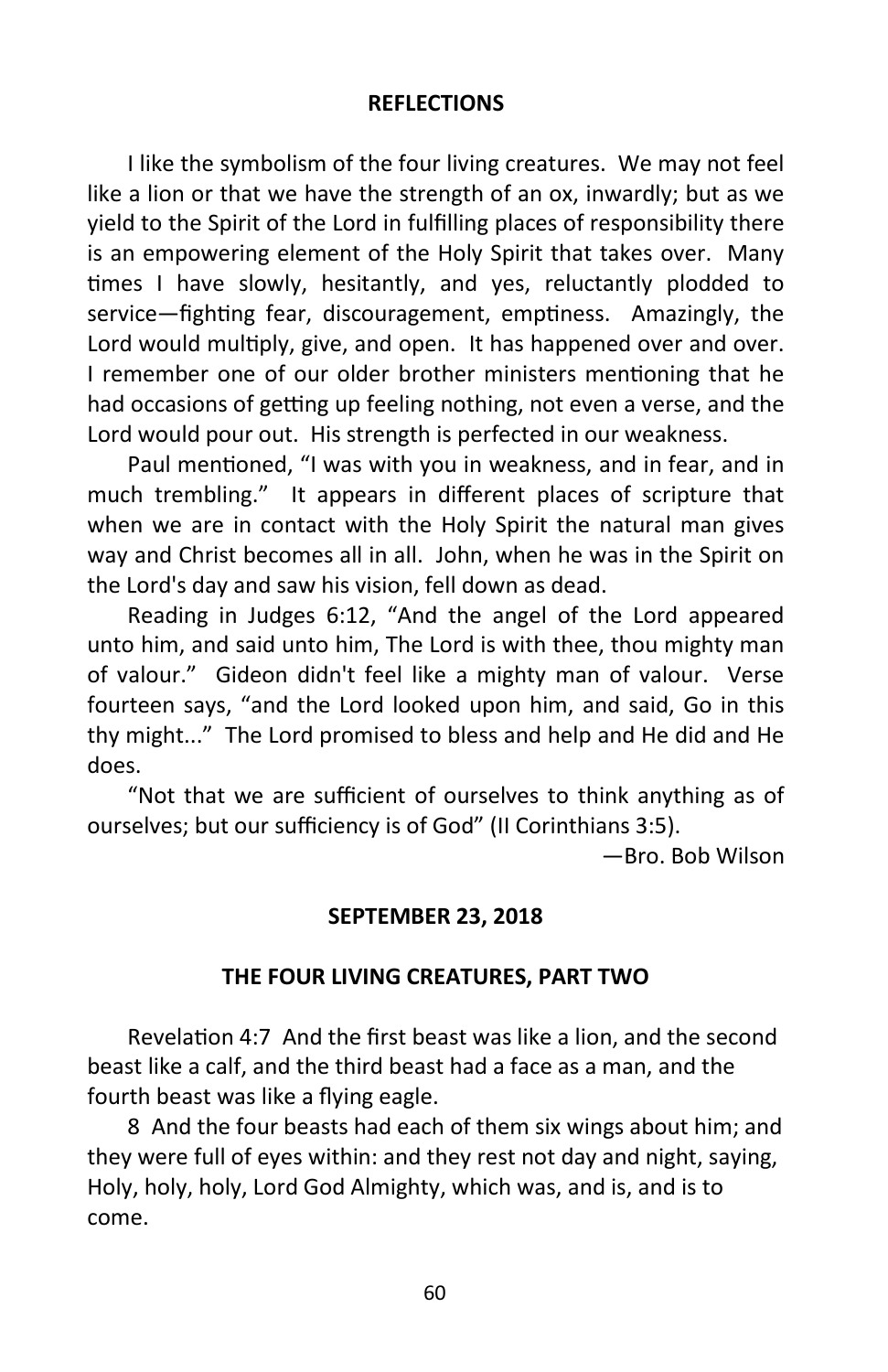## *The Man*

Genesis 2:7 And the Lord God formed man of the dust of the ground, and breathed into his nostrils the breath of life; and man became a living soul.

Hebrews 2:7 Thou madest him a little lower than the angels; thou crownedst him with glory and honour, and didst set him over the works of thy hands:

8a Thou hast put all things in subjection under his feet.

I Corinthians 16:13 Watch ye, stand fast in the faith, quit you like men, be strong.

## *The Eagle*

Exodus 19:4 Ye have seen what I did unto the Egyptians, and how I bare you on eagles' wings, and brought you unto myself.

Isaiah 40:31 But they that wait upon the LORD shall renew their strength; they shall mount up with wings as eagles; they shall run, and not be weary; and they shall walk, and not faint.

**MEMORY VERSE:** Till we all come in the unity of the faith, and of the knowledge of the Son of God, unto a perfect man, unto the measure of the stature of the fulness of Christ. —Ephesians 4:13

**CENTRAL THOUGHT:** The third living creature with the face as a man, symbolizes the unique qualities of a human: dominion over creation, immortality, spirituality, intelligence, the capacity for love and compassion and steadfast strength; and the fourth, a flying eagle, with its keenness of vision, speed and the capacity for soaring high above the earth, speaks to us that the redeemed also share these attributes. Both are seen in their fullness in the perfect man, who is Christ.

#### **LESSON BACKGROUND**

Our lesson today ends this particular study; the last lesson will be a quiz containing questions covering the entire series. I pray this will not be the end of our personal quest to understand more about this amazing vision of Christ and His church.

We have studied the vision of the glorified Christ and the seven churches of Asia: Ephesus, Smyrna, Pergamos, Thyatira, Sardis, Philadelphia, and Laodicea. We learned about their strengths, failures and what it would take for them to overcome. We came to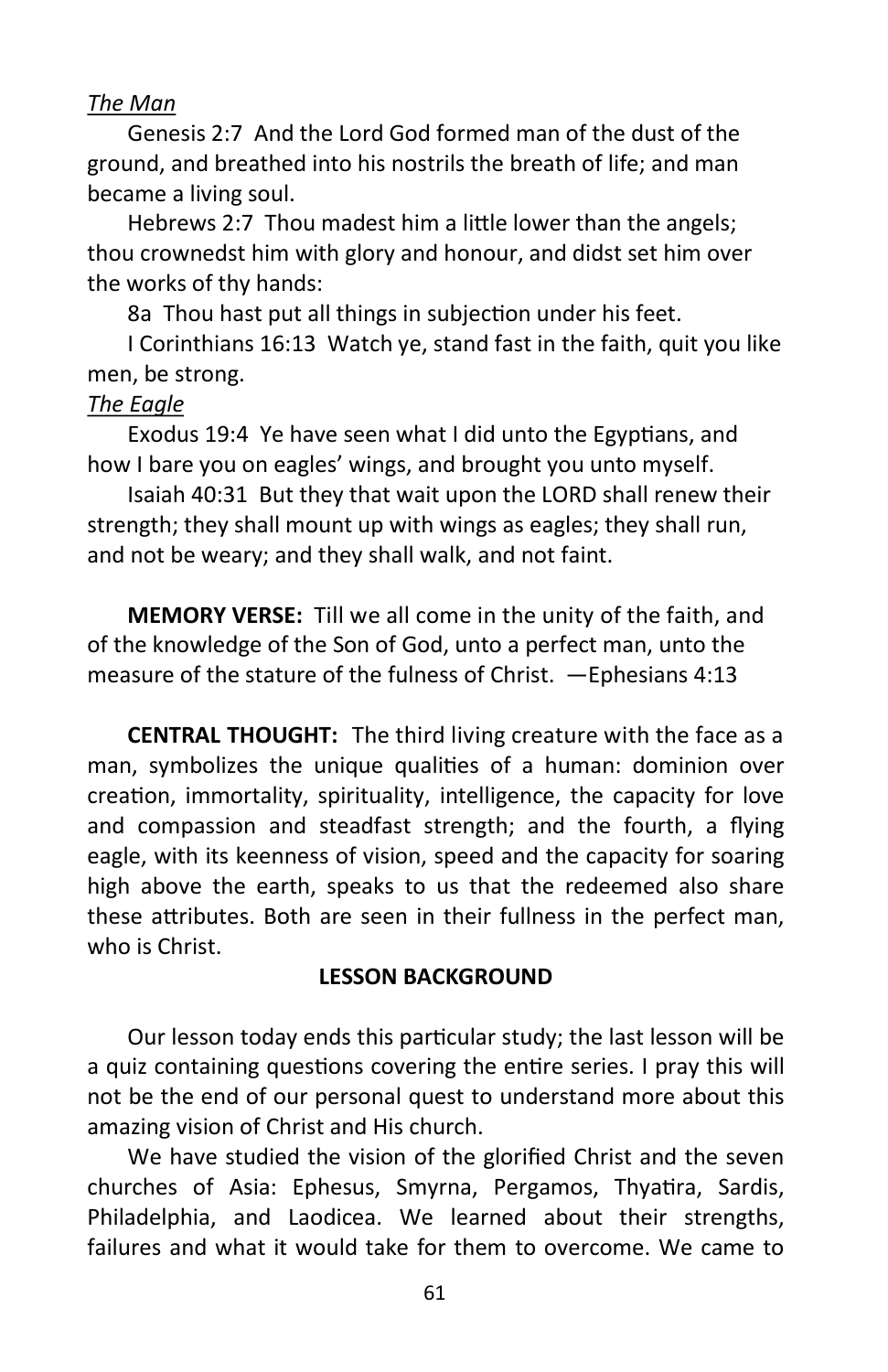understand more about what was promised to the overcomers. In spirit, we stepped with John into the open door and beheld the great throne, its atmosphere and its worshippers. Finally, we have investigated the four living creatures and what they symbolize.

We look now at the third creature, which had the face of a man. The verses from Genesis and Hebrews give us clues as to man's preeminence in God's creation; he is given an eternal, living soul by God as well as dominion over the animal realm. He is crowned with glory and honor and made higher than the beasts, with superior intelligence, the capability of reason, moral volition, and a capacity for tender affection and compassion.

Our dear Lord was truly God, but He was also man. He experienced what we experience; felt what we feel. He suffered our temptations and sorrows and the penalty of our sin, yet He Himself had done no sin.

The qualities of the fourth creature, the flying eagle, include its ability to soar high above everything below; its speed, its long-range vision—four times that of a human, an eagle in flight can spot a rabbit on the ground from nearly two miles up—and its fidelity. An eagle stays with its mate for life. We can definitely see characteristics of our Lord here. He soars in complete victory over every power of the enemy. Even death could not hold Him. He sees and knows the minutest details of our lives. His eyes of flame illuminate our hearts, motives and secret thoughts. His judgments are swift and sure; His love and devotion is everlasting and faithful.

—Sis. Angela Gellenbeck

## **DISCUSSION:**

- 1. *Full of Eyes:* Share your thoughts on the meaning of this.
- 2. *The Man:* What characteristics are essential for us to be overcomers?
- 3. *The Flying Eagle:* Did we miss anything? Share any attributes which should be added.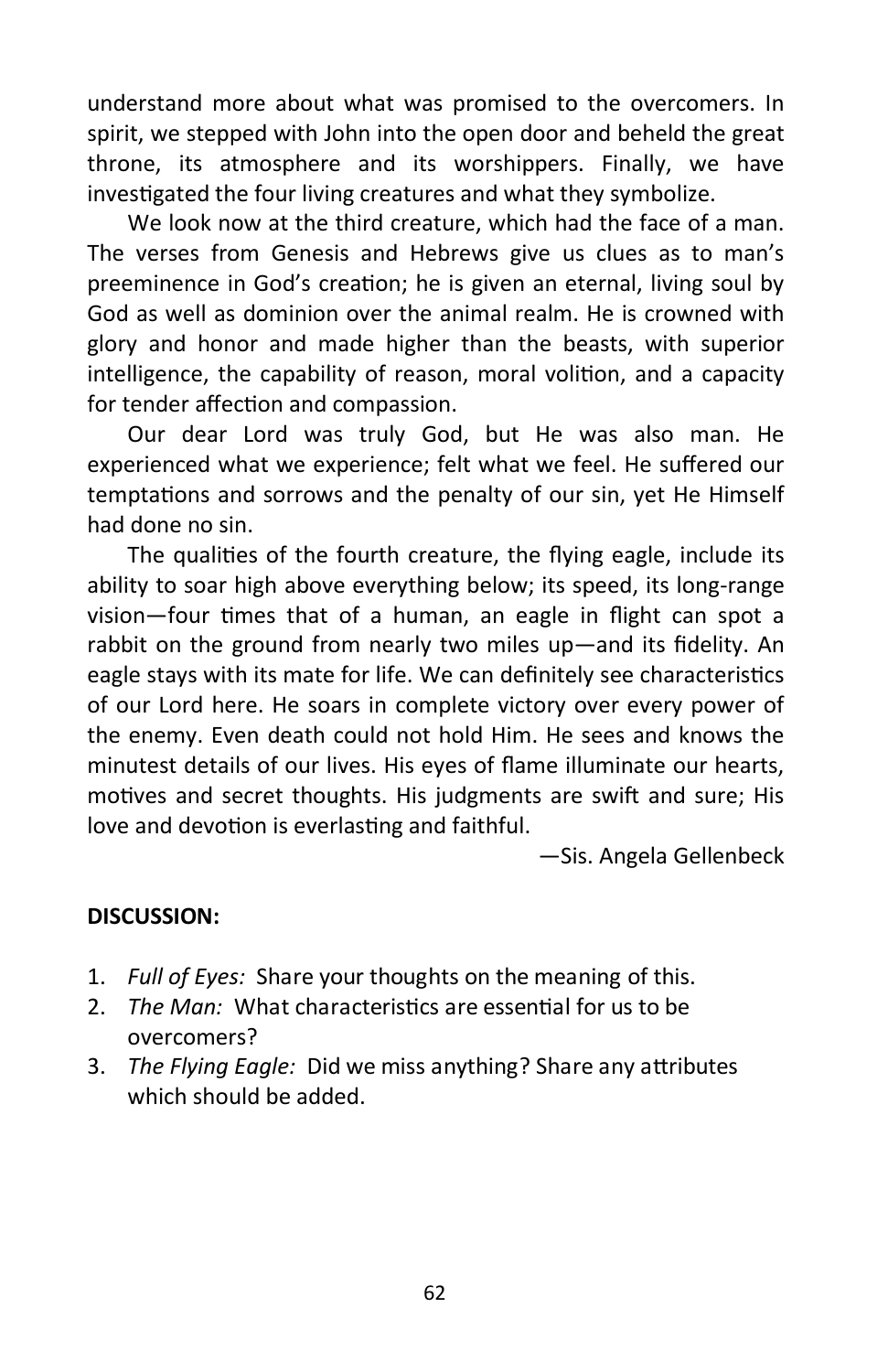#### **COMMENTS AND APPLICATION**

There is surely much food for thought in the symbolism of the living creatures! In applying this to our individual lives, there is great challenge as well. I think of the moral capacity that is only given to humans; animals do not share that ability to understand right and wrong. We can choose right or wrong. We don't act merely from instinct or training; rather, we exercise free will. God wants us to use this power to overcome our adversary. He wants us to walk with Him and love Him by a free act of our will.

As the eagle symbolizes the overcoming, soaring victory of Christ, we also, as partakers with Him, may enjoy this same victory as we depend upon Him. The verse from Isaiah qualifies who experiences this renewal of strength and supernatural lift on eagles' wings. It is for the one who "waits" on the Lord. What does this mean? To patiently endure or remain. You get the thought of not giving up. It also means to eagerly look; to expect. "My soul, wait thou only upon God." We know there is no one else who has what we need. He is our only Source. So we look only to Him for comfort, strength, solace, peace, joy. Only in this position are we going to experience the lifting up, the soaring over our trials, the eagle's wings.

The other important things to note about the living creatures they are "full of eyes," they "rest not day and night, saying, Holy, holy, holy, Lord God Almighty," they give "glory and honour and thanks to him that sat on the throne"—give us challenge and instruction as well. Spiritual vision is such an important part of the Christian life. We must have the ability to see and understand the things of God; we need vision to discern the tactics of the enemy; we need to be able to understand and visualize the needs of people around us. We need a vision of holiness, of heaven, of eternity. God, make us full of eyes that see!

Unceasing praise, worship and seeking after God for His holiness are so vital to maintaining a living, overcoming faith in God. We need a settled reverence and awe of Him in our hearts that cannot be dulled by the enemy. We want to please Him, to serve Him, to praise Him in all things! Let an overwhelming sense of His worthiness and His greatness prevail in our minds at all times. May God help preserve this majestic vision in our hearts, is my prayer. Amen.

—Sis. Angela Gellenbeck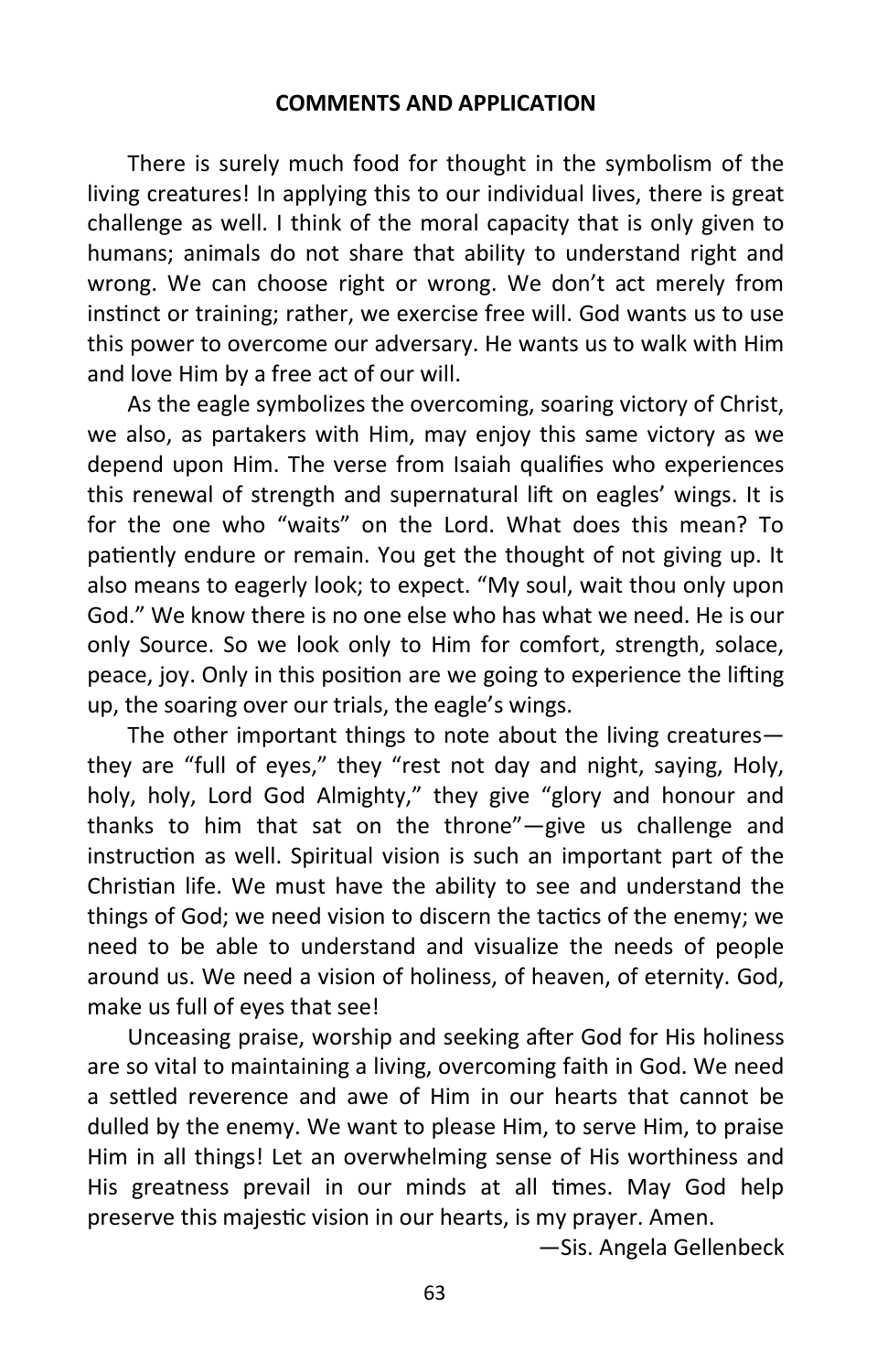## **REFLECTIONS**

The intimacy by which God created man gives us insight into the great love that He has for us. He did not merely speak man into existence but carefully formed him from the dust of the ground; then tenderly breathed the breath of life into his nostrils, thereby infusing immortality into the soul of man—uniting within him heaven and earth.

The soul of man is eternal and must therefore be viewed, not only from a temporal perspective but from an eternal one as well; so God gives us both points of view. He shows us natural things in the spirit world and spiritual things in the natural world. He reminds us that we are creatures of both worlds.

We must understand our responsibility, not only to care for that which is natural but even more so, to diligently maintain that which is immortal. We must understand the power that we wield, the benefits and consequences of our actions and how they relate to both realms. We have the power to resist temptation as well as the power to resist God. We may soar heavenward as on wings of eagles or plummet to unimaginable depths. We were created for His pleasure but we can also ignite His wrath.

When we consider the great lengths that God has gone to in order that He may redeem mankind, and sustain His holiness within us, honesty brings us to the realization that the stakes are extremely high.

Though we cannot fully comprehend it, God knows the solemnness of eternity and the gravity of mankind—the apex of His creation—being separated from Him forever. In His mercy, He draws back the curtain and gives us a glimpse of the eternal world. We see a scene of heaven from earth.

We are privileged to have an eyewitness account of His majesty, of His throne and of His holiness. May we, like the heavenly hosts, be inspired to shout the proclamation: holy, holy, holy, Lord God Almighty! And may we be challenged to live out that holiness in our daily lives.

—Bro. Darrell Johnson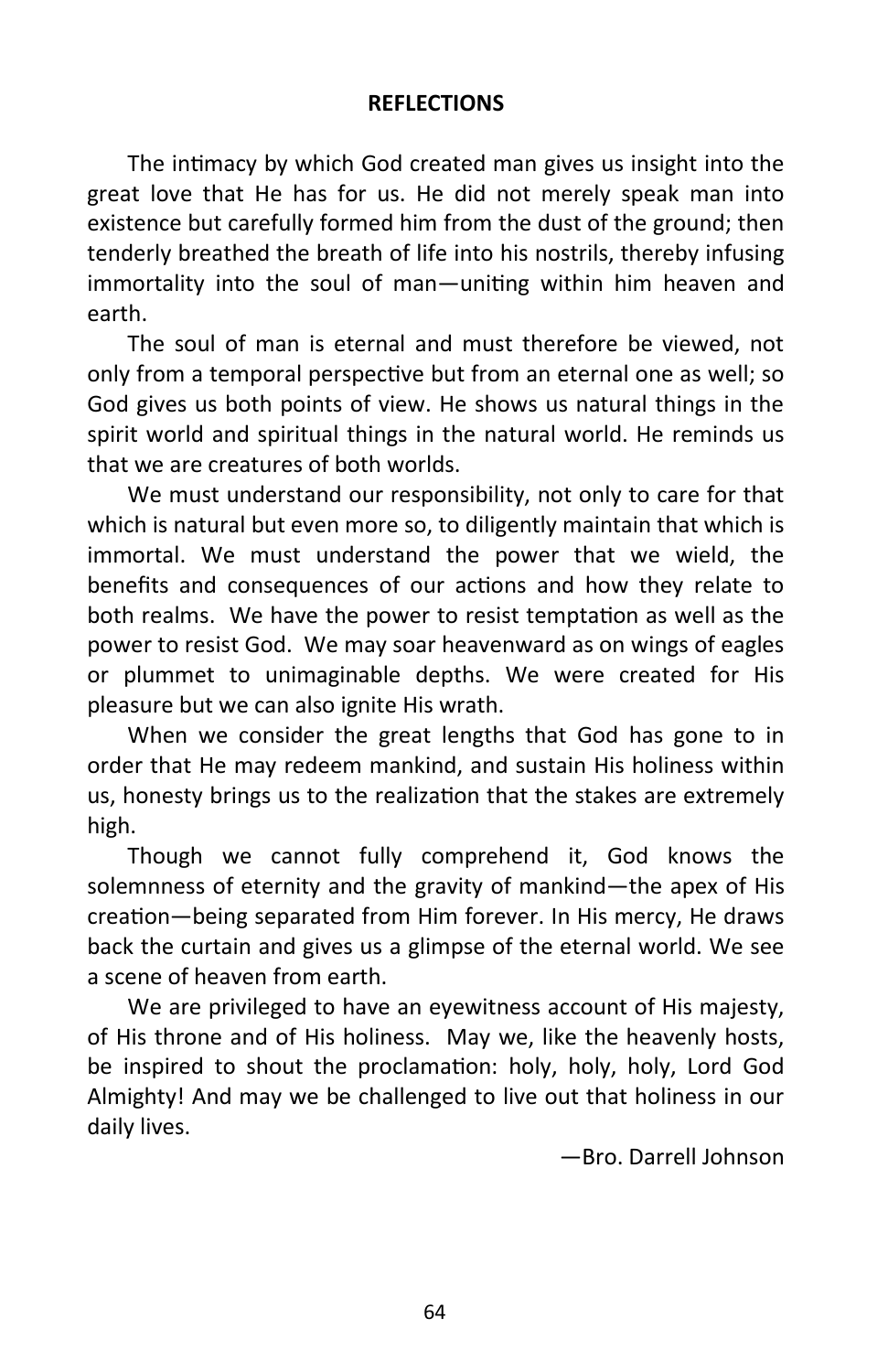## **SEPTEMBER 30, 2018**

# **QUIZ**

- 1. Who was the author of the Revelation and what other books of the Bible did he write?
- 2. According to tradition, from what death was the apostle miraculously spared, and how/when did he finally die?
- 3. Where was the apostle exiled and given the Revelation?
- 4. Give the names of the seven churches of Asia.
- 5. Give the meanings of these terms: revelation, testimony, angel, seven spirits of God, Alpha and Omega.
- 6. Describe the Son of Man in John's vision: A) His garment. B) His girdle. C) His head and hair. D) His eyes. E) His feet. F) His voice. G) In His right hand. H) Out of His mouth. I) His countenance
- 7. Tell the meaning of the seven golden candlesticks.
- 8. Tell the meaning of the seven stars.
- 9. For what did Christ commend the church at Ephesus?
- 10. What did He have against Ephesus?
- 11. Who were the Nicolaitans and what did they teach?
- 12. Who was the pastor at Ephesus at this time, and how old would he have been? Relate the circumstances of his death.
- 13. What was promised to the overcomers at Ephesus?
- 14. The church at \_\_\_\_\_\_\_\_\_\_\_\_\_\_was very poor, but rich in faith.
- 15. Who was the "angel" or pastor here? Describe his suffering and death.
- 16. What was promised to the overcomers here?
- 17. In Pergamos was the seat of \_\_\_\_\_\_\_\_\_. What does that mean?
- 18. Discuss what may be meant by each of these terms: hidden manna, white stone, new name.
- 19. The church at Thyatira allowed the ministry of what wicked woman? What did she promote and what was her punishment?
- 20. How was Thyatira opposite from Ephesus?
- 21. What was promised to overcomers in Thyatira?
- 22. Sardis claimed a " $\frac{1}{2}$  but the church was  $\frac{1}{2}$ .
- 23. Was Sardis a very poor or wealthy place, and how may that have affected the congregation?
- 24. Jesus said to "Strengthen  $\frac{1}{\sqrt{2}}$   $\frac{1}{\sqrt{2}}$   $\frac{1}{\sqrt{2}}$   $\frac{1}{\sqrt{2}}$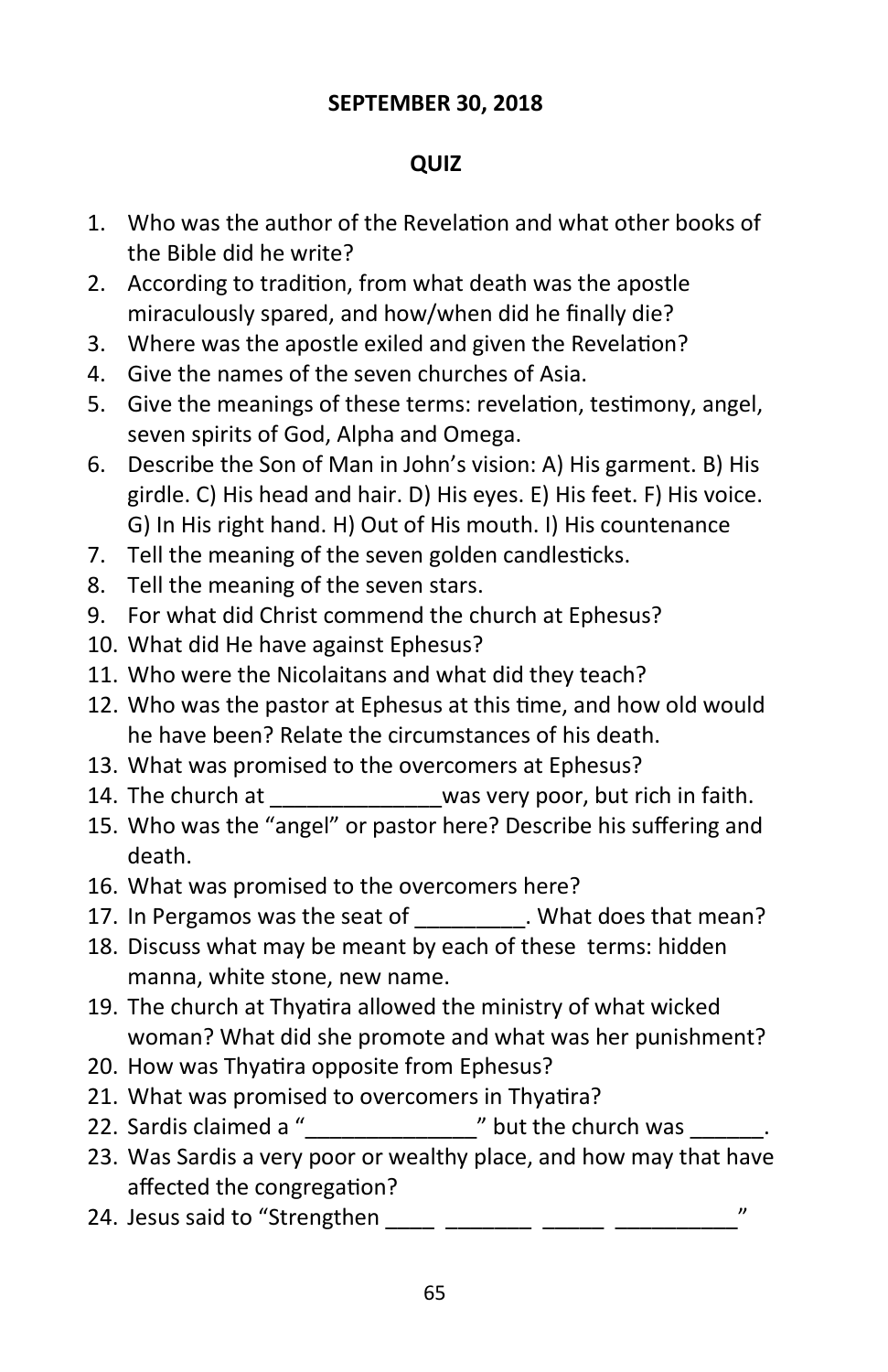- 25. What was promised to the overcomers in Sardis?
- 26. He had set before them an \_\_\_\_\_\_\_\_\_\_\_\_ \_\_\_\_\_\_\_\_
- 27. What may be the meaning of the "hour of temptation," and how was Philadelphia kept from it?
- 28. Overcomers would be made \_\_\_\_\_\_\_\_\_ in the temple of God.
- 29. Name the three-fold inscription God would write on the overcomers.
- 30. The Laodiceans were not \_\_\_\_\_ or \_\_\_\_\_but\_\_\_\_\_\_\_\_\_\_\_\_\_\_\_.
- 31. What three claims did the Laodiceans make?
- 32. In reality, they were  $\frac{1}{2}$  \_\_\_\_, \_\_\_\_, \_\_\_\_, and \_\_\_\_.
- 33. What were they to buy from Christ?
- 34. Jesus said, "As many as I love, I \_\_\_\_\_\_\_\_\_\_ and \_\_\_\_\_\_\_\_\_\_.
- 35. What word picture describes Christ in this message?
- 36. What was promised to overcomers?
- 37. What was round about the throne, and where else in the scriptures is this description found?
- 38. What else was round about the throne?
- 39. What came out of the throne?
- 40. What was before the throne?
- 41. What was in the midst of the throne and round about it?
- 42. Who do the twenty-four elders represent?
- 43. What is the meaning of the rainbow, the sea of glass and the lamps of fire?
- 44. What do the four beasts symbolize?
- 45. Share the meaning of the lion.
- 46. Share the meaning of the calf/ox.
- 47. Share the meaning of the man.
- 48. Share the meaning of the flying eagle.